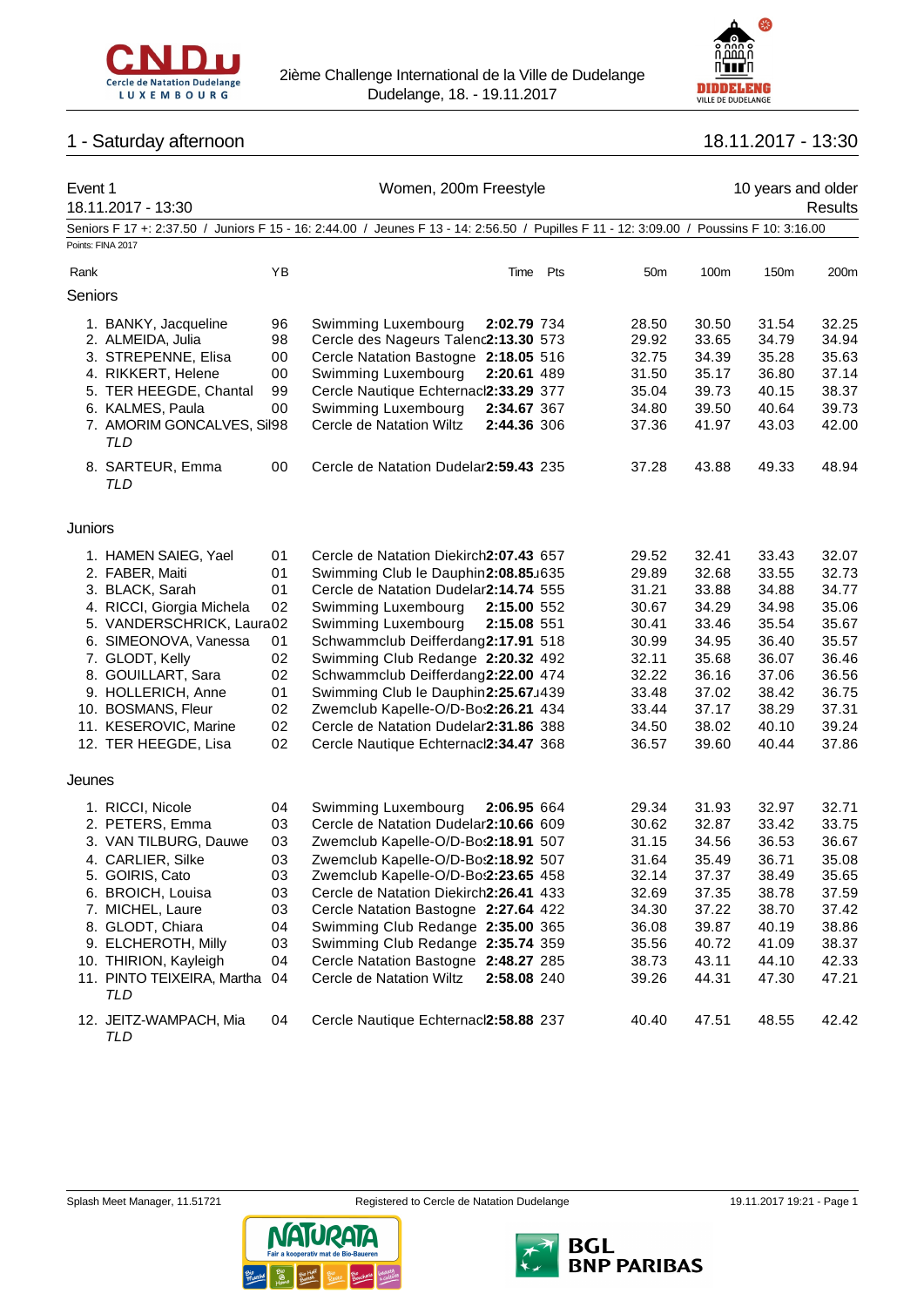

# Event 1, Women, 200m Freestyle

# Pupilles

| 1. JOMINET, Lou      | 05 | Swimming Luxembourg                    | 2:16.43 535 | 31.73 | 34.60 | 35.60 | 34.50 |
|----------------------|----|----------------------------------------|-------------|-------|-------|-------|-------|
| 2. HRIC, Laura       | 05 | Swimming Luxembourg                    | 2:24.70 448 | 33.14 | 36.56 | 38.28 | 36.72 |
| 3. KROMBACH, Mara    | 05 | Swimming Luxembourg                    | 2:30.36 399 | 33.80 | 38.30 | 39.80 | 38.46 |
| 4. BOUZIDI, Imene    | 05 | Cercle Nautique Petange                | 2:34.71 367 | 36.42 | 39.95 | 40.43 | 37.91 |
| 5. CARNEIRO, Sofia   | 06 | Swimming Luxembourg                    | 2:34.93 365 | 35.54 | 39.60 | 40.54 | 39.25 |
| 6. LEONARD, Lis      | 05 | Swimming Luxembourg                    | 2:36.48 354 | 35.43 | 39.57 | 40.85 | 40.63 |
| 7. CORREIA, Eva      | 05 | Cercle de Natation Diekirch2:39.56 334 |             | 36.43 | 40.70 | 41.34 | 41.09 |
| 8. LIESSE, Aurore    | 06 | Cercle Natation Bastogne 2:40.89 326   |             | 39.30 | 41.82 | 41.07 | 38.70 |
| 9. BERNARD, Camille  | 05 | Cercle Nautique Petange 2:41.91 320    |             | 36.32 | 42.00 | 41.97 | 41.62 |
| 10. DEVISCOUR, Sarah | 05 | Cercle Nautique Echternacl2:45.53 299  |             | 36.88 | 42.92 | 45.96 | 39.77 |
| 11. NOTHUM, Gwen     | 06 | Swimming Club Redange 2:50.15 275      |             | 38.83 | 43.26 | 44.75 | 43.31 |
| Poussins             |    |                                        |             |       |       |       |       |
| 1. HAN, Mengjia      | 07 | Swimming Luxembourg                    | 2:27.55 423 | 33.45 | 37.61 | 38.83 | 37.66 |
| 2. KROMBACH, Linda   | 07 | Swimming Luxembourg                    | 2:47.95 286 | 38.23 | 43.79 | 44.31 | 41.62 |
| 3. GILLET, Nohra     | 07 | Cercle Natation Bastogne 2:57.44 243   |             | 39.58 | 46.67 | 47.13 | 44.06 |
| 4. KOENIG, Aurelie   | 07 | Swimming Club Redange 3:03.51 219      |             | 42.48 | 48.83 | 47.99 | 44.21 |
| 5. ELCHEROTH, Niki   | 07 | Swimming Club Redange 3:07.58 205      |             | 43.74 | 48.28 | 49.48 | 46.08 |
| 6. CONTER, Anja      | 07 | Swimming Club Redange 3:20.67 168      |             | 46.57 | 51.31 | 52.04 | 50.75 |
|                      |    |                                        |             |       |       |       |       |

*TLD*

| Event 2<br>18.11.2017 - 14:01 | Men, 200m Freestyle |                                                                                                                                  |     |                 | 10 years and older | Results          |                  |
|-------------------------------|---------------------|----------------------------------------------------------------------------------------------------------------------------------|-----|-----------------|--------------------|------------------|------------------|
| 11: 3:11.00                   |                     | Seniors M 18 +: 2:23.00 / Juniors M 16 - 17: 2:31.50 / Jeunes M 14 - 15: 2:48.00 / Pupilles M 12 - 13: 3:04.00 / Poussins M 10 - |     |                 |                    |                  |                  |
| Points: FINA 2017             |                     |                                                                                                                                  |     |                 |                    |                  |                  |
| Rank                          | YB.                 | Time                                                                                                                             | Pts | 50 <sub>m</sub> | 100m               | 150 <sub>m</sub> | 200 <sub>m</sub> |
| <b>Seniors</b>                |                     |                                                                                                                                  |     |                 |                    |                  |                  |
| 1. HENX. Julien               | 95                  | Cercle de Natation Dudelar1:49.03 757                                                                                            |     | 24.72           | 28.17              | 28.43            | 27.71            |
| 2. MANNES, Max                | 97                  | 1:50.68 723<br>Swimming Luxembourg                                                                                               |     | 25.25           | 27.91              | 28.63            | 28.89            |
| 3. GALLE, Adrien              | 96                  | Cercle des Nageurs Talenc1:55.17 642                                                                                             |     | 26.09           | 28.88              | 29.88            | 30.32            |
| 4. DUBOS, Julien              | 99                  | Cercle de Natation Diekirch2:02.32 536                                                                                           |     | 27.67           | 30.90              | 32.00            | 31.75            |
| 5. CONZEMIUS, Jerome          | 99                  | Swimming Luxembourg<br>2:04.15 512                                                                                               |     | 29.64           | 32.35              | 31.27            | 30.89            |
| 6. GRAF, Alex                 | 99                  | Schwammclub Deifferdang2:08.00 467                                                                                               |     | 29.80           | 32.37              | 33.13            | 32.70            |
| Juniors                       |                     |                                                                                                                                  |     |                 |                    |                  |                  |

| 1. VANDERSCHRICK, Steph00 |    | Swimming Luxembourg 1:53.62 668        |             | 26.44 | 29.06 | 29.24 | 28.88 |
|---------------------------|----|----------------------------------------|-------------|-------|-------|-------|-------|
| 2. FABIANI, Remi          | 01 | Schwammclub Deifferdang1:54.75 649     |             | 26.50 | 29.51 | 29.86 | 28.88 |
| 3. SAUBER, Bob            | 01 | Swimming Club Redange 1:56.81 615      |             | 26.75 | 29.68 | 30.75 | 29.63 |
| 4. MANNES, Pol.           | 00 | Swimming Luxembourg                    | 1:57.72 601 | 28.37 | 30.16 | 29.04 | 30.15 |
| 5. DAZY. Max              | 00 | Cercle Nautique Petange 1:58.15 594    |             | 27.70 | 29.80 | 30.21 | 30.44 |
| 6. MEYER, Joel            | 00 | Cercle de Natation Wiltz               | 1:59.95 568 | 27.85 | 29.89 | 30.85 | 31.36 |
| 7. BECKERS, Felix         | 01 | Swimming Club le Dauphin2:03.36J522    |             | 28.88 | 31.30 | 32.24 | 30.94 |
| 8. BANKY, Jordan          | 01 | Swimming Luxembourg 2:08.42 463        |             | 28.86 | 33.10 | 33.89 | 32.57 |
| 9. CAILLIAU, Nils         | 01 | Swimming Club Redange 2:14.52 403      |             | 29.70 | 33.74 | 35.56 | 35.52 |
| 10. DUBOS, Simon          | 00 | Cercle de Natation Diekirch2:20.24 355 |             | 31.87 | 35.60 | 37.30 | 35.47 |
| 11. HATVANI, Csongor      | 01 | Swimming Luxembourg 2:22.25 340        |             | 32.26 | 37.13 | 36.47 | 36.39 |
|                           |    |                                        |             |       |       |       |       |





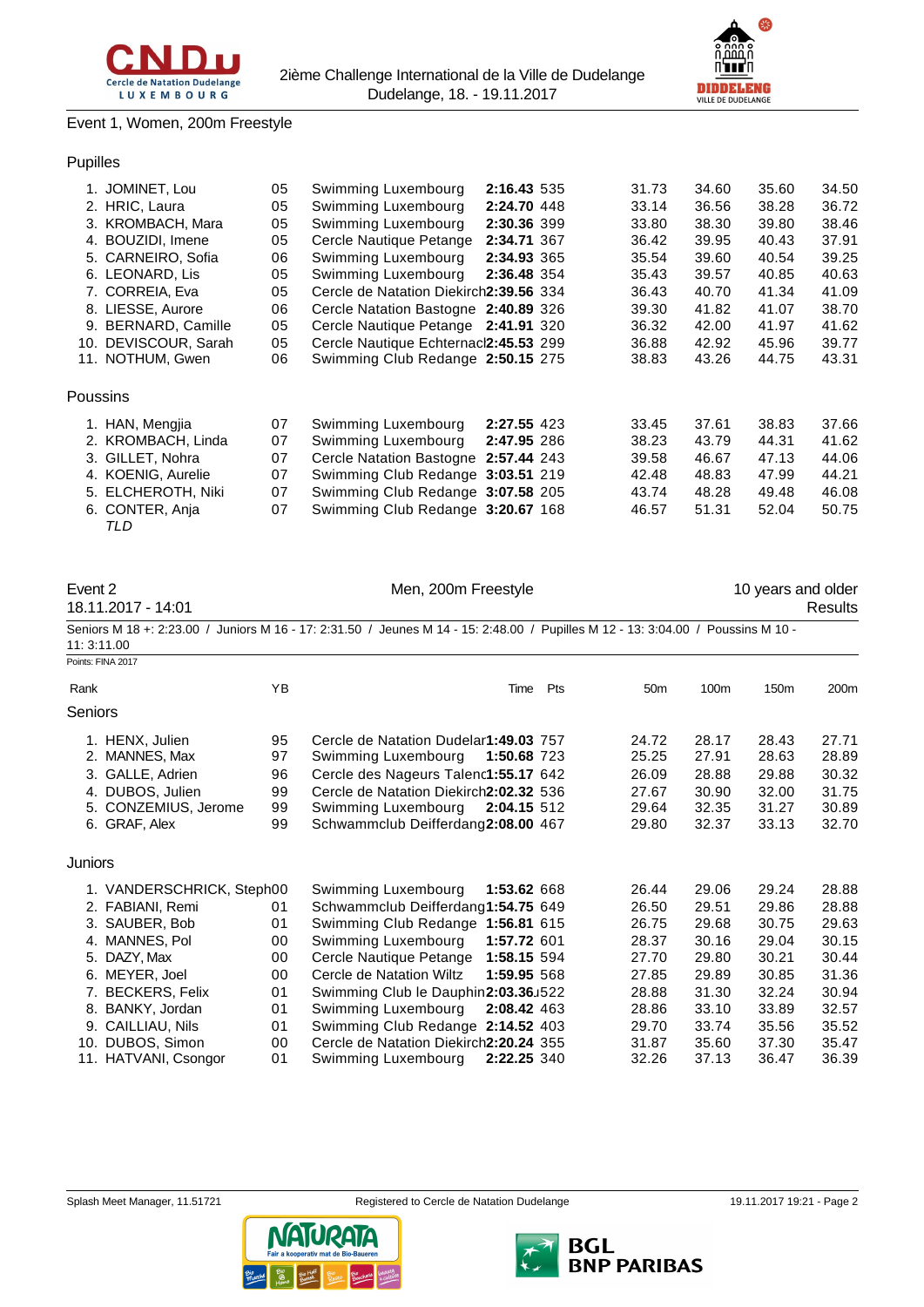

**DIDDELENG**<br>VILLE DE DUDELANGE

# Event 2, Men, 200m Freestyle

## Jeunes

|                 | 1. BOKOV, Rodion            | 03 | Swimming Luxembourg                   | 2:03.73 518 | 29.00 | 31.44 | 32.10 | 31.19 |
|-----------------|-----------------------------|----|---------------------------------------|-------------|-------|-------|-------|-------|
|                 | RUBIOLO, Nathan             | 02 | Schwammclub Deifferdang2:03.73 518    |             | 28.30 | 32.17 | 32.47 | 30.79 |
|                 | 3. DALEIDEN CIUFERRI, Ra03  |    | Schwammclub Deifferdang2:04.11 513    |             | 28.53 | 31.51 | 32.48 | 31.59 |
|                 | 4. OKENS, Jari              | 03 | Zwemclub Kapelle-O/D-Bo:2:05.06 501   |             | 28.41 | 31.42 | 32.90 | 32.33 |
|                 | 5. LIESSE, Simon            | 02 | Cercle Natation Bastogne 2:08.31 464  |             | 29.66 | 33.32 | 32.95 | 32.38 |
|                 | 6. BOENTGES, Kevin          | 03 | Cercle Nautique Petange               | 2:09.27 454 | 29.26 | 33.01 | 34.22 | 32.78 |
|                 | 7. LESAGE, Christophe       | 02 | Swimming Luxembourg                   | 2:09.87 447 | 30.48 | 33.65 | 33.75 | 31.99 |
|                 | 8. BOURCKEL, Mike           | 03 | Cercle de Natation Wiltz              | 2:10.24 444 | 29.10 | 33.81 | 34.49 | 32.84 |
|                 | 9. PANIC, Stevan            | 02 | Swimming Luxembourg                   | 2:11.15 434 | 28.59 | 33.85 | 35.41 | 33.30 |
|                 | 10. LANNERS, Bob            | 02 | Swimming Luxembourg                   | 2:11.45 432 | 29.78 | 33.43 | 34.60 | 33.64 |
|                 | 11. WIRTH, David            | 02 | Cercle Nautique Petange               | 2:11.64 430 | 29.41 | 33.35 | 34.78 | 34.10 |
|                 | 12. DAZY, Sam               | 03 | Cercle Nautique Petange 2:13.47 412   |             | 30.65 | 33.97 | 35.12 | 33.73 |
|                 | 13. FABER, Pol              | 03 | Swimming Club le Dauphin2:14.53u403   |             | 30.55 | 34.19 | 35.17 | 34.62 |
|                 | 14. CRAWFORD, Ethan         | 03 | Cercle de Natation Dudelar2:17.15 380 |             | 30.57 | 34.95 | 36.13 | 35.50 |
|                 | 15. BAERT, Amaury           | 03 | Zwemclub Kapelle-O/D-Bo:2:17.58 376   |             | 31.92 | 34.92 | 36.46 | 34.28 |
|                 | 16. CONSTANTINO CAEIRO, I03 |    | Cercle de Natation Dudelar2:18.25 371 |             | 31.78 | 36.66 | 35.60 | 34.21 |
|                 | 17. MULDER, Anael           | 02 | <b>Natation Club Athus</b>            | 2:20.08 356 | 30.77 | 35.85 | 37.28 | 36.18 |
|                 | 18. PIERRET, Noah           | 02 | Cercle Natation Bastogne 2:23.21 334  |             | 31.50 | 35.89 | 38.04 | 37.78 |
|                 | 19. DI PINTO, Eric          | 03 | Swimming Luxembourg                   | 2:25.91 315 | 33.01 | 39.22 | 39.57 | 34.11 |
|                 | 20. OTTEVAERE, Damien       | 03 | <b>Natation Club Athus</b>            | 2:26.66 311 | 33.50 | 38.71 | 38.90 | 35.55 |
|                 | 21. GIRS, Matheo            | 02 | Cercle de Natation Wiltz              | 2:27.87 303 | 33.83 | 38.56 | 39.84 | 35.64 |
|                 | 22. PUETZ, Yann             | 02 | Swimming Luxembourg                   | 2:31.61 281 | 34.34 | 39.63 | 40.34 | 37.30 |
|                 | 23. LOUTSCH, Baptiste       | 02 | Cercle Natation Bastogne 2:32.10 278  |             | 34.65 | 38.15 | 40.46 | 38.84 |
|                 | 24. WEIDERT, Jo             | 03 | Cercle Nautique Echternacl2:35.15 262 |             | 33.38 | 41.10 | 42.07 | 38.60 |
|                 | 25. WEBER, Loris            | 03 | Cercle de Natation Dudelar2:35.75 259 |             | 33.75 | 39.16 | 41.74 | 41.10 |
|                 | 26. JACOBY, Dale            | 02 | Cercle de Natation Wiltz              | 2:36.28 257 | 35.87 | 40.80 | 41.67 | 37.94 |
| <b>Pupilles</b> | 1. MORARU, Matteo           | 04 | Swimming Luxembourg                   | 2:08.93 457 | 29.75 | 33.03 | 33.98 | 32.17 |
|                 | 2. LANNERS, Nicolas         | 04 | Swimming Luxembourg                   | 2:09.04 456 | 29.85 | 33.15 | 33.97 | 32.07 |
|                 | 3. FLOREAN, Darius          | 05 | Swimming Luxembourg                   | 2:20.16 356 | 31.21 | 35.32 | 37.08 | 36.55 |
|                 | 4. JAAS, Jeff               | 04 | Swimming Club le Dauphin2:20.82J351   |             | 31.49 | 36.77 | 37.27 | 35.29 |
|                 | 5. DENTER, Arthur           | 04 | Cercle Nautique Echternacl2:21.46 346 |             | 32.82 | 36.61 | 37.63 | 34.40 |
|                 | 6. DURAKOVIC, Tarik         | 05 | Swimming Luxembourg                   | 2:22.18 341 | 32.22 | 36.19 | 37.39 | 36.38 |
|                 | 7. SIMEONOV, Vladimir       | 04 | Swimming Luxembourg                   | 2:23.94 329 | 31.74 | 36.19 | 38.08 | 37.93 |
|                 | 8. THILL, Nicolas           | 05 | Swimming Luxembourg                   | 2:28.48 299 | 34.37 | 39.20 | 39.07 | 35.84 |
|                 | 9. DUBRU, Cyprien           | 04 | Cercle Natation Bastogne 2:29.20 295  |             | 33.60 | 37.51 | 39.23 | 38.86 |
|                 | 10. SUKHANOV, Maxim         | 04 | Cercle de Natation Dudelar2:30.42 288 |             | 34.92 | 39.15 | 39.40 | 36.95 |
|                 | 11. SUETOE, Rafael          | 05 | Swimming Luxembourg                   | 2:35.02 263 | 34.83 | 40.88 | 41.27 | 38.04 |
|                 | 12. BOENTGES, Kimi          | 05 | Cercle Nautique Petange               | 2:37.86 249 | 35.15 | 40.71 | 43.16 | 38.84 |
|                 | 13. NAFFOUTI, Nael          | 05 | Cercle Natation Bastogne 2:38.30 247  |             | 34.55 | 40.19 | 42.59 | 40.97 |
|                 | 14. GERE, Arthur            | 04 | Swimming Luxembourg                   | 2:41.12 234 | 38.00 | 41.58 | 42.09 | 39.45 |
|                 | 15. DELIEGE, Brice          | 04 | <b>Natation Club Athus</b>            | 2:41.80 231 | 34.66 | 39.77 | 45.52 | 41.85 |
|                 | 16. KUEPPER, Arthur         | 05 | Cercle Nautique Petange               | 2:45.45 216 | 37.37 | 42.29 | 43.79 | 42.00 |
|                 | 17. SCHOLER, Louis          | 05 | Swimming Luxembourg                   | 2:45.71 215 | 37.56 | 42.67 | 42.75 | 42.73 |
|                 | 18. FETZ, Tom               | 04 | Cercle Nautique Echternacl2:54.11 185 |             | 38.13 | 45.25 | 46.80 | 43.93 |
| Poussins        |                             |    |                                       |             |       |       |       |       |
|                 | 1. HOLLERICH, Tom           | 06 | Swimming Club le Dauphin2:40.07u239   |             | 36.13 | 40.90 | 41.77 | 41.27 |
|                 | 2. SCHOCKMEL, Julien        | 06 | Swimming Club Redange 2:57.14 176     |             | 40.02 | 46.52 | 46.41 | 44.19 |
|                 | 3. HAAG, Yanic              | 07 | Swimming Club Redange 3:07.21 149     |             | 43.22 | 48.76 | 49.43 | 45.80 |
|                 |                             |    |                                       |             |       |       |       |       |





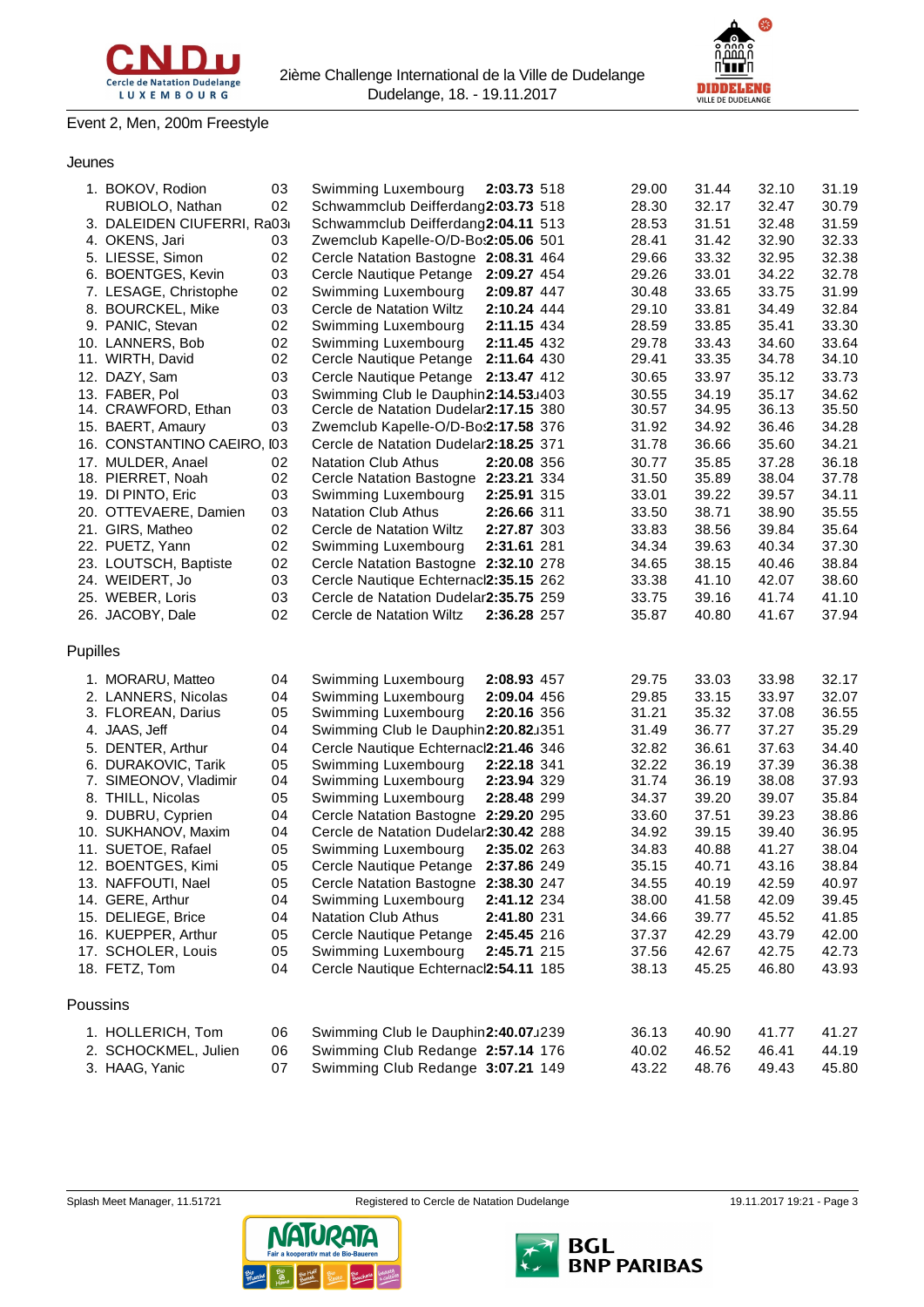



| Event 3           | 18.11.2017 - 14:37                                                                        | Women, 200m Butterfly |                                                                                                                                  |                                           |     |                                  |                                  | 10 years and older<br>Results    |                                  |  |
|-------------------|-------------------------------------------------------------------------------------------|-----------------------|----------------------------------------------------------------------------------------------------------------------------------|-------------------------------------------|-----|----------------------------------|----------------------------------|----------------------------------|----------------------------------|--|
| Points: FINA 2017 | Seniors F 17 +: 3:09.00 /                                                                 |                       | Juniors F 15 - 16: 3:19.50 / Jeunes F 13 - 14: 3:30.00 / Pupilles F 11 - 12: 3:40.50 / Poussins F 10: 3:48.00                    |                                           |     |                                  |                                  |                                  |                                  |  |
| Rank              |                                                                                           | YB                    |                                                                                                                                  | Time                                      | Pts | 50 <sub>m</sub>                  | 100m                             | 150m                             | 200m                             |  |
| Seniors           |                                                                                           |                       |                                                                                                                                  |                                           |     |                                  |                                  |                                  |                                  |  |
|                   | 1. WIRTH, Mandy<br>2. BLANC, Marguerite                                                   | 00<br>99              | Cercle Nautique Petange<br>Swimming Luxembourg                                                                                   | 2:47.50 364<br>2:47.60 363                |     | 35.49<br>33.92                   | 42.51<br>40.59                   | 44.55<br>45.86                   | 44.95<br>47.23                   |  |
| Juniors           |                                                                                           |                       |                                                                                                                                  |                                           |     |                                  |                                  |                                  |                                  |  |
|                   | 1. PEREZ GARCIA, Maria<br>2. BLACK, Sarah<br>3. COIMBRA, Alice                            | 02<br>01<br>02        | Cercle de Natation Dudelar2:26.74 541<br>Cercle de Natation Dudelar2:32.65 481<br>Swimming Luxembourg                            | 2:40.73 412                               |     | 33.15<br>33.09<br>34.59          | 36.78<br>38.27<br>40.91          | 37.72<br>40.40<br>42.24          | 39.09<br>40.89<br>42.99          |  |
| Jeunes            |                                                                                           |                       |                                                                                                                                  |                                           |     |                                  |                                  |                                  |                                  |  |
|                   | 1. FABIANI, Chanel<br>2. RIKKERT, Elvire                                                  | 03<br>03              | Cercle de Natation Dudelar2:32.57 481<br>Swimming Luxembourg                                                                     | 2:57.84 304                               |     | 34.35<br>38.68                   | 38.74<br>45.91                   | 39.96<br>48.93                   | 39.52<br>44.32                   |  |
| Pupilles          |                                                                                           |                       |                                                                                                                                  |                                           |     |                                  |                                  |                                  |                                  |  |
|                   | 1. PETERS, Lena<br>2. JOMINET, Lou<br>3. BAUSTERT, Magali<br>4. GEORGES, Madeleine        | 05<br>05<br>05<br>05  | Cercle de Natation Dudelar2:43.84 389<br>Swimming Luxembourg<br>Swimming Luxembourg<br><b>Natation Club Athus</b>                | 2:46.77 368<br>2:55.21 318<br>3:05.04 270 |     | 36.16<br>36.33<br>36.46<br>37.87 | 42.48<br>42.13<br>45.36<br>43.94 | 43.85<br>44.04<br>48.08<br>48.78 | 41.35<br>44.27<br>45.31<br>54.45 |  |
| Event 4           | 18.11.2017 - 14:45                                                                        |                       | Men, 200m Butterfly                                                                                                              |                                           |     |                                  |                                  | 10 years and older               | <b>Results</b>                   |  |
| 11: 3:43.00       |                                                                                           |                       | Seniors M 18 +: 2:48.00 / Juniors M 16 - 17: 2:58.50 / Jeunes M 14 - 15: 3:16.50 / Pupilles M 12 - 13: 3:35.25 / Poussins M 10 - |                                           |     |                                  |                                  |                                  |                                  |  |
| Points: FINA 2017 |                                                                                           |                       |                                                                                                                                  |                                           |     |                                  |                                  |                                  |                                  |  |
| Rank              |                                                                                           | YB                    |                                                                                                                                  | Time                                      | Pts | 50 <sub>m</sub>                  | 100m                             | 150m                             | 200m                             |  |
| Seniors           |                                                                                           |                       |                                                                                                                                  |                                           |     |                                  |                                  |                                  |                                  |  |
|                   | 1. FRIPPIAT, Florian<br>2. SCHMITZ, Jules<br>3. ROLKO, Ricky                              | 98<br>99<br>99        | <b>Natation Club Athus</b><br>Swimming Club Redange 2:13.25 540<br>Swimming Luxembourg                                           | 2:07.52 616<br>2:20.13 464                |     | 28.26<br>29.23<br>30.24          | 32.78<br>35.06<br>35.64          | 32.73<br>34.35<br>37.10          | 33.75<br>34.61<br>37.15          |  |
| Jeunes            |                                                                                           |                       |                                                                                                                                  |                                           |     |                                  |                                  |                                  |                                  |  |
|                   | 1. CARNEIRO, Joao<br>MP 14 years                                                          | 03                    | Swimming Luxembourg                                                                                                              | 2:14.39 527                               |     | 29.04                            | 34.00                            | 36.11                            | 35.24                            |  |
|                   | 2. MOREAUX, Maxime                                                                        | 02                    | Swimming Club Redange 2:34.19 349                                                                                                |                                           |     | 33.20                            | 40.08                            | 42.22                            | 38.69                            |  |
| Pupilles          |                                                                                           |                       |                                                                                                                                  |                                           |     |                                  |                                  |                                  |                                  |  |
|                   | 1. SIMAO NOGUEIRA, Joao 04<br>2. LUCARELLI, Riccardo<br>3. LUKA, Mory<br>4. OLINGER, Liam | 05<br>04<br>05        | Cercle Nautique Petange<br>Swimming Luxembourg<br>Swimming Luxembourg<br>Schwammclub Monnerech 3:07.39 194                       | 2:30.83 372<br>2:34.75 345<br>2:45.23 283 |     | 31.96<br>33.51<br>34.38<br>40.07 | 39.48<br>40.81<br>41.09<br>49.03 | 40.16<br>41.86<br>43.36<br>49.79 | 39.23<br>38.57<br>46.40<br>48.50 |  |

Poussins

DSQ CZAPOR, Leon 06 Swimming Club Redange

*P3 - leg movements not simultaneous, legs or feet alternating (SW 8.3)*



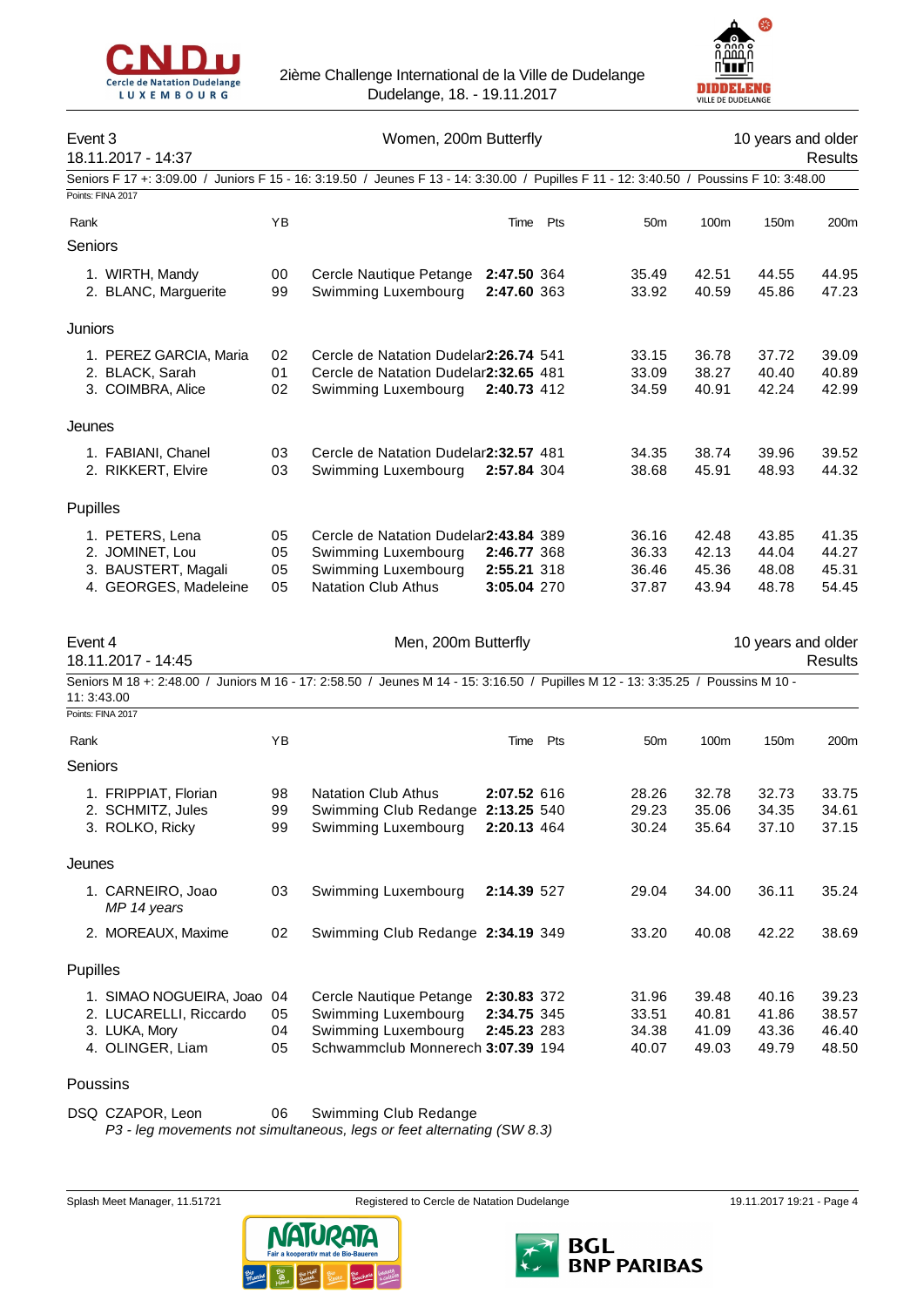



| Event 5                                                          | 18.11.2017 - 14:53                                                                                                                                                                                                                                                          |                                                                      | Women, 100m Backstroke                                                                                                                                                                                                                                                                                                         |                                                                                                                                  |                                                                                  | 10 years and older                                                                                       | Results                                                                                                  |
|------------------------------------------------------------------|-----------------------------------------------------------------------------------------------------------------------------------------------------------------------------------------------------------------------------------------------------------------------------|----------------------------------------------------------------------|--------------------------------------------------------------------------------------------------------------------------------------------------------------------------------------------------------------------------------------------------------------------------------------------------------------------------------|----------------------------------------------------------------------------------------------------------------------------------|----------------------------------------------------------------------------------|----------------------------------------------------------------------------------------------------------|----------------------------------------------------------------------------------------------------------|
| Points: FINA 2017                                                |                                                                                                                                                                                                                                                                             |                                                                      | Seniors F 17 +: 1:23.00 / Juniors F 15 - 16: 1:26.25 / Jeunes F 13 - 14: 1:32.50 / Pupilles F 11 - 12: 1:39.00 / Poussins F 10: 1:45.00                                                                                                                                                                                        |                                                                                                                                  |                                                                                  |                                                                                                          |                                                                                                          |
| Rank                                                             |                                                                                                                                                                                                                                                                             | YB                                                                   |                                                                                                                                                                                                                                                                                                                                | Time                                                                                                                             | Pts                                                                              | 50 <sub>m</sub>                                                                                          | 100m                                                                                                     |
| Seniors                                                          |                                                                                                                                                                                                                                                                             |                                                                      |                                                                                                                                                                                                                                                                                                                                |                                                                                                                                  |                                                                                  |                                                                                                          |                                                                                                          |
| 1.<br>4.<br>6.                                                   | BANKY, Jacqueline<br>2. RIKKERT, Helene<br>3. STREPENNE, Elisa<br>DOLET, Laetitia<br>5. RUBIOLO, Emma<br>TER HEEGDE, Chantal<br>7. WEBER, Sarah<br>DSQ EINHORN, Jil<br>G2 - Starting before the starting signal (SW 4.4)<br>DSQ SARTEUR, Emma                               | 96<br>00<br>00<br>96<br>99<br>99<br>00<br>98<br>00                   | Swimming Luxembourg<br>Swimming Luxembourg<br><b>Cercle Natation Bastogne</b><br>Zwemclub Kapelle-O/D-Bos<br>Schwammclub Deifferdang<br>Cercle Nautique Echternach<br><b>Natation Club Athus</b><br>Swimming Luxembourg<br>Cercle de Natation Dudelange<br>TLD, D6 - turn not executed in accordance with the rules (SW 6.5)   | 1:03.01<br>1:10.82<br>1:10.91<br>1:11.87<br>1:14.45<br>1:18.51<br>1:21.22                                                        | 666<br>469<br>467<br>448<br>403<br>344<br>311                                    | 30.28<br>34.09<br>33.62<br>35.11<br>35.78<br>37.79<br>38.60                                              | 32.73<br>36.73<br>37.29<br>36.76<br>38.67<br>40.72<br>42.62                                              |
| Juniors                                                          |                                                                                                                                                                                                                                                                             |                                                                      |                                                                                                                                                                                                                                                                                                                                |                                                                                                                                  |                                                                                  |                                                                                                          |                                                                                                          |
| 8.                                                               | 1. BLACK, Sarah<br>2. VANDERSCHRICK, Laura<br><b>BLACK, Rachael</b><br>4. FABER, Maiti<br>5. RICCI, Giorgia Michela<br>6. FETZ, Melanie<br>7. HOLLERICH, Anne<br>TER HEEGDE, Lisa<br>9. CHIAIA GVOZDENOVICH, Milits02                                                       | 01<br>02<br>01<br>01<br>02<br>01<br>01<br>02                         | Cercle de Natation Dudelange<br>Swimming Luxembourg<br>Cercle de Natation Dudelange<br>Swimming Club le Dauphin Ettelbru1:06.89<br>Swimming Luxembourg<br>Cercle Nautique Echternach<br>Swimming Club le Dauphin Ettelbru1:16.81<br>Cercle Nautique Echternach<br>Cercle de Natation Dudelange                                 | 1:06.21<br>1:06.58<br>1:06.58<br>1:09.38<br>1:16.32<br>1:20.02<br>1:23.40                                                        | 574<br>564<br>564<br>556<br>498<br>374<br>367<br>325<br>287                      | 32.11<br>32.33<br>32.52<br>32.85<br>33.58<br>36.86<br>36.75<br>39.12<br>40.15                            | 34.10<br>34.25<br>34.06<br>34.04<br>35.80<br>39.46<br>40.06<br>40.90<br>43.25                            |
| Jeunes                                                           |                                                                                                                                                                                                                                                                             |                                                                      |                                                                                                                                                                                                                                                                                                                                |                                                                                                                                  |                                                                                  |                                                                                                          |                                                                                                          |
| 2.<br>3.<br>6.<br>7.<br>8.<br>9.<br>DSQ                          | 1. RICCI, Nicole<br>MICHEL, Laure<br>FARRELL, Anna Elizabeth<br>4. GLODT, Chiara<br>5. CALMES, Lara<br>ELCHEROTH, Milly<br>JEITZ-WAMPACH, Mia<br>THIRION, Kayleigh<br>WINKEL, Nadine<br><b>BIVER, Marie</b><br>D6 - turn not executed in accordance with the rules (SW 6.5) | 04<br>03<br>04<br>04<br>04<br>03<br>04<br>04<br>04<br>03             | Swimming Luxembourg<br><b>Cercle Natation Bastogne</b><br>Schwammclub Monnerech<br>Swimming Club Redange<br>Schwammclub Monnerech<br>Swimming Club Redange<br>Cercle Nautique Echternach<br><b>Cercle Natation Bastogne</b><br>Schwammclub Deifferdang<br>Swimming Luxembourg                                                  | 1:10.32<br>1:11.71<br>1:13.27<br>1:17.57<br>1:19.97<br>1:21.49<br>1:25.54<br>1:26.53<br>1:30.83                                  | 479<br>451<br>423<br>357<br>325<br>307<br>266<br>257<br>222                      | 35.24<br>34.62<br>35.47<br>38.04<br>37.77<br>39.26<br>42.33<br>41.68<br>44.94                            | 35.08<br>37.09<br>37.80<br>39.53<br>42.20<br>42.23<br>43.21<br>44.85<br>45.89                            |
| Pupilles                                                         |                                                                                                                                                                                                                                                                             |                                                                      |                                                                                                                                                                                                                                                                                                                                |                                                                                                                                  |                                                                                  |                                                                                                          |                                                                                                          |
| 1.<br>2.<br>3.<br>4.<br>5.<br>6.<br>7.<br>8.<br>9.<br>10.<br>11. | CARNEIRO, Sofia<br>LIESSE, Aurore<br>HARIZIA, Celia<br>SOFFIO, Mara<br>BOUZIDI, Imene<br>DEVISCOUR, Sarah<br>JEROMITO, Chloe<br>NOTHUM, Gwen<br>POPA, Sonia<br>BERTRANG, Marina<br>BERTRANG, Louana<br>12. BRANDAO, Lynn                                                    | 06<br>06<br>05<br>06<br>05<br>05<br>05<br>06<br>06<br>05<br>06<br>05 | Swimming Luxembourg<br><b>Cercle Natation Bastogne</b><br>Schwammclub Monnerech<br>Schwammclub Monnerech<br>Cercle Nautique Petange<br>Cercle Nautique Echternach<br>Cercle de Natation Dudelange<br>Swimming Club Redange<br>Schwammclub Monnerech<br>Schwammclub Monnerech<br>Schwammclub Monnerech<br>Schwammclub Monnerech | 1:21.57<br>1:22.29<br>1:23.16<br>1:24.92<br>1:25.47<br>1:28.15<br>1:29.58<br>1:30.11<br>1:35.91<br>1:36.11<br>1:36.87<br>1:37.22 | 307<br>299<br>289<br>272<br>266<br>243<br>231<br>227<br>188<br>187<br>183<br>181 | 40.10<br>41.10<br>39.57<br>40.81<br>42.33<br>42.25<br>43.29<br>43.50<br>45.39<br>46.60<br>46.32<br>47.91 | 41.47<br>41.19<br>43.59<br>44.11<br>43.14<br>45.90<br>46.29<br>46.61<br>50.52<br>49.51<br>50.55<br>49.31 |



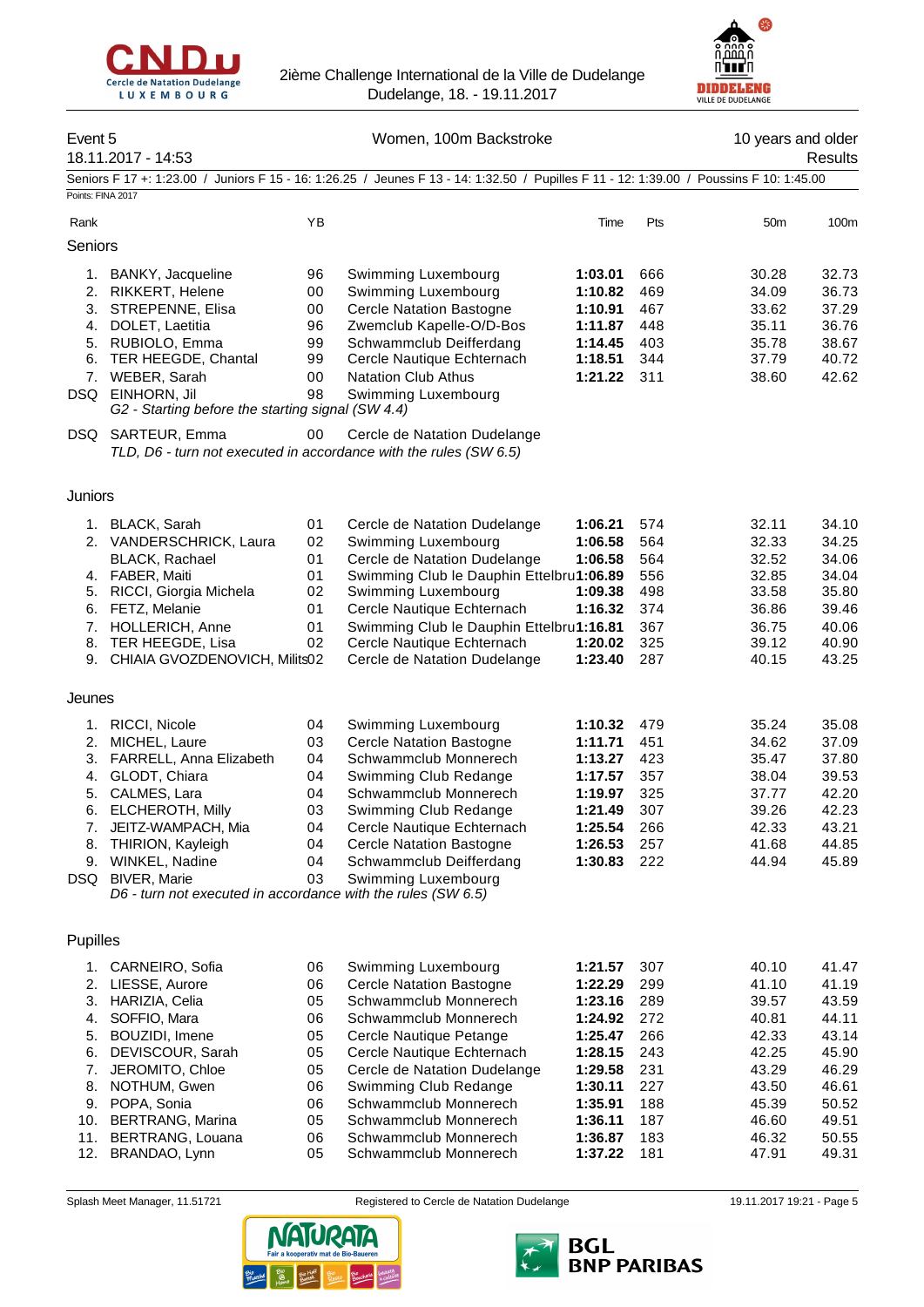



## Event 5, Women, 100m Backstroke

#### Poussins

|    | REINESCH, Leeloo    | 07 | Schwammclub Monnerech           | 1:23.71 | 284 | 41.69 | 42.02 |
|----|---------------------|----|---------------------------------|---------|-----|-------|-------|
| 2. | THILL, Gina         | 07 | Schwammclub Monnerech           | 1:28.31 | 241 | 42.53 | 45.78 |
|    | 3. FABIANI, Eden    | 07 | Schwammclub Monnerech           | 1:28.75 | 238 | 42.44 | 46.31 |
|    | 4. PHILIPPART, Lina | 07 | Schwammclub Monnerech           | 1:29.87 | 229 | 43.42 | 46.45 |
|    | 5. KOENIG, Aurelie  | 07 | Swimming Club Redange           | 1:31.32 | 218 | 45.28 | 46.04 |
|    | 6. PETESCH, Lea     | 07 | Schwammclub Monnerech           | 1:31.75 | 215 | 44.72 | 47.03 |
|    | 7. ELCHEROTH, Niki  | 07 | Swimming Club Redange           | 1:37.20 | 181 | 48.28 | 48.92 |
| 8. | GILLET, Nohra       | 07 | <b>Cercle Natation Bastogne</b> | 1:38.73 | 173 | 48.59 | 50.14 |
|    | 9. REDING, Sevda    | 07 | Cercle de Natation Dudelange    | 1:46.93 | 136 | 49.93 | 57.00 |
|    | TLD                 |    |                                 |         |     |       |       |
|    |                     |    |                                 |         |     |       |       |

DSQ KROMBACH, Linda 07 Swimming Luxembourg *D8 - upon the finish the swimmer did not touch the wall on the back (SW 6.6)*

DSQ SELMANOVIC, Amina 07 Schwammclub Deifferdang *TLD, D6 - turn not executed in accordance with the rules (SW 6.5)*

Points: FINA 2017

Event 6 **Exercise 10** Men, 100m Backstroke **10** years and older

Rank **8** Time Pts 50m 100m

18.11.2017 - 15:16 Results

|             |  | Seniors M 18 +: 1:14.50 / Juniors M 16 - 17: 1:17.75 / Jeunes M 14 - 15: 1:24.00 / Pupilles M 12 - 13: 1:32.50 / Poussins M 10 - |  |
|-------------|--|----------------------------------------------------------------------------------------------------------------------------------|--|
| 11: 1:38.50 |  |                                                                                                                                  |  |

| Seniors |
|---------|
|         |

| uu luu         |                           |    |                         |         |     |       |       |
|----------------|---------------------------|----|-------------------------|---------|-----|-------|-------|
|                | MANNES, Max               | 97 | Swimming Luxembourg     | 55.47   | 685 | 27.12 | 28.35 |
| 2.             | WALTZING, Florian         | 97 | Schwammclub Deifferdang | 1:00.42 | 530 | 29.10 | 31.32 |
|                | 3. CONZEMIUS, Jerome      | 99 | Swimming Luxembourg     | 1:09.67 | 346 | 33.05 | 36.62 |
| <b>Juniors</b> |                           |    |                         |         |     |       |       |
|                | 1. FABIANI, Remi          | 01 | Schwammclub Deifferdang | 58.43   | 586 | 27.84 | 30.59 |
|                | 2. VANDERSCHRICK, Stephan | 00 | Swimming Luxembourg     | 59.66   | 551 | 29.18 | 30.48 |
| 3.             | WALTZING, Loic            | 00 | Schwammclub Deifferdang | 1:02.69 | 475 | 29.89 | 32.80 |

| 3. WALTZING, Loic    | 00 | Schwammclub Deifferdang         | 1:02.69 475   | 29.89 | 32.80 |
|----------------------|----|---------------------------------|---------------|-------|-------|
| 4. MANNES, Pol.      |    | 00 Swimming Luxembourg          | 1:03.05 467   | 31.09 | 31.96 |
| 5. CAILLIAU, Nils    | 01 | Swimming Club Redange           | 1:08.33 366   | 33.32 | 35.01 |
| 6. WAKEFIELD, Andrew |    | 00 Cercle de Natation Dudelange | 1:09.93 342   | 33.38 | 36.55 |
| 7. BANKY, Jordan     | 01 | Swimming Luxembourg             | 1:10.36 336   | 33.79 | 36.57 |
| 8. HATVANI, Csongor  | 01 | Swimming Luxembourg             | $1:11.25$ 323 | 33.78 | 37.47 |

Jeunes

|     | 1. DALEIDEN CIUFERRI, Ralph | 03 | Schwammclub Deifferdang                  | 1:03.47 | 457 | 30.56 | 32.91 |
|-----|-----------------------------|----|------------------------------------------|---------|-----|-------|-------|
|     | 2. PANIC, Stevan            | 02 | Swimming Luxembourg                      | 1:06.49 | 398 | 31.93 | 34.56 |
| 3.  | LIESSE, Simon               | 02 | <b>Cercle Natation Bastogne</b>          | 1:06.98 | 389 | 32.56 | 34.42 |
| 4.  | DE BRUYN, Senne             | 03 | Zwemclub Kapelle-O/D-Bos                 | 1:08.99 | 356 | 33.44 | 35.55 |
| 5.  | LESAGE, Christophe          | 02 | Swimming Luxembourg                      | 1:09.10 | 354 | 34.21 | 34.89 |
| 6.  | WIRTH, David                | 02 | Cercle Nautique Petange                  | 1:09.14 | 354 | 32.88 | 36.26 |
| 7.  | FABER, Pol                  | 03 | Swimming Club le Dauphin Ettelbru1:11.05 |         | 326 | 34.85 | 36.20 |
| 8.  | JOMINET, Dan                | 03 | Swimming Luxembourg                      | 1:11.91 | 314 | 34.93 | 36.98 |
| 9.  | PIERRET, Noah               | 02 | <b>Cercle Natation Bastogne</b>          | 1:12.41 | 308 | 35.27 | 37.14 |
| 10. | KIRCH, Felix                | 03 | Cercle de Natation Dudelange             | 1:12.89 | 302 | 33.80 | 39.09 |
| 11. | CONSTANTINO CAEIRO, Diogr03 |    | Cercle de Natation Dudelange             | 1:13.72 | 292 | 35.34 | 38.38 |
| 12. | GIRS, Matheo                | 02 | Cercle de Natation Wiltz                 | 1:14.71 | 280 | 36.38 | 38.33 |
| 13. | BAERT, Amaury               | 03 | Zwemclub Kapelle-O/D-Bos                 | 1:14.96 | 277 | 36.47 | 38.49 |
| 14. | KOHN-CANTOREGGI, Daniel     | 03 | Cercle de Natation Dudelange             | 1:17.23 | 254 | 37.83 | 39.40 |
| 15. | WEIDERT, Jo                 | 03 | Cercle Nautique Echternach               | 1:19.44 | 233 | 37.84 | 41.60 |
|     |                             |    |                                          |         |     |       |       |



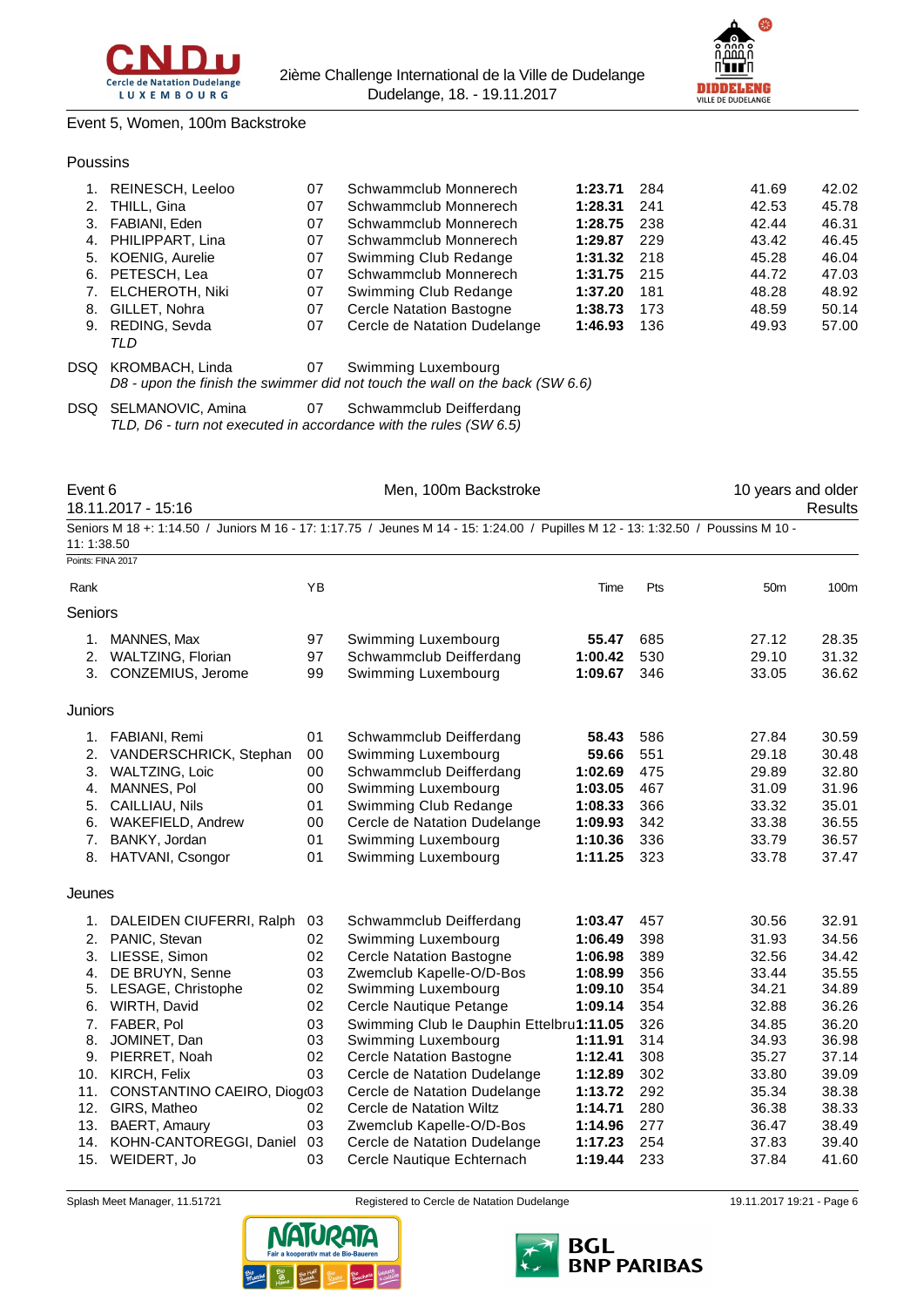



|  |  |  | Event 6, Boys, 100m Backstroke, Jeunes |  |
|--|--|--|----------------------------------------|--|
|--|--|--|----------------------------------------|--|

|          | Lvent 0, DOys, Tourn Dackstroke, Jeanes                                               |    |                                          |         |     |                 |       |
|----------|---------------------------------------------------------------------------------------|----|------------------------------------------|---------|-----|-----------------|-------|
| Rank     |                                                                                       | ΥB |                                          | Time    | Pts | 50 <sub>m</sub> | 100m  |
|          | 16. JACOBY, Dale                                                                      | 02 | Cercle de Natation Wiltz                 | 1:23.85 | 198 | 40.32           | 43.53 |
| 17.      | PUETZ, Yann<br><b>TLD</b>                                                             | 02 | Swimming Luxembourg                      | 1:29.29 | 164 | 43.39           | 45.90 |
|          | DSQ OTTEVAERE, Damien<br>D6 - turn not executed in accordance with the rules (SW 6.5) | 03 | <b>Natation Club Athus</b>               |         |     |                 |       |
|          | DSQ LOUTSCH, Baptiste<br>D6 - turn not executed in accordance with the rules (SW 6.5) | 02 | <b>Cercle Natation Bastogne</b>          |         |     |                 |       |
| Pupilles |                                                                                       |    |                                          |         |     |                 |       |
|          | 1. LANNERS, Nicolas                                                                   | 04 | Swimming Luxembourg                      | 1:09.84 | 343 | 34.11           | 35.73 |
| 2.       | DENTER, Arthur                                                                        | 04 | Cercle Nautique Echternach               | 1:10.28 | 337 | 33.63           | 36.65 |
|          | 3. CARNEIRO, Nuno                                                                     | 05 | Swimming Luxembourg                      | 1:11.73 | 317 | 35.00           | 36.73 |
| 4.       | SIMEONOV, Vladimir                                                                    | 04 | Swimming Luxembourg                      | 1:12.60 | 305 | 35.59           | 37.01 |
| 5.       | JAAS, Jeff                                                                            | 04 | Swimming Club le Dauphin Ettelbru1:12.61 |         | 305 | 35.71           | 36.90 |
| 6.       | DUBRU, Cyprien                                                                        | 04 | <b>Cercle Natation Bastogne</b>          | 1:15.95 | 267 | 36.51           | 39.44 |
|          | 7. LUKA, Mory                                                                         | 04 | Swimming Luxembourg                      | 1:16.21 | 264 | 36.75           | 39.46 |
|          | 8. FLOREAN, Darius                                                                    | 05 | Swimming Luxembourg                      | 1:16.65 | 259 | 36.96           | 39.69 |
| 9.       | DURAKOVIC, Tarik                                                                      | 05 | Swimming Luxembourg                      | 1:18.47 | 242 | 38.57           | 39.90 |
| 10.      | KEMP, Finn                                                                            | 05 | Swimming Luxembourg                      | 1:21.46 | 216 | 39.26           | 42.20 |
| 11.      | OLINGER, Liam                                                                         | 05 | Schwammclub Monnerech                    | 1:23.59 | 200 | 39.88           | 43.71 |
| 12.      | FETZ, Tom                                                                             | 04 | Cercle Nautique Echternach               | 1:24.10 | 196 | 40.73           | 43.37 |
| 13.      | LINDMARK MELO, Hugo                                                                   | 04 | Cercle de Natation Dudelange             | 1:24.97 | 190 | 40.67           | 44.30 |
| 14.      | SUETOE, Rafael                                                                        | 05 | Swimming Luxembourg                      | 1:26.61 | 180 | 42.11           | 44.50 |
| 15.      | DELIEGE, Brice                                                                        | 04 | <b>Natation Club Athus</b>               | 1:31.63 | 152 | 45.73           | 45.90 |
|          | 16. SCHOLER, Louis                                                                    | 05 | Swimming Luxembourg                      | 1:32.35 | 148 | 44.19           | 48.16 |
|          | DSQ FAULKNER, Harry                                                                   | 04 | Cercle de Natation Dudelange             |         |     |                 |       |
|          | TLD, D6 - turn not executed in accordance with the rules (SW 6.5)                     |    |                                          |         |     |                 |       |
| Poussins |                                                                                       |    |                                          |         |     |                 |       |
| 1.       | CALMES, Nicolas                                                                       | 06 | Schwammclub Monnerech                    | 1:19.59 | 232 | 38.48           | 41.11 |
| 2.       | HOLLERICH, Tom                                                                        | 06 | Swimming Club le Dauphin Ettelbru1:22.16 |         | 211 | 39.65           | 42.51 |
|          | 3. WESTER, Ben                                                                        | 06 | Cercle de Natation Dudelange             | 1:26.75 | 179 | 41.23           | 45.52 |
|          | 4. SREENIVASAN, Jaiden                                                                | 07 | Schwammclub Monnerech                    | 1:27.18 | 176 | 42.34           | 44.84 |
|          | 5. SCHOCKMEL, Julien                                                                  | 06 | Swimming Club Redange                    | 1:33.49 | 143 | 44.69           | 48.80 |
|          | DSQ CHAUSSARD, Albert                                                                 | 07 | Cercle de Natation Dudelange             |         |     |                 |       |
|          | D6 - turn not executed in accordance with the rules (SW 6.5)                          |    |                                          |         |     |                 |       |
|          |                                                                                       |    |                                          |         |     |                 |       |

| Event 7<br>18.11.2017 - 15:50 |                           |    | Women, 50m Freestyle                                                                                                          |       | 10 years and older<br><b>Results</b> |  |  |
|-------------------------------|---------------------------|----|-------------------------------------------------------------------------------------------------------------------------------|-------|--------------------------------------|--|--|
|                               |                           |    | Seniors F 17 +: 33.00 / Juniors F 15 - 16: 34.75 / Jeunes F 13 - 14: 37.00 / Pupilles F 11 - 12: 39.50 / Poussins F 10: 42.00 |       |                                      |  |  |
| Points: FINA 2017             |                           |    |                                                                                                                               |       |                                      |  |  |
| Rank                          |                           | YB |                                                                                                                               | Time  | Pts                                  |  |  |
| Seniors                       |                           |    |                                                                                                                               |       |                                      |  |  |
| 1.                            | ALMEIDA, Julia            | 98 | Cercle des Nageurs Talence                                                                                                    | 25.62 | 746                                  |  |  |
|                               | BANKY, Jacqueline         | 96 | Swimming Luxembourg                                                                                                           | 26.34 | 686                                  |  |  |
| 3.                            | EINHORN, Jil              | 98 | Swimming Luxembourg                                                                                                           | 28.74 | 528                                  |  |  |
| 4.                            | <b>BLANC, Marguerite</b>  | 99 | Swimming Luxembourg                                                                                                           | 29.12 | 508                                  |  |  |
| 5.                            | <b>STREPENNE, Elisa</b>   | 00 | <b>Cercle Natation Bastogne</b>                                                                                               | 29.46 | 490                                  |  |  |
| 6.                            | <b>BROICH, Lea-Sophie</b> | 00 | Cercle de Natation Diekirch                                                                                                   | 30.35 | 448                                  |  |  |
|                               | WALTZING, Noemie          | 97 | Schwammclub Deifferdang                                                                                                       | 30.79 | 430                                  |  |  |
| 8.                            | <b>KALMES, Paula</b>      | 00 | Swimming Luxembourg                                                                                                           | 31.28 | 410                                  |  |  |





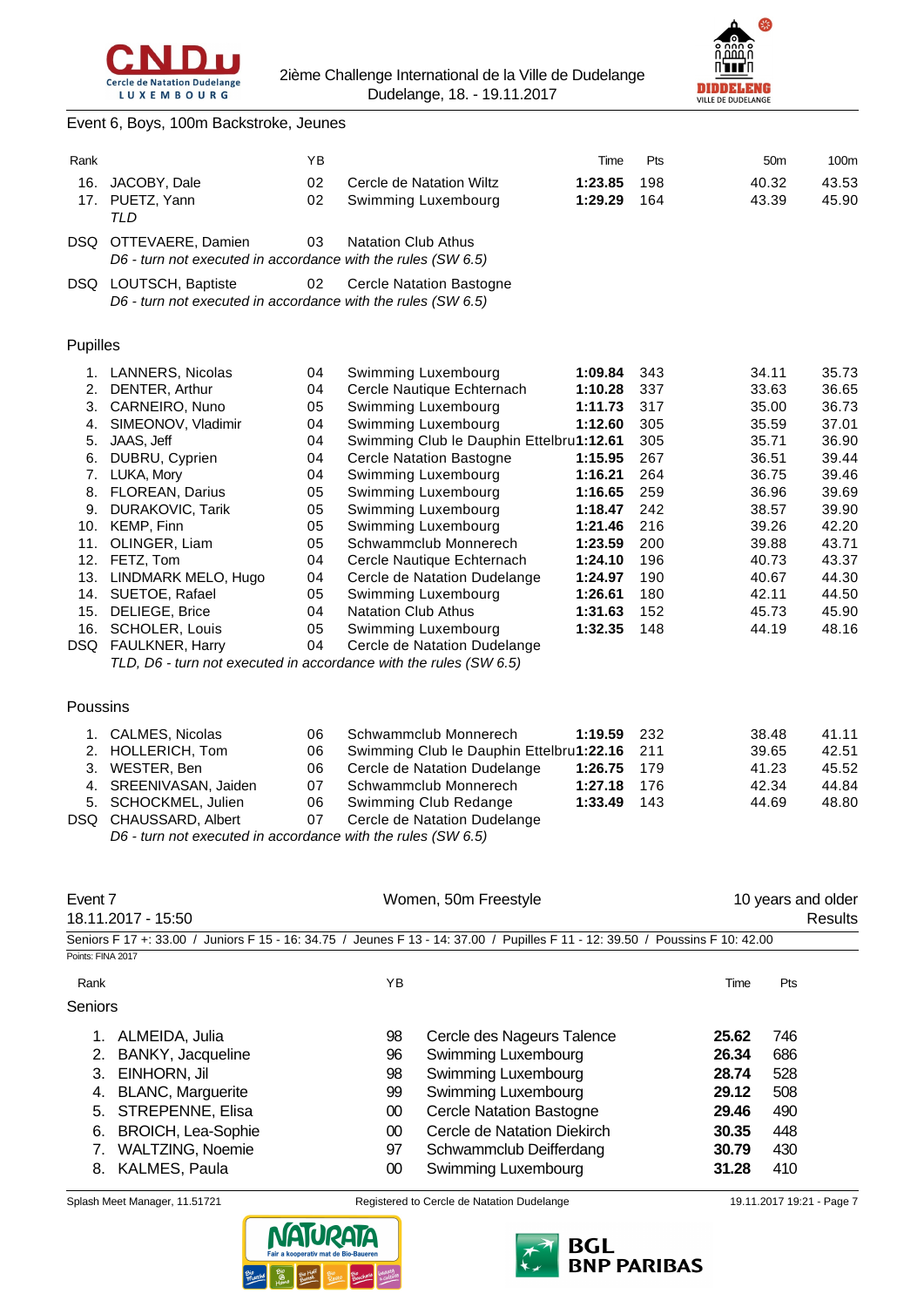



## Event 7, Women, 50m Freestyle, Seniors

| Rank |                              | ΥB  |                              | Time  | Pts |
|------|------------------------------|-----|------------------------------|-------|-----|
|      | 9. TER HEEGDE, Chantal       | 99  | Cercle Nautique Echternach   | 31.39 | 405 |
|      | 10. PAXTON, Anastasia        | 00. | Cercle de Natation Dudelange | 32.17 | 377 |
|      | 11. AMORIM GONCALVES, Silvia | 98. | Cercle de Natation Wiltz     | 34.69 | 300 |
|      | TLD                          |     |                              |       |     |

## Juniors

|        | 1. PEREZ GARCIA, Maria       | 02 | Cercle de Natation Dudelange        | 27.11 | 629 |
|--------|------------------------------|----|-------------------------------------|-------|-----|
|        | 2. HAMEN SAIEG, Yael         | 01 | Cercle de Natation Diekirch         | 27.32 | 615 |
| 3.     | FABER, Maiti                 | 01 | Swimming Club le Dauphin Ettelbruck | 28.07 | 567 |
| 4.     | <b>BLACK, Rachael</b>        | 01 | Cercle de Natation Dudelange        | 28.30 | 553 |
| 5.     | <b>VANDERSCHRICK, Laura</b>  | 02 | Swimming Luxembourg                 | 28.77 | 527 |
| 6.     | SIMEONOVA, Vanessa           | 01 | Schwammclub Deifferdang             | 29.05 | 512 |
| 7.     | BLACK, Sarah                 | 01 | Cercle de Natation Dudelange        | 29.41 | 493 |
| 8.     | GUERARD, Anna-Sica           | 01 | Schwammclub Deifferdang             | 29.48 | 489 |
| 9.     | RICCI, Giorgia Michela       | 02 | Swimming Luxembourg                 | 29.54 | 486 |
| 10.    | <b>GOUILLART, Sara</b>       | 02 | Schwammclub Deifferdang             | 30.61 | 437 |
| 11.    | <b>HOLLERICH, Anne</b>       | 01 | Swimming Club le Dauphin Ettelbruck | 31.05 | 419 |
| 12.    | YOSHIDA, Tomoyo              | 02 | Cercle de Natation Dudelange        | 31.31 | 408 |
| 13.    | FETZ, Melanie                | 01 | Cercle Nautique Echternach          | 31.73 | 392 |
| 14.    | <b>BOSMANS, Fleur</b>        | 02 | Zwemclub Kapelle-O/D-Bos            | 31.97 | 384 |
| 15.    | <b>KESEROVIC, Marine</b>     | 02 | Cercle de Natation Dudelange        | 32.30 | 372 |
| 16.    | CHIAIA GVOZDENOVICH, Militsa | 02 | Cercle de Natation Dudelange        | 32.74 | 357 |
|        | 17. TER HEEGDE, Lisa         | 02 | Cercle Nautique Echternach          | 33.17 | 343 |
|        |                              |    |                                     |       |     |
| Jeunes |                              |    |                                     |       |     |

| 04 | Swimming Luxembourg             | 27.61 | 596 |
|----|---------------------------------|-------|-----|
| 03 | Zwemclub Kapelle-O/D-Bos        | 29.43 | 492 |
| 03 | Cercle de Natation Diekirch     | 30.16 | 457 |
| 03 | Zwemclub Kapelle-O/D-Bos        | 30.37 | 448 |
| 03 | <b>Cercle Natation Bastogne</b> | 30.45 | 444 |
| 04 | Schwammclub Monnerech           | 30.61 | 437 |
| 03 | Cercle de Natation Diekirch     | 30.71 | 433 |
| 03 | Swimming Club Redange           | 31.45 | 403 |
| 03 | Swimming Luxembourg             | 32.16 | 377 |
| 04 | Swimming Club Redange           | 32.86 | 353 |
| 04 | Schwammclub Deifferdang         | 33.31 | 339 |
| 04 | Cercle Natation Bastogne        | 34.43 | 307 |
| 03 | Swimming Luxembourg             | 34.58 | 303 |
| 04 | Cercle de Natation Wiltz        | 35.31 | 285 |
| 04 | Cercle Nautique Echternach      | 36 22 | 264 |

| 05 | Cercle de Natation Dudelange | 29.45 | 491 |
|----|------------------------------|-------|-----|
| 05 | Swimming Luxembourg          | 30.64 | 436 |
| 05 | <b>Swimming Luxembourg</b>   | 30.90 | 425 |
| 05 | Schwammclub Monnerech        | 31.65 | 395 |
| 05 | Swimming Luxembourg          | 32.50 | 365 |
| 05 | <b>Natation Club Athus</b>   | 33.04 | 348 |
| 05 | Cercle Nautique Echternach   | 33.07 | 347 |
| 05 | Cercle Nautique Petange      | 33.60 | 330 |
| 06 | Swimming Luxembourg          | 33.75 | 326 |

1. PETERS, Lena 2. HRIC, Laura

3. KROMBACH, Mara 4. HARIZIA, Celia 5. LEONARD, Lis

6. GEORGES, Madeleine 7. DEVISCOUR, Sarah 8. BERNARD, Camille 9. CARNEIRO, Sofia

Pupilles

1. RICCI, Nicole 2. CARLIER, Silke 3. BROICH, Louisa 4. GOIRIS, Cato 5. MICHEL, Laure

6. FARRELL, Anna Elizabeth 7. PEDROSA ANTONIO, Monica

14. PINTO TEIXEIRA, Martha 15. JEITZ-WAMPACH, Mia

8. ELCHEROTH, Milly 9. RIKKERT, Elvire 10. GLODT, Chiara 11. WINKEL, Nadine 12. THIRION, Kayleigh 13. BIVER, Marie





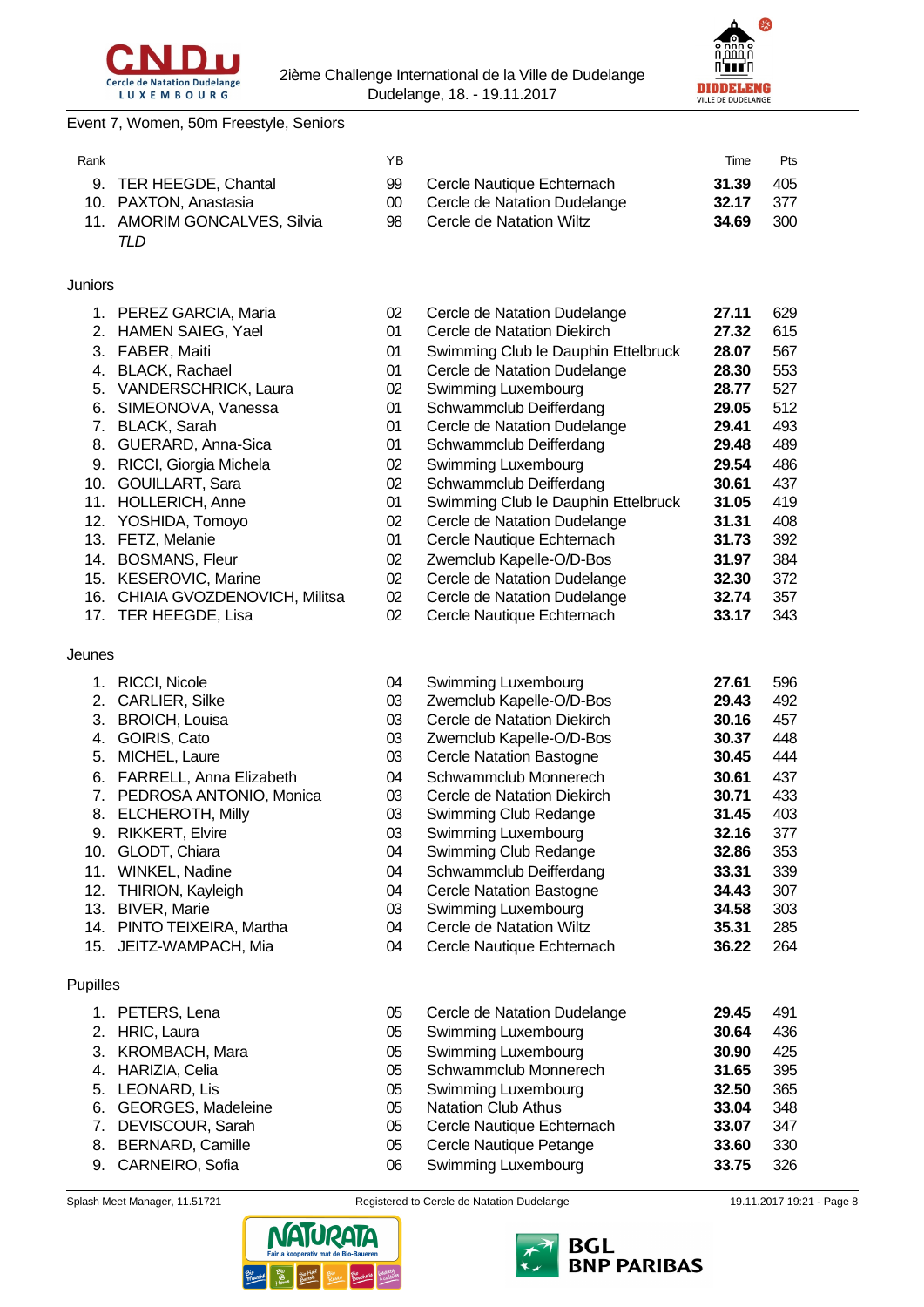

# **DIDDELENG**

# Event 7, Girls, 50m Freestyle, Pupilles

| Rank     |                         | YB |                                 | Time  | Pts |
|----------|-------------------------|----|---------------------------------|-------|-----|
| 10.      | MERTENS, Malika         | 05 | Cercle de Natation Dudelange    | 34.19 | 314 |
| 11.      | SOFFIO, Mara            | 06 | Schwammclub Monnerech           | 34.34 | 309 |
| 12.      | POPA, Sonia             | 06 | Schwammclub Monnerech           | 34.76 | 298 |
| 13.      | CORREIA, Eva            | 05 | Cercle de Natation Diekirch     | 34.89 | 295 |
| 14.      | LIESSE, Aurore          | 06 | <b>Cercle Natation Bastogne</b> | 35.22 | 287 |
| 15.      | JEROMITO, Chloe         | 05 | Cercle de Natation Dudelange    | 35.91 | 271 |
| 16.      | <b>BERTRANG, Marina</b> | 05 | Schwammclub Monnerech           | 37.06 | 246 |
| 17.      | BRANDAO, Lynn           | 05 | Schwammclub Monnerech           | 37.43 | 239 |
| 18.      | NOTHUM, Gwen            | 06 | Swimming Club Redange           | 37.55 | 237 |
| 19.      | <b>BERTRANG, Louana</b> | 06 | Schwammclub Monnerech           | 40.52 | 188 |
|          | TLD                     |    |                                 |       |     |
|          |                         |    |                                 |       |     |
| Poussins |                         |    |                                 |       |     |
| 1.       | PHILIPPART, Lina        | 07 | Schwammclub Monnerech           | 34.19 | 314 |
| 2.       | <b>REINESCH, Leeloo</b> | 07 | Schwammclub Monnerech           | 34.55 | 304 |
| 3.       | KROMBACH, Linda         | 07 | Swimming Luxembourg             | 35.10 | 290 |
| 4.       | FABIANI, Eden           | 07 | Schwammclub Monnerech           | 35.44 | 281 |
| 5.       | THILL, Gina             | 07 | Schwammclub Monnerech           | 36.15 | 265 |
| 6.       | PETESCH, Lea            | 07 | Schwammclub Monnerech           | 36.25 | 263 |
| 7.       | KOENIG, Aurelie         | 07 | Swimming Club Redange           | 37.23 | 243 |
| 8.       | LINDMARK MELO, Maia     | 07 | Cercle de Natation Dudelange    | 38.01 | 228 |

- 
- 
- 
- *TLD*
- *TLD*
- 9. GILLET, Nohra 07 Cercle Natation Bastogne **39.17** 208 07 Cercle de Natation Dudelange **39.50** 203 11. ELCHEROTH, Niki 07 Swimming Club Redange **40.04** 195 12. CONTER, Anja 07 Swimming Club Redange **42.55** 162 13. SELMANOVIC, Amina 07 Schwammclub Deifferdang **45.42** 133

Event 8 **Exercise 2 Menume 10 years and older** Men, 50m Freestyle **10 years and older** 18.11.2017 - 16:09 Results

|                   |                          |    | Seniors M 18 +: 29.50 / Juniors M 16 - 17: 31.00 / Jeunes M 14 - 15: 33.50 / Pupilles M 12 - 13: 37.00 / Poussins M 10 - 11: 39.50 |       |     |
|-------------------|--------------------------|----|------------------------------------------------------------------------------------------------------------------------------------|-------|-----|
| Points: FINA 2017 |                          |    |                                                                                                                                    |       |     |
| Rank              |                          | ΥB |                                                                                                                                    | Time  | Pts |
| <b>Seniors</b>    |                          |    |                                                                                                                                    |       |     |
|                   | HENX, Julien             | 95 | Cercle de Natation Dudelange                                                                                                       | 22.17 | 763 |
| 2.                | MANNES, Max              | 97 | Swimming Luxembourg                                                                                                                | 23.90 | 609 |
| 3.                | <b>FRIPPIAT, Florian</b> | 98 | <b>Natation Club Athus</b>                                                                                                         | 24.26 | 582 |
| 4.                | GALLE, Adrien            | 96 | Cercle des Nageurs Talence                                                                                                         | 24.35 | 575 |
| 5.                | <b>SCHMITZ, Jules</b>    | 99 | Swimming Club Redange                                                                                                              | 24.76 | 547 |
| 6.                | CONZEMIUS, Jerome        | 99 | Swimming Luxembourg                                                                                                                | 25.09 | 526 |
|                   | DUBOS, Julien            | 99 | Cercle de Natation Diekirch                                                                                                        | 26.78 | 432 |
| 8.                | KOKS, Vincent            | 97 | Swimming Club le Dauphin Ettelbruck                                                                                                | 27.03 | 421 |
| 9.                | <b>KLAPP, Loris</b>      | 97 | Cercle de Natation Dudelange                                                                                                       | 27.68 | 392 |

- -



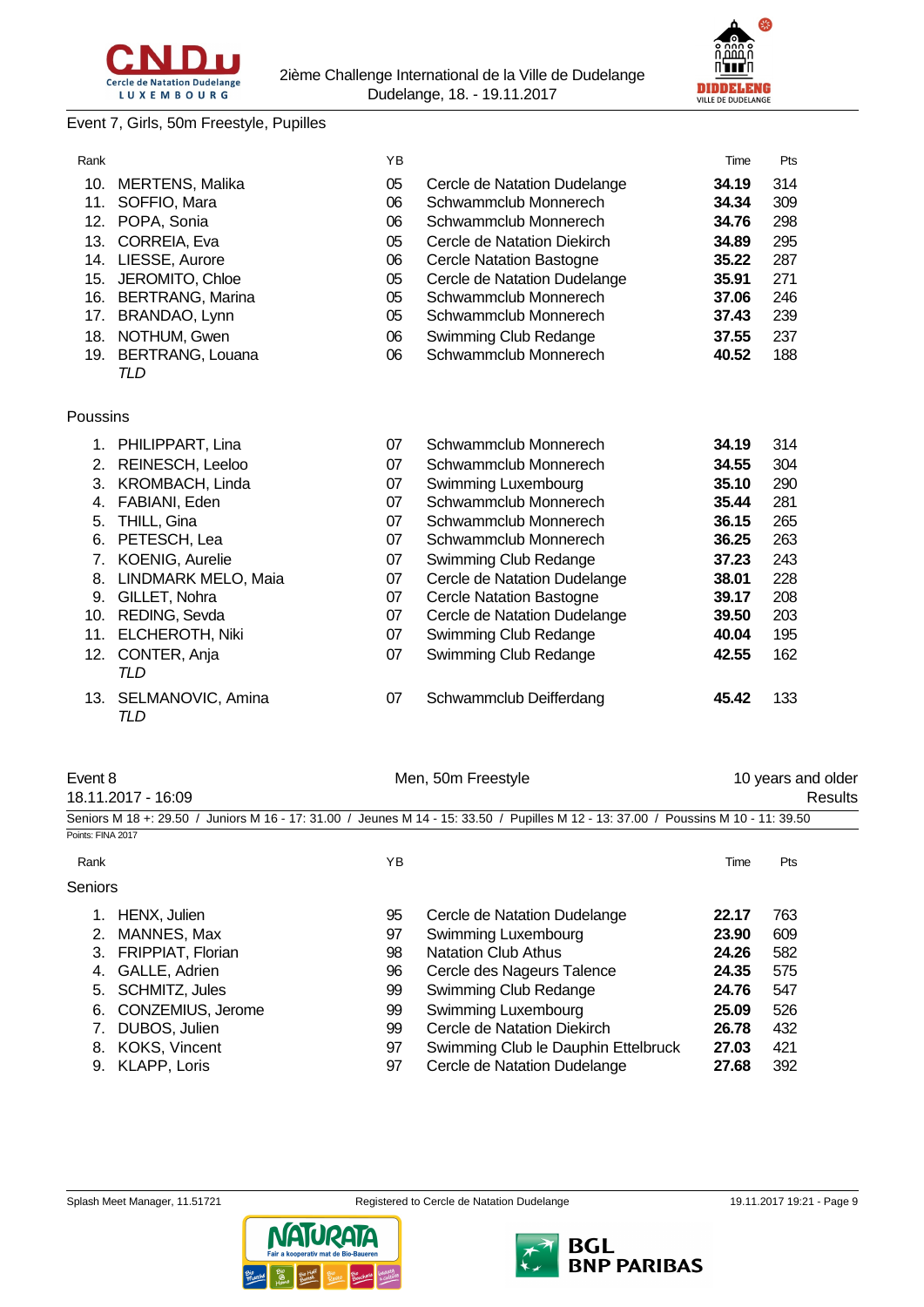

# Event 8, Men, 50m Freestyle

# Juniors

|        | 1. VANDERSCHRICK, Stephan                  | 00     | Swimming Luxembourg                 | 23.98 | 603 |
|--------|--------------------------------------------|--------|-------------------------------------|-------|-----|
|        | 2. FABIANI, Remi                           | 01     | Schwammclub Deifferdang             | 24.24 | 583 |
|        | 3. SAUBER, Bob                             | 01     | Swimming Club Redange               | 24.67 | 553 |
| 4.     | MANNES, Pol                                | $00\,$ | Swimming Luxembourg                 | 24.96 | 534 |
| 5.     | MEYER, Joel                                | $00\,$ | <b>Cercle de Natation Wiltz</b>     | 25.49 | 502 |
| 6.     | <b>BECKERS, Felix</b>                      | 01     | Swimming Club le Dauphin Ettelbruck | 26.05 | 470 |
| 7.     | BANKY, Jordan                              | 01     | Swimming Luxembourg                 | 26.49 | 447 |
| 8.     | <b>WAKEFIELD, Andrew</b>                   | $00\,$ | Cercle de Natation Dudelange        | 27.25 | 410 |
| 9.     | CAILLIAU, Nils                             | 01     | Swimming Club Redange               | 27.64 | 393 |
| Jeunes |                                            |        |                                     |       |     |
|        | 1. DALEIDEN CIUFERRI, Ralph<br>MP 14 years | 03     | Schwammclub Deifferdang             | 25.49 | 502 |
|        | 2. RUBIOLO, Nathan                         | 02     | Schwammclub Deifferdang             | 25.83 | 482 |
| 3.     | BOKOV, Rodion                              | 03     | Swimming Luxembourg                 | 26.01 | 472 |
| 4.     | LIESSE, Simon                              | 02     | <b>Cercle Natation Bastogne</b>     | 26.36 | 454 |
| 5.     | LANNERS, Bob                               | 02     | Swimming Luxembourg                 | 26.75 | 434 |
| 6.     | OKENS, Jari                                | 03     | Zwemclub Kapelle-O/D-Bos            | 26.80 | 432 |
| 7.     | PANIC, Stevan                              | 02     | Swimming Luxembourg                 | 27.25 | 410 |
| 8.     | MOREAUX, Maxime                            | 02     | Swimming Club Redange               | 27.31 | 408 |
|        | 9. LESAGE, Christophe                      | 02     | Swimming Luxembourg                 | 27.53 | 398 |
|        | 10. CONSTANTINO CAEIRO, Diogo              | 03     | Cercle de Natation Dudelange        | 28.09 | 375 |
|        | 11. BAERT, Amaury                          | 03     | Zwemclub Kapelle-O/D-Bos            | 28.35 | 364 |
| 12.    | KIRCH, Felix                               | 03     | Cercle de Natation Dudelange        | 28.39 | 363 |
|        | 13. LOUTSCH, Baptiste                      | 02     | <b>Cercle Natation Bastogne</b>     | 28.61 | 355 |
|        | 14. CRAWFORD, Ethan                        | 03     | Cercle de Natation Dudelange        | 28.62 | 354 |
|        | 15. JOMINET, Dan                           | 03     | <b>Swimming Luxembourg</b>          | 29.21 | 333 |
|        | 16. WEIDERT, Jo                            | 03     | Cercle Nautique Echternach          | 30.18 | 302 |
| 17.    | PIERRET, Noah                              | 02     | <b>Cercle Natation Bastogne</b>     | 30.20 | 301 |
|        | 18. PUETZ, Yann                            | 02     | Swimming Luxembourg                 | 31.16 | 274 |
|        | 19. KOHN-CANTOREGGI, Daniel                | 03     | Cercle de Natation Dudelange        | 31.23 | 273 |
|        | 20. WEBER, Loris                           | 03     | Cercle de Natation Dudelange        | 31.24 | 272 |
|        | DSQ DI PINTO, Eric                         | 03     | Swimming Luxembourg                 |       |     |
|        |                                            |        |                                     |       |     |

*G1 - behaviour at the start not in accordance with the rules (SW 4)*

# Pupilles

|     | 1. MORARU, Matteo            | 04 | Swimming Luxembourg                 | 27.67 | 392 |
|-----|------------------------------|----|-------------------------------------|-------|-----|
|     | 2. SIMAO NOGUEIRA, Joao      | 04 | Cercle Nautique Petange             | 27.86 | 384 |
| 3.  | DENTER, Arthur               | 04 | Cercle Nautique Echternach          | 28.08 | 375 |
| 4.  | JAAS, Jeff                   | 04 | Swimming Club le Dauphin Ettelbruck | 28.16 | 372 |
| 5.  | LUCARELLI, Riccardo          | 05 | Swimming Luxembourg                 | 28.87 | 345 |
| 6.  | FLOREAN, Darius              | 05 | Swimming Luxembourg                 | 29.84 | 312 |
| 7.  | NAFFOUTI, Nael               | 05 | <b>Cercle Natation Bastogne</b>     | 30.38 | 296 |
|     | 8. CARNEIRO, Nuno            | 05 | Swimming Luxembourg                 | 30.64 | 289 |
| 9.  | SUKHANOV, Maxim              | 04 | Cercle de Natation Dudelange        | 30.87 | 282 |
|     | 10. DUBRU, Cyprien           | 04 | <b>Cercle Natation Bastogne</b>     | 31.07 | 277 |
|     | 11. SUETOE, Rafael           | 05 | Swimming Luxembourg                 | 31.17 | 274 |
| 12. | ANGOUE - MOULAERT, Leo d'Hui | 05 | Cercle Nautique Petange             | 31.66 | 262 |
|     | 13. THILL, Nicolas           | 05 | Swimming Luxembourg                 | 31.91 | 255 |
|     | 14. LINDMARK MELO, Hugo      | 04 | Cercle de Natation Dudelange        | 32.46 | 243 |
|     | 15. BOENTGES, Kimi           | 05 | Cercle Nautique Petange             | 33.51 | 221 |
|     |                              |    |                                     |       |     |





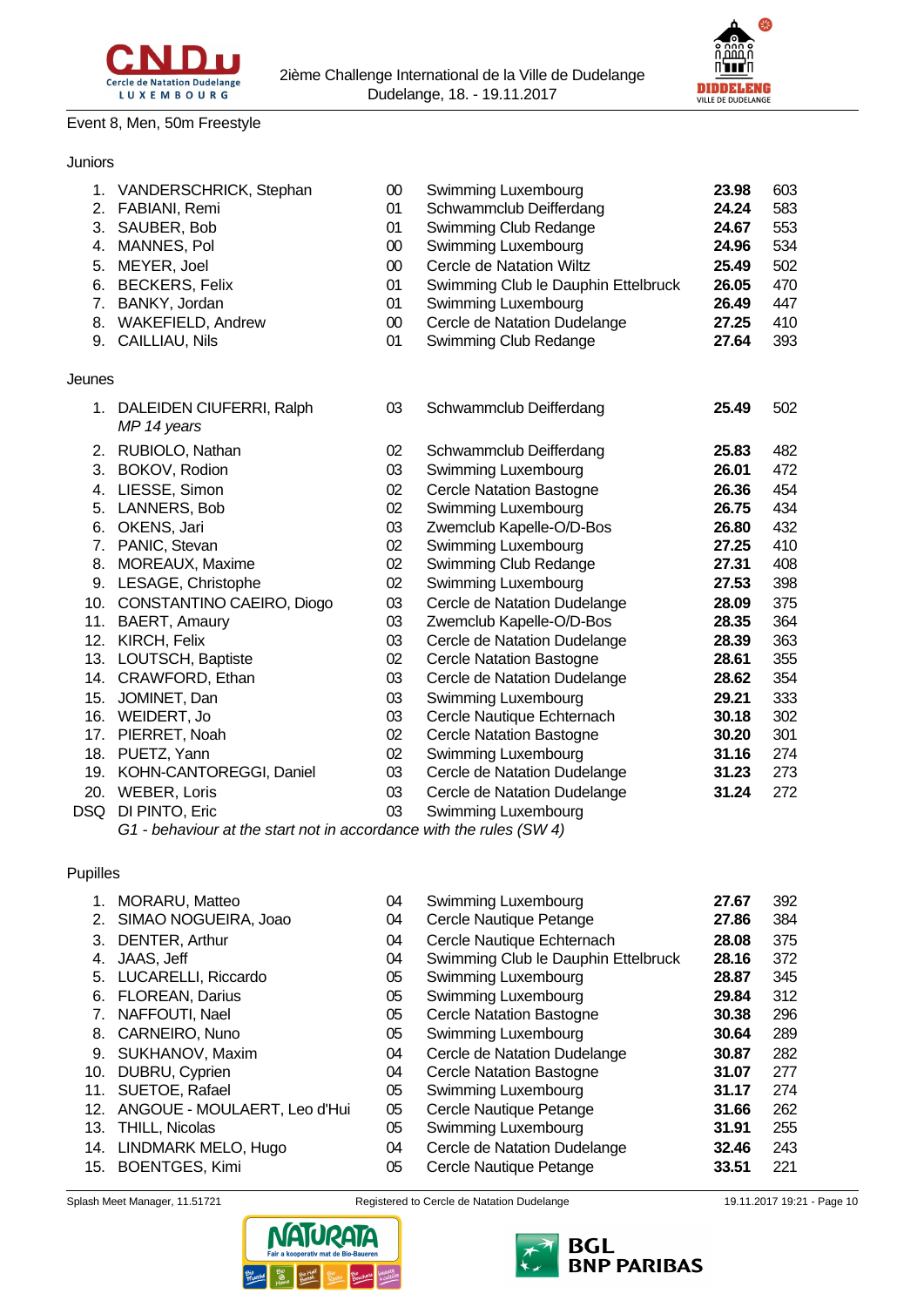



Event 8, Boys, 50m Freestyle, Pupilles

| Rank              |                        |                        |                |       | YB                                                                                                                                      |                    |                            |                              |                |                | Time               | Pts                |         |
|-------------------|------------------------|------------------------|----------------|-------|-----------------------------------------------------------------------------------------------------------------------------------------|--------------------|----------------------------|------------------------------|----------------|----------------|--------------------|--------------------|---------|
|                   | 16. KEMP, Finn         |                        |                |       | 05                                                                                                                                      |                    |                            | Swimming Luxembourg          |                |                | 33.58              | 219                |         |
|                   | 17. SCHOLER, Louis     |                        |                |       | 05                                                                                                                                      |                    |                            | Swimming Luxembourg          |                |                | 34.57              | 201                |         |
|                   | 18. KUEPPER, Arthur    |                        |                |       | 05                                                                                                                                      |                    |                            | Cercle Nautique Petange      |                |                | 34.82              | 196                |         |
|                   | 19. FETZ, Tom          |                        |                |       | 04                                                                                                                                      |                    |                            | Cercle Nautique Echternach   |                |                | 34.95              | 194                |         |
|                   | 20. THIEL, Vincent     |                        |                |       | 04                                                                                                                                      |                    |                            | Cercle de Natation Dudelange |                |                | 35.42              | 187                |         |
|                   | 21. GERE, Arthur       |                        |                |       | 04                                                                                                                                      |                    |                            | Swimming Luxembourg          |                |                | 35.46              | 186                |         |
|                   | DSQ DURAKOVIC, Tarik   |                        |                |       | 05                                                                                                                                      |                    |                            | Swimming Luxembourg          |                |                |                    |                    |         |
|                   |                        |                        |                |       | G1 - behaviour at the start not in accordance with the rules (SW 4)                                                                     |                    |                            |                              |                |                |                    |                    |         |
|                   | DSQ FAULKNER, Harry    |                        |                |       | 04                                                                                                                                      |                    |                            | Cercle de Natation Dudelange |                |                |                    |                    |         |
|                   |                        |                        |                |       | G1 - behaviour at the start not in accordance with the rules (SW 4)                                                                     |                    |                            |                              |                |                |                    |                    |         |
| Poussins          |                        |                        |                |       |                                                                                                                                         |                    |                            |                              |                |                |                    |                    |         |
|                   | 1. CALMES, Nicolas     |                        |                |       | 06                                                                                                                                      |                    |                            | Schwammclub Monnerech        |                |                | 32.91              | 233                |         |
|                   | 2. BASILE, Miro        |                        |                |       | 07                                                                                                                                      |                    |                            | Cercle de Natation Dudelange |                |                | 33.13              | 228                |         |
|                   | 3. CHAUSSARD, Albert   |                        |                |       | 07                                                                                                                                      |                    |                            | Cercle de Natation Dudelange |                |                | 33.63              | 218                |         |
|                   | 4. WESTER, Ben         |                        |                |       | 06                                                                                                                                      |                    |                            | Cercle de Natation Dudelange |                |                | 34.53              | 201                |         |
|                   | 5. SREENIVASAN, Jaiden |                        |                |       | 07                                                                                                                                      |                    |                            | Schwammclub Monnerech        |                |                | 35.55              | 185                |         |
|                   | 6. SCHOCKMEL, Julien   |                        |                |       | 06                                                                                                                                      |                    |                            | Swimming Club Redange        |                |                | 36.75              | 167                |         |
|                   | 7. HAAG, Yanic         |                        |                |       | 07                                                                                                                                      |                    |                            | Swimming Club Redange        |                |                | 36.87              | 165                |         |
|                   | DSQ CZAPOR, Leon       |                        |                |       | 06                                                                                                                                      |                    |                            | Swimming Club Redange        |                |                |                    |                    |         |
|                   |                        |                        |                |       | G1 - behaviour at the start not in accordance with the rules (SW 4)                                                                     |                    |                            |                              |                |                |                    |                    |         |
|                   |                        |                        |                |       |                                                                                                                                         |                    |                            |                              |                |                |                    |                    |         |
| Event 9           |                        |                        |                |       |                                                                                                                                         | Women, 400m Medley |                            |                              |                |                |                    | 10 years and older |         |
|                   | 18.11.2017 - 16:25     |                        |                |       |                                                                                                                                         |                    |                            |                              |                |                |                    |                    | Results |
| Points: FINA 2017 |                        |                        |                |       | Seniors F 17 +: 6:23.25 / Juniors F 15 - 16: 6:39.00 / Jeunes F 13 - 14: 6:54.75 / Pupilles F 11 - 12: 7:10.50 / Poussins F 10: 7:10.50 |                    |                            |                              |                |                |                    |                    |         |
| Rank              |                        |                        |                |       | YB                                                                                                                                      |                    |                            |                              |                |                | Time               | Pts                |         |
| Seniors           |                        |                        |                |       |                                                                                                                                         |                    |                            |                              |                |                |                    |                    |         |
| 1.                | DOLET, Laetitia        |                        |                |       | 96                                                                                                                                      |                    |                            | Zwemclub Kapelle-O/D-Bos     |                |                | 5:40.57            | 442                |         |
|                   | 50m:                   | 37.40<br>100m: 1:21.16 | 37.40<br>43.76 | 150m: | 2:05.64<br>200m: 2:49.27                                                                                                                | 44.48<br>43.63     | 250m:<br>300m:             | 3:37.58<br>4:25.25           | 48.31<br>47.67 | 350m:<br>400m: | 5:03.56<br>5:40.57 | 38.31<br>37.01     |         |
|                   | 2. WALTZING, Noemie    |                        |                |       | 97                                                                                                                                      |                    |                            | Schwammclub Deifferdang      |                |                | 6:03.43            | 363                |         |
|                   | 50m:                   | 36.24                  | 36.24          | 150m: | 2:08.44                                                                                                                                 | 47.04              | 250m:                      | 3:46.42                      | 49.94          | 350m:          | 5:22.23            | 43.53              |         |
|                   | 100m:                  | 1.21.40                | 45.16          | 200m: | 2:56.48                                                                                                                                 | 48.04              | 300m:                      | 4:38.70                      | 52.28          | 400m:          | 6:03.43            | 41.20              |         |
| 3.                | WEBER, Sarah           |                        |                |       | 00                                                                                                                                      |                    | <b>Natation Club Athus</b> |                              |                |                | 6:21.43            | 314                |         |
|                   | 50m:                   | 39.00                  | 39.00          | 150m: | 2:15.84                                                                                                                                 | 46.79              | 250m:                      | 3:58.84                      | 56.39          | 350m:          | 5:38.53            | 43.72              |         |
|                   | 100m:                  | 1:29.05                | 50.05          | 200m: | 3:02.45                                                                                                                                 | 46.61              | 300m:                      | 4:54.81                      | 55.97          | 400m:          | 6:21.43            | 42.90              |         |
|                   |                        |                        |                |       |                                                                                                                                         |                    |                            |                              |                |                |                    |                    |         |

# Juniors

| 1. | GLODT, Kelly       |                  |                |                    | 02                 |                |                | Swimming Club Redange        |                |                | 5:38.20            | 451            |
|----|--------------------|------------------|----------------|--------------------|--------------------|----------------|----------------|------------------------------|----------------|----------------|--------------------|----------------|
|    | $50m$ :<br>100m:   | 37.23<br>1:21.94 | 37.23<br>44.71 | 150m:<br>200m:     | 2:04.70<br>2:46.33 | 42.76<br>41.63 | 250m:<br>300m: | 3:33.56<br>4:21.64           | 47.23<br>48.08 | 350m:<br>400m: | 5:00.50<br>5:38.20 | 38.86<br>37.70 |
|    | 2. COIMBRA, Alice  |                  |                |                    | 02                 |                |                | Swimming Luxembourg          |                |                | 5:40.01            | 444            |
|    | $50m$ :            | 33.74            | 33.74          | $150m$ :           | 1:58.44            | 44.29          | 250m:          | 3:31.56                      | 48.98          | 350m:          | 5:01.98            | 39.94          |
|    | $100m$ :           | 1:14.15          | 40.41          | 200m:              | 2:42.58            | 44.14          | 300m:          | 4:22.04                      | 50.48          | 400m:          | 5:40.01            | 38.03          |
|    | 3. YOSHIDA, Tomoyo |                  |                |                    | 02                 |                |                | Cercle de Natation Dudelange |                |                | 6:32.47            | 288            |
|    | $50m$ :            | 38.46            | 38.46          | 150m:              | 2:18.32            | 50.88          | 250m:          | 4:03.95                      | 55.03          | 350m:          | 5:46.09            | 46.18          |
|    | $100m$ :           | 1:27.44          | 48.98          | 200 <sub>m</sub> : | 3:08.92            | 50.60          | $300m$ :       | 4:59.91                      | 55.96          | 400m:          | 6:32.47            | 46.38          |



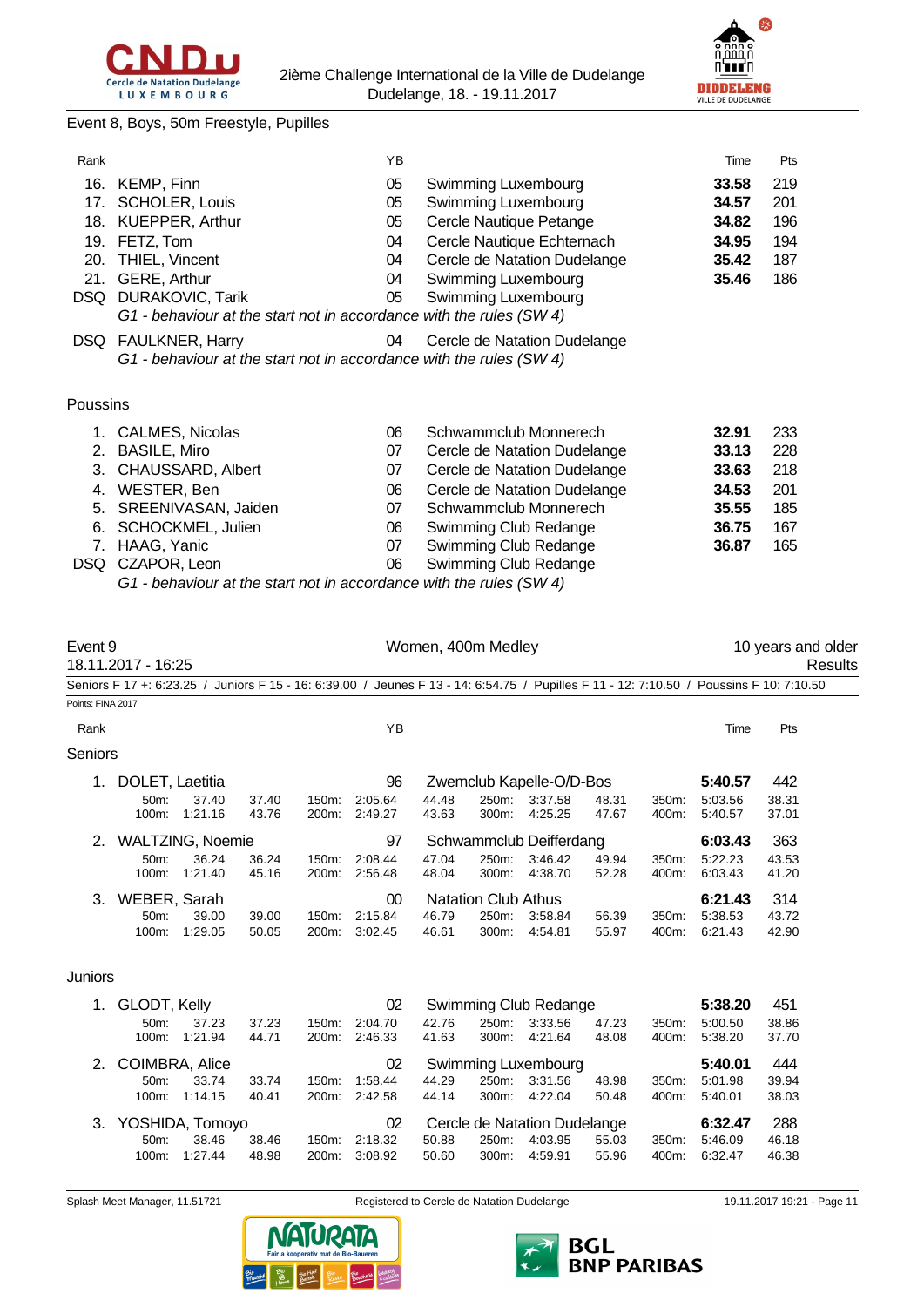



# Event 9, Women, 400m Medley

#### Jeunes

| 1. PETERS, Emma       |         |       |                    | 03      |       |       | Cercle de Natation Dudelange |       |                  | 5:17.00 | 548   |
|-----------------------|---------|-------|--------------------|---------|-------|-------|------------------------------|-------|------------------|---------|-------|
| 50m                   | 32.69   | 32.69 | 150m:              | 1:54.65 | 42.23 | 250m: | 3:20.94                      | 46.10 | 350 <sub>m</sub> | 4:42.95 | 35.79 |
| $100m$ :              | 1:12.42 | 39.73 | 200m:              | 2:34.84 | 40.19 | 300m: | 4:07.16                      | 46.22 | 400m:            | 5:17.00 | 34.05 |
| 2. FABIANI, Chanel    |         |       |                    | 03      |       |       | Cercle de Natation Dudelange |       |                  | 5:22.48 | 520   |
| 50m                   | 33.95   | 33.95 | 150m:              | 1:54.82 | 40.87 | 250m: | 3:22.74                      | 47.94 | 350 <sub>m</sub> | 4:47.43 | 36.60 |
| $100m$ :              | 1:13.95 | 40.00 | 200m:              | 2:34.80 | 39.98 | 300m: | 4:10.83                      | 48.09 | 400m:            | 5:22.48 | 35.05 |
| 3. VAN TILBURG, Dauwe |         |       |                    | 03      |       |       | Zwemclub Kapelle-O/D-Bos     |       |                  | 5:30.25 | 484   |
| $50m$ :               | 34.98   | 34.98 | 150m:              | 1:59.01 | 40.11 | 250m: | 3:26.73                      | 46.61 | 350m:            | 4:53.11 | 37.96 |
| $100m$ :              | 1:18.90 | 43.92 | 200 <sub>m</sub> : | 2:40.12 | 41.11 | 300m: | 4:15.15                      | 48.42 | 400m:            | 5:30.25 | 37.14 |

# Pupilles

| 1. | JOMINET, Lou        |         |       |       | 05      |       |       | Swimming Luxembourg          |       |       | 5:27.83 | 495   |
|----|---------------------|---------|-------|-------|---------|-------|-------|------------------------------|-------|-------|---------|-------|
|    | 50 <sub>m</sub> :   | 34.97   | 34.97 | 150m: | 1:59.23 | 42.83 | 250m: | 3:27.79                      | 46.93 | 350m: | 4:52.18 | 36.37 |
|    | 100m:               | 1:16.40 | 41.43 | 200m: | 2:40.86 | 41.63 | 300m: | 4:15.81                      | 48.02 | 400m: | 5:27.83 | 35.65 |
|    | 2. PETERS, Lena     |         |       |       | 05      |       |       | Cercle de Natation Dudelange |       |       | 5:38.81 | 449   |
|    | 50m:                | 36.62   | 36.62 | 150m: | 2:06.06 | 44.72 | 250m: | 3:37.72                      | 49.54 | 350m: | 5:04.54 | 36.28 |
|    | 100m:               | 1:21.34 | 44.72 | 200m: | 2:48.18 | 42.12 | 300m: | 4:28.26                      | 50.54 | 400m: | 5:38.81 | 34.27 |
|    | 3. BAUSTERT, Magali |         |       |       | 05      |       |       | Swimming Luxembourg          |       |       | 5:47.47 | 416   |
|    | 50m:                | 37.05   | 37.05 | 150m: | 2:06.63 | 44.37 | 250m: | 3:39.42                      | 50.19 | 350m: | 5:10.08 | 39.73 |
|    | 100m:               | 1:22.26 | 45.21 | 200m: | 2:49.23 | 42.60 | 300m: | 4:30.35                      | 50.93 | 400m: | 5:47.47 | 37.39 |
|    |                     |         |       |       |         |       |       |                              |       |       |         |       |
| 4. | HRIC, Laura         |         |       |       | 05      |       |       | Swimming Luxembourg          |       |       | 6:03.10 | 364   |
|    | 50m:                | 41.58   | 41.58 | 150m: | 2:19.51 | 45.89 | 250m: | 3:54.78                      | 51.34 | 350m: | 5:26.01 | 39.15 |
|    | 100m:               | 1:33.62 | 52.04 | 200m: | 3:03.44 | 43.93 | 300m: | 4:46.86                      | 52.08 | 400m: | 6:03.10 | 37.09 |
|    | 5. KROMBACH, Mara   |         |       |       | 05      |       |       | Swimming Luxembourg          |       |       | 6:03.30 | 364   |
|    | 50m:                | 39.93   | 39.93 | 150m: | 2:15.06 | 45.51 | 250m: | 3:51.29                      | 51.40 | 350m: | 5:22.86 | 38.39 |
|    | 100m:               | 1:29.55 | 49.62 | 200m: | 2:59.89 | 44.83 | 300m: | 4:44.47                      | 53.18 | 400m: | 6:03.30 | 40.44 |
| 6. | LEONARD, Lis        |         |       |       | 05      |       |       | Swimming Luxembourg          |       |       | 6:16.48 | 327   |
|    | 50m:                | 43.27   | 43.27 | 150m: | 2:25.95 | 47.85 | 250m: | 4:01.60                      | 48.06 | 350m: | 5:34.62 | 43.10 |

#### Poussins

| 1. HAN, Mengjia |            |       |  |  | 07 Swimming Luxembourg |  | 5:42.13 436                                                                     |  |
|-----------------|------------|-------|--|--|------------------------|--|---------------------------------------------------------------------------------|--|
|                 | 50m. 38.02 | 38.02 |  |  |                        |  | 150m: 2:07.57  45.91  250m: 3:38.05  47.39  350m: 5:05.22  39.00                |  |
|                 |            |       |  |  |                        |  | 100m: 1:21.66 43.64 200m: 2:50.66 43.09 300m: 4:26.22 48.17 400m: 5:42.13 36.91 |  |

| Event 10          | 18.11.2017 - 16:46  |                          |                |                   |                    |                | Men, 400m Medley |                         |                |                |                                                                                                                                  |                | 10 years and older<br>Results |
|-------------------|---------------------|--------------------------|----------------|-------------------|--------------------|----------------|------------------|-------------------------|----------------|----------------|----------------------------------------------------------------------------------------------------------------------------------|----------------|-------------------------------|
| 11: 6:49.50       |                     |                          |                |                   |                    |                |                  |                         |                |                | Seniors M 18 +: 5:57.00 / Juniors M 16 - 17: 6:12.75 / Jeunes M 14 - 15: 6:28.50 / Pupilles M 12 - 13: 6:49.50 / Poussins M 10 - |                |                               |
| Points: FINA 2017 |                     |                          |                |                   |                    |                |                  |                         |                |                |                                                                                                                                  |                |                               |
| Rank              |                     |                          |                |                   | ΥB                 |                |                  |                         |                |                | Time                                                                                                                             | <b>Pts</b>     |                               |
| Seniors           |                     |                          |                |                   |                    |                |                  |                         |                |                |                                                                                                                                  |                |                               |
| 1.                |                     | <b>WALTZING, Florian</b> |                |                   | 97                 |                |                  | Schwammclub Deifferdang |                |                | 4:46.41                                                                                                                          | 555            |                               |
|                   | $50m$ :             | 30.03                    | 30.03          | 150m:             | 1:40.71            | 35.75          | 250m:            | 2:57.68                 | 41.16          | 350m:          | 4:13.15                                                                                                                          | 34.30          |                               |
|                   | $100m$ :            | 1:04.96                  | 34.93          | $200m$ :          | 2:16.52            | 35.81          | $300m$ :         | 3:38.85                 | 41.17          | 400m:          | 4:46.41                                                                                                                          | 33.26          |                               |
| 2.                | GRAF, Alex          |                          |                |                   | 99                 |                |                  | Schwammclub Deifferdang |                |                | 5:11.89                                                                                                                          | 430            |                               |
|                   | $50m$ :<br>$100m$ : | 33.25<br>1:13.78         | 33.25<br>40.53 | $150m$ :<br>200m: | 1:54.21<br>2:33.47 | 40.43<br>39.26 | 250m:<br>300m:   | 3:17.57<br>4:01.95      | 44.10<br>44.38 | 350m:<br>400m: | 4:37.42<br>5:11.89                                                                                                               | 35.47<br>34.47 |                               |





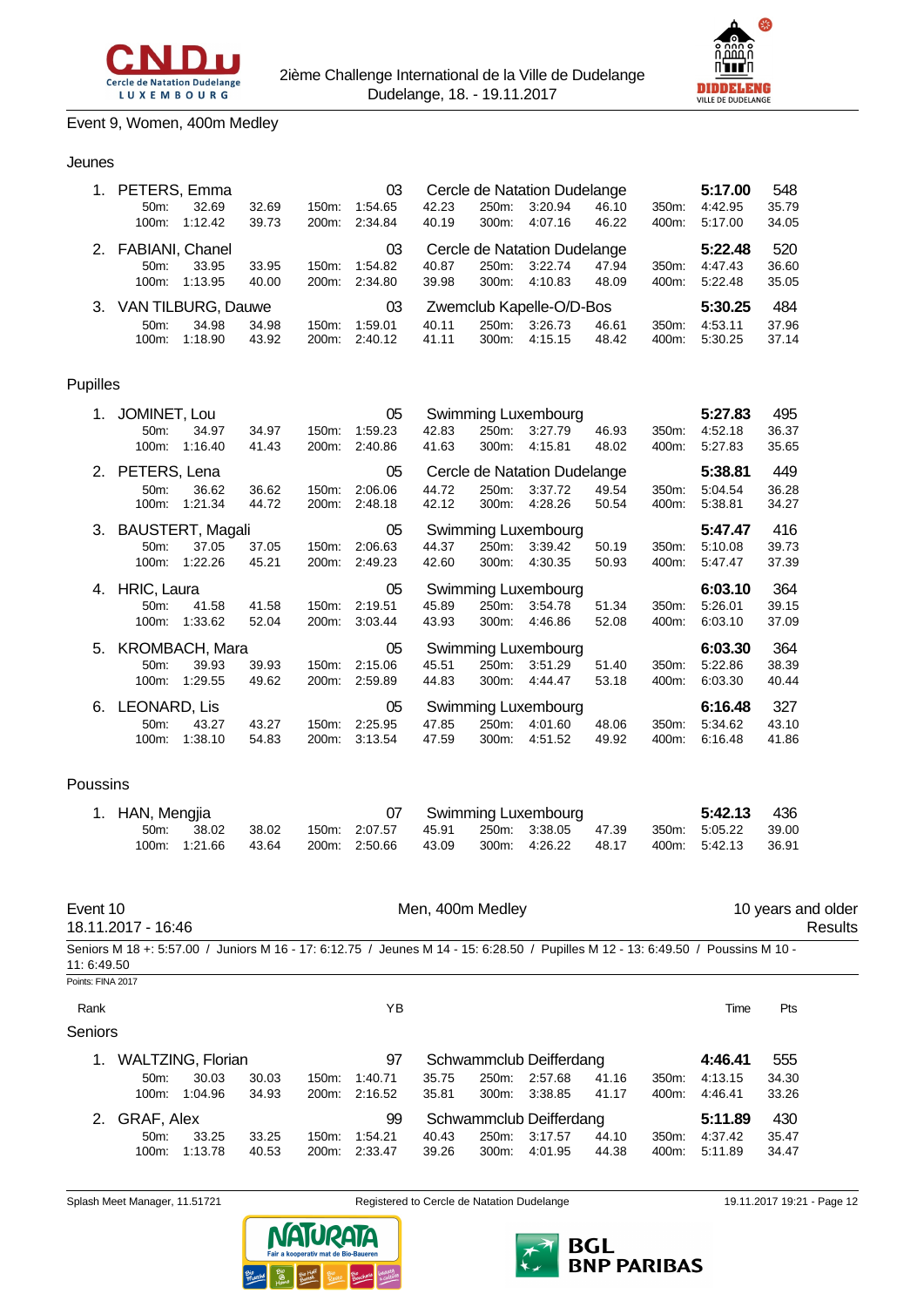



# Event 10, Men, 400m Medley

Juniors

| 1.     | <b>WALTZING, Loic</b>  |                       |       |       | 00      |       |                            | Schwammclub Deifferdang  |       |       | 4:48.34 | 544   |
|--------|------------------------|-----------------------|-------|-------|---------|-------|----------------------------|--------------------------|-------|-------|---------|-------|
|        | 50m:                   | 31.35                 | 31.35 | 150m: | 1:45.19 | 37.15 | 250m:                      | 3:01.34                  | 39.60 | 350m: | 4:16.22 | 34.28 |
|        | 100m:                  | 1:08.04               | 36.69 | 200m: | 2:21.74 | 36.55 | 300m:                      | 3:41.94                  | 40.60 | 400m: | 4:48.34 | 32.12 |
|        |                        |                       |       |       |         |       |                            |                          |       |       |         |       |
| Jeunes |                        |                       |       |       |         |       |                            |                          |       |       |         |       |
| 1.     |                        | CARNEIRO, Joao        |       |       | 03      |       |                            | Swimming Luxembourg      |       |       | 4:48.11 | 546   |
|        | MP 14 years            |                       |       |       |         |       |                            |                          |       |       |         |       |
|        | 50 <sub>m</sub> :      | 29.47                 | 29.47 | 150m: | 1:43.60 | 40.15 | 250m:                      | 3:01.85                  | 39.49 | 350m: | 4:16.85 | 34.53 |
|        | 100m:                  | 1:03.45               | 33.98 | 200m: | 2:22.36 | 38.76 | 300m:                      | 3:42.32                  | 40.47 | 400m: | 4:48.11 | 31.26 |
| 2.     |                        | <b>BOURCKEL, Mike</b> |       |       | 03      |       |                            | Cercle de Natation Wiltz |       |       | 5:11.99 | 430   |
|        | 50 <sub>m</sub> :      | 33.04                 | 33.04 | 150m: | 1:52.36 | 38.78 | 250m:                      | 3:15.12                  | 43.36 | 350m: | 4:36.92 | 35.91 |
|        | 100m:                  | 1:13.58               | 40.54 | 200m: | 2:31.76 | 39.40 | 300m:                      | 4:01.01                  | 45.89 | 400m: | 5.11.99 | 35.07 |
| 3.     | <b>BOENTGES, Kevin</b> |                       |       |       | 03      |       |                            | Cercle Nautique Petange  |       |       | 5:14.60 | 419   |
|        | 50 <sub>m</sub> :      | 32.81                 | 32.81 | 150m: | 1:53.64 | 43.51 | 250m:                      | 3:20.59                  | 44.88 | 350m: | 4:41.85 | 35.32 |
|        | 100m:                  | 1:10.13               | 37.32 | 200m: | 2:35.71 | 42.07 | 300m:                      | 4:06.53                  | 45.94 | 400m: | 5:14.60 | 32.75 |
| 4.     | MULDER, Anael          |                       |       |       | 02      |       | <b>Natation Club Athus</b> |                          |       |       | 5:33.20 | 353   |
|        | 50 <sub>m</sub> :      | 33.51                 | 33.51 | 150m: | 1:57.18 | 42.34 | 250m:                      | 3:26.66                  | 48.88 | 350m: | 4:56.89 | 38.80 |
|        | 100m:                  | 1:14.84               | 41.33 | 200m: | 2:37.78 | 40.60 | 300m:                      | 4:18.09                  | 51.43 | 400m: | 5:33.20 | 36.31 |
| DSQ.   | DAZY, Sam              |                       |       |       | 03      |       |                            | Cercle Nautique Petange  |       |       |         |       |
|        |                        |                       |       |       |         |       |                            |                          |       |       |         |       |

*D6 - turn not executed in accordance with the rules (SW 6.5)*

DSQ PIERRET, Noah 02 Cercle Natation Bastogne *D6 - turn not executed in accordance with the rules (SW 6.5)*

## Pupilles

|    | 1. LANNERS, Nicolas    |                |       |       | 04      |       |       | Swimming Luxembourg            |       |       | 5:08.98 | 442   |
|----|------------------------|----------------|-------|-------|---------|-------|-------|--------------------------------|-------|-------|---------|-------|
|    | 50m:                   | 32.14          | 32.14 | 150m: | 1:51.27 | 40.02 | 250m: | 3:13.95                        | 44.40 | 350m: | 4:35.05 | 36.66 |
|    | 100m:                  | 1:11.25        | 39.11 | 200m: | 2:29.55 | 38.28 | 300m: | 3:58.39                        | 44.44 | 400m: | 5:08.98 | 33.93 |
|    | 2. LUCARELLI, Riccardo |                |       |       | 05      |       |       | Swimming Luxembourg            |       |       | 5:14.62 | 419   |
|    | 50m:                   | 33.47          | 33.47 | 150m: | 1:53.78 | 41.57 | 250m: | 3:18.77                        | 43.91 | 350m: | 4:40.08 | 36.62 |
|    | 100m:                  | 1:12.21        | 38.74 | 200m: | 2:34.86 | 41.08 | 300m: | 4:03.46                        | 44.69 | 400m: | 5.14.62 | 34.54 |
| 3. |                        | CARNEIRO, Nuno |       |       | 05      |       |       | Swimming Luxembourg            |       |       | 5:36.26 | 343   |
|    | 50m:                   | 36.15          | 36.15 | 150m: | 2:05.00 | 43.07 | 250m: | 3:33.51                        | 47.38 | 350m: | 4:59.63 | 37.91 |
|    | 100m:                  | 1:21.93        | 45.78 | 200m: | 2:46.13 | 41.13 | 300m: | 4:21.72                        | 48.21 | 400m: | 5:36.26 | 36.63 |
|    |                        |                |       |       |         |       |       |                                |       |       |         |       |
|    | 4. MORARU, Matteo      |                |       |       | 04      |       |       | Swimming Luxembourg            |       |       | 5:36.80 | 341   |
|    | 50m:                   | 36.02          | 36.02 | 150m: | 2:03.73 | 43.22 | 250m: | 3:34.79                        | 48.17 | 350m: | 5:01.85 | 37.50 |
|    | 100m:                  | 1:20.51        | 44.49 | 200m: | 2:46.62 | 42.89 | 300m: | 4:24.35                        | 49.56 | 400m: | 5:36.80 | 34.95 |
|    | 5. LUKA, Mory          |                |       |       | 04      |       |       |                                |       |       | 5:37.88 | 338   |
|    | $50m$ :                | 34.83          | 34.83 | 150m: | 2:00.71 | 44.32 | 250m: | Swimming Luxembourg<br>3:31.08 | 47.99 | 350m: | 4:59.79 | 38.84 |
|    | 100m:                  | 1:16.39        | 41.56 | 200m: | 2:43.09 | 42.38 | 300m: | 4:20.95                        | 49.87 | 400m: | 5:37.88 | 38.09 |
| 6. | THILL, Nicolas         |                |       |       | 05      |       |       |                                |       |       | 5:43.87 | 321   |
|    | 50m:                   | 39.66          | 39.66 | 150m: | 2:06.92 | 43.84 | 250m: | Swimming Luxembourg<br>3:38.16 | 47.66 | 350m: | 5:06.31 | 38.48 |



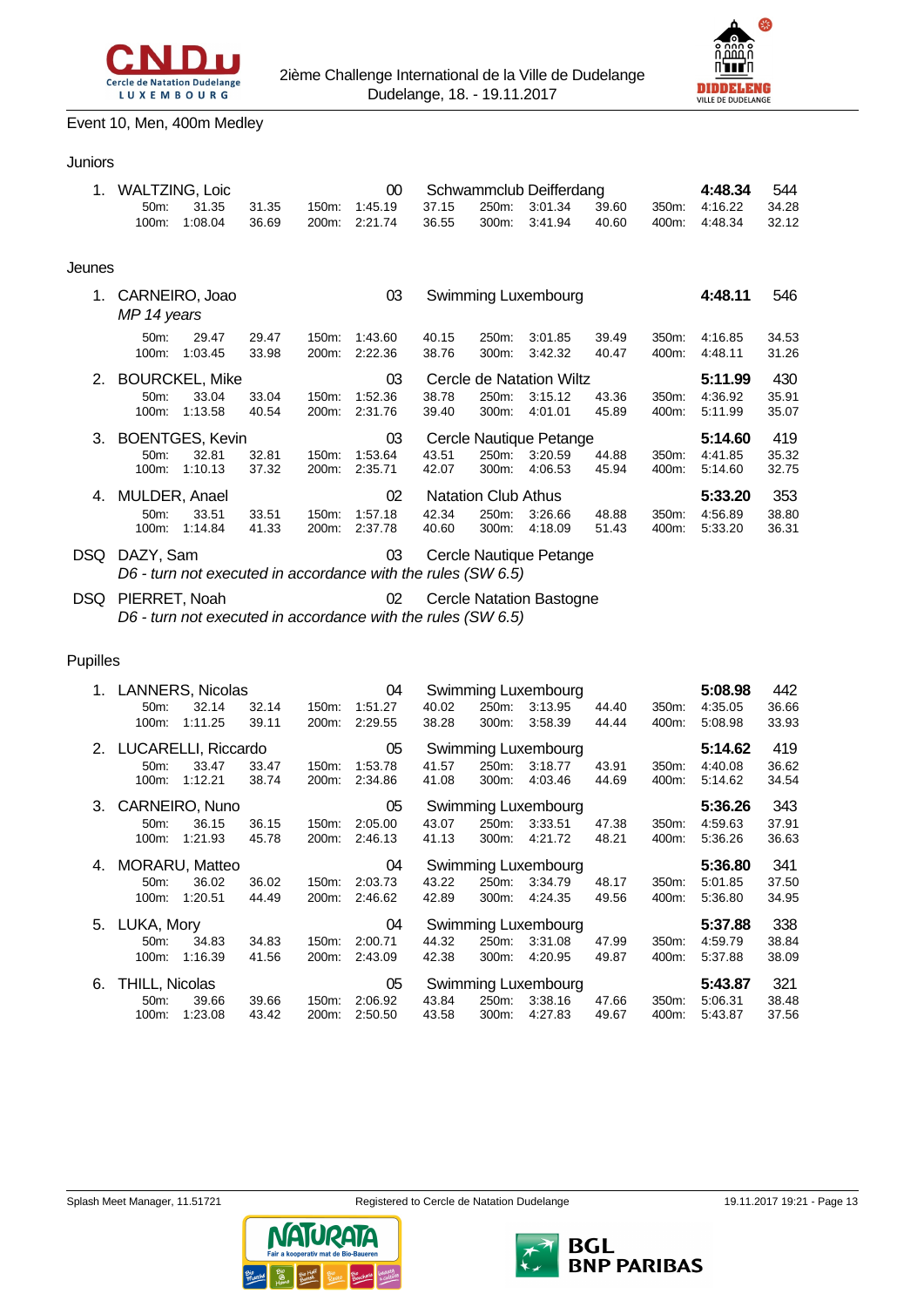



# Event 11 Communication of the Mixed, 4 x 50m Medley Communication of the Open

# 18.11.2017 - 17:06 Results

Points: FINA 2017

| Rank |                                                                          |              |                    |                |                                                                          |          | Time                          | Pts                   |
|------|--------------------------------------------------------------------------|--------------|--------------------|----------------|--------------------------------------------------------------------------|----------|-------------------------------|-----------------------|
|      | 1. Swimming Luxembourg 1<br>BANKY, Jacqueline<br>EINHORN, Jil            | 96<br>98     | $+0.60$<br>0.00    | 29.56<br>34.41 | Swimming Luxembourg<br>CARNEIRO, Joao<br>MANNES, Max                     | 03<br>97 | 1:55.16<br>$+0.37$<br>$+0,40$ | 600<br>28.03<br>23.16 |
| 2.   | Cercle de Natation Dudelange 1<br>BLACK, Rachael<br>HENX, Julien         | 01<br>95     | $+0.64$<br>$+0.35$ | 31.85<br>28.25 | Cercle de Natation Dudelange<br>PEREZ GARCIA, Maria<br>WAKEFIELD, Andrew | 02<br>00 | 1:56.21<br>$+0,70$<br>$+0,71$ | 584<br>29.15<br>26.96 |
| 3.   | Swimming Luxembourg 2<br>MANNES, Pol<br>RIKKERT, Helene                  | 00<br>$00\,$ | $+0.73$<br>$+0.38$ | 29.92<br>34.98 | Swimming Luxembourg<br>LESAGE, Christophe<br><b>RICCI.</b> Nicole        | 02<br>04 | 2:01.37<br>$+0,23$<br>$+0,40$ | 513<br>29.27<br>27.20 |
| 4.   | Schwammclub Deifferdang 1<br>FABIANI, Remi<br>WALTZING, Florian          | 01<br>97     | $+0.59$<br>$+0,50$ | 27.59<br>32.19 | Schwammclub Deifferdang<br>GUERARD, Anna-Sica<br>SIMEONOVA, Vanessa      | 01<br>01 | 2:01.94<br>$+0,53$<br>$+0,20$ | 506<br>33.32<br>28.84 |
| 5.   | Zwemclub Kapelle-O/D-Bos 1<br>CARLIER, Silke<br>DE BRUYN, Senne          | 03<br>03     | $+0.69$<br>$+0,44$ | 32.09<br>33.54 | Zwemclub Kapelle-O/D-Bos<br>OKENS, Jari<br>VAN TILBURG, Dauwe            | 03<br>03 | 2:04.00<br>$+0,28$<br>$+0,30$ | 481<br>29.03<br>29.34 |
| 6.   | Cercle de Natation Dudelange 2<br><b>BLACK, Sarah</b><br>CRAWFORD, Ethan | 01<br>03     | $+0.62$<br>$+0.43$ | 31.11<br>35.45 | Cercle de Natation Dudelange<br>PETERS, Emma<br>KIRCH, Felix             | 03<br>03 | 2:05.01<br>$+0.28$<br>$+0.53$ | 469<br>30.69<br>27.76 |
| 7.   | Swimming Club Redange 1<br>GLODT, Chiara<br>GLODT, Kelly                 | 04<br>02     | $+0,72$<br>$+0.32$ | 36.14<br>38.21 | Swimming Club Redange<br>SCHMITZ, Jules<br>SAUBER, Bob                   | 99<br>01 | 2:05.15<br>$+0.49$<br>$+0,33$ | 468<br>26.15<br>24.65 |
| 8.   | Cercle Natation Bastogne 1<br>MICHEL, Laure<br>LIESSE, Simon             | 03<br>02     | $+0.63$<br>$+0.26$ | 34.95<br>33.07 | <b>Cercle Natation Bastogne</b><br>STREPENNE, Elisa<br>DUBRU, Cyprien    | 00<br>04 | 2:09.44<br>$+0.42$<br>$+0.07$ | 423<br>31.40<br>30.02 |
| 9.   | Schwammclub Deifferdang 2<br>DALEIDEN CIUFERRI, Ralph<br>WALTZING, Loic  | 03<br>00     | $+0,61$            | 30.47<br>35.19 | Schwammclub Deifferdang<br>WALTZING, Noemie<br>GOUILLART, Sara           | 97<br>02 | 2:12.17<br>$+0,41$<br>$+0,49$ | 397<br>35.85<br>30.66 |
| 10.  | Swimming Club Redange 2<br>ELCHEROTH, Milly<br>NOTHUM, Gwen              | 03<br>06     | $+0.77$<br>$+0,52$ | 37.75<br>47.81 | Swimming Club Redange<br>MOREAUX. Maxime<br>CAILLIAU, Nils               | 02<br>01 | 2:22.87<br>$+0.08$<br>$+0,58$ | 314<br>29.64<br>27.67 |
| 11.  | Schwammclub Monnerech 1<br>CALMES, Nicolas<br>THILL, Gina                | 06<br>07     | $+0.76$<br>$+0,34$ | 37.26<br>46.65 | Schwammclub Monnerech<br>SOFFIO, Mara<br>OLINGER, Liam                   | 06<br>05 | 2:33.05<br>$+0,51$            | 255<br>37.17<br>31.97 |

TURATA

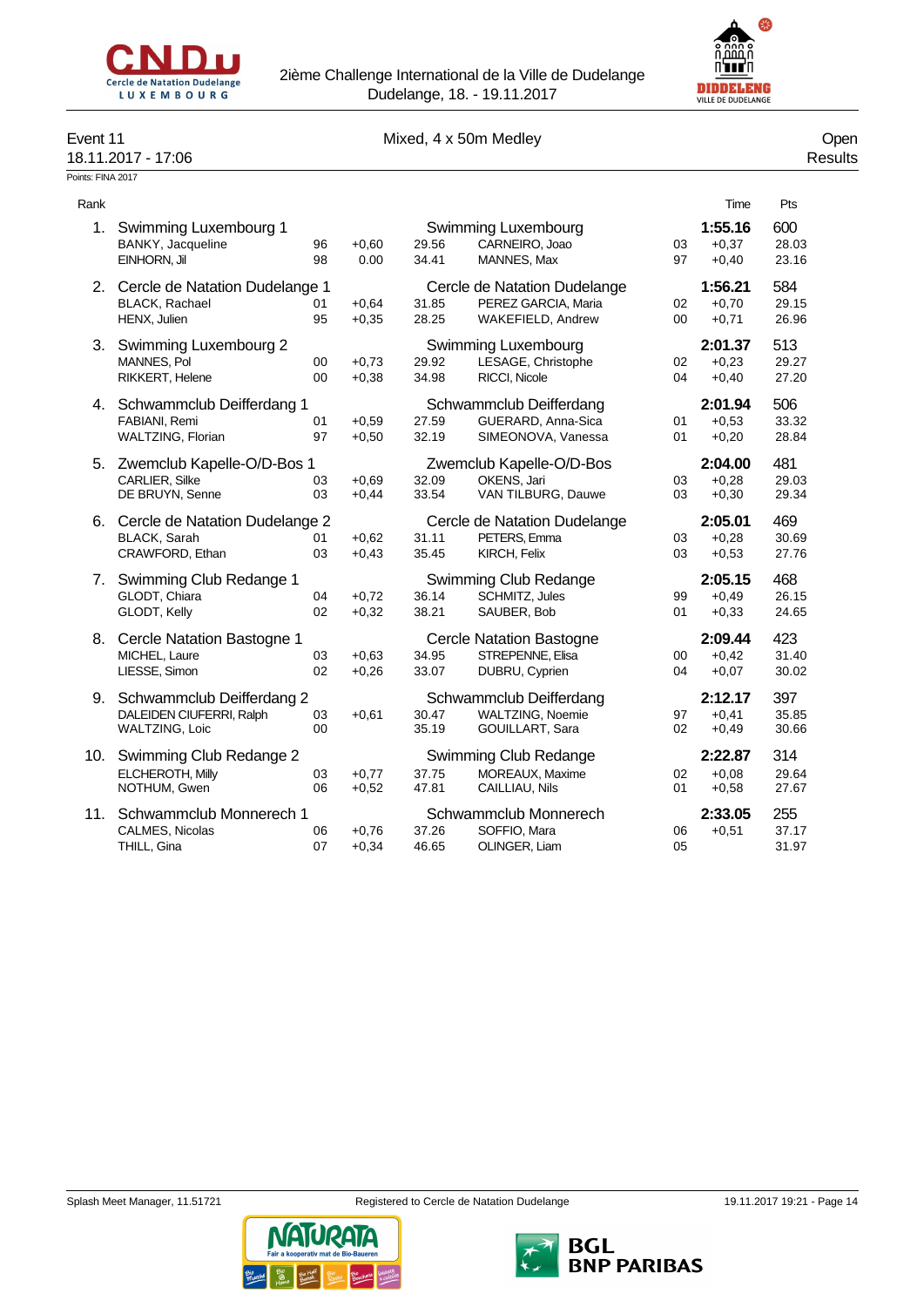



# 2 - Sunday morning 19.11.2017 - 8:45

| Event 12          | 19.11.2017 - 8:45                              |    | Women, 100m Breaststroke                                                                                                                |             |     | 10 years and older | Results |
|-------------------|------------------------------------------------|----|-----------------------------------------------------------------------------------------------------------------------------------------|-------------|-----|--------------------|---------|
| Points: FINA 2017 |                                                |    | Seniors F 17 +: 1:32.50 / Juniors F 15 - 16: 1:34.50 / Jeunes F 13 - 14: 1:42.00 / Pupilles F 11 - 12: 1:49.25 / Poussins F 10: 1:56.00 |             |     |                    |         |
| Rank              |                                                | ΥB |                                                                                                                                         | Time        | Pts | 50 <sub>m</sub>    | 100m    |
|                   |                                                |    |                                                                                                                                         |             |     |                    |         |
| Seniors           |                                                |    |                                                                                                                                         |             |     |                    |         |
| 1.                | STREPENNE, Elisa                               | 00 | <b>Cercle Natation Bastogne</b>                                                                                                         | 1:15.90     | 554 | 35.82              | 40.08   |
| 2.                | EINHORN, Jil                                   | 98 | Swimming Luxembourg                                                                                                                     | 1:16.57     | 540 | 35.92              | 40.65   |
| 3.                | RIKKERT, Helene                                | 00 | Swimming Luxembourg                                                                                                                     | 1:17.08     | 529 | 35.70              | 41.38   |
|                   | 4. ERNENS, Marie                               | 00 | <b>Natation Club Athus</b>                                                                                                              | 1:22.40     | 433 | 38.80              | 43.60   |
| 5.                | DOLET, Laetitia                                | 96 | Zwemclub Kapelle-O/D-Bos                                                                                                                | 1:25.46     | 388 | 40.75              | 44.71   |
|                   | 6. PAXTON, Anastasia<br>TLD                    | 00 | Cercle de Natation Dudelange                                                                                                            | 1:36.08     | 273 | 44.41              | 51.67   |
|                   | 7. SARTEUR, Emma<br>TLD                        | 00 | Cercle de Natation Dudelange                                                                                                            | 1:43.14     | 221 | 47.17              | 55.97   |
| <b>Juniors</b>    |                                                |    |                                                                                                                                         |             |     |                    |         |
| 1.                | <b>BOSMANS, Fleur</b>                          | 02 | Zwemclub Kapelle-O/D-Bos                                                                                                                | 1:22.66     | 429 | 38.93              | 43.73   |
| 2.                | GLODT, Kelly                                   | 02 | Swimming Club Redange                                                                                                                   | 1:23.05     | 423 | 39.43              | 43.62   |
| 3.                | NAGY, Katalin                                  | 02 | Schwammclub Deifferdang                                                                                                                 | 1:25.62     | 386 | 40.76              | 44.86   |
|                   | 4. FETZ, Melanie                               | 01 | Cercle Nautique Echternach                                                                                                              | 1:28.33     | 351 | 41.02              | 47.31   |
|                   | 5. COIMBRA, Alice                              | 02 | Swimming Luxembourg                                                                                                                     | 1:28.52     | 349 | 42.11              | 46.41   |
| 6.                | <b>KESEROVIC, Marine</b>                       | 02 | Cercle de Natation Dudelange                                                                                                            | 1:28.82     | 346 | 42.55              | 46.27   |
|                   | 7. YOSHIDA, Tomoyo<br><b>TLD</b>               | 02 | Cercle de Natation Dudelange                                                                                                            | 1:34.78     | 284 | 44.72              | 50.06   |
|                   | 8. CHIAIA GVOZDENOVICH, Milits02<br><b>TLD</b> |    | Cercle de Natation Dudelange                                                                                                            | 1:35.14     | 281 | 44.54              | 50.60   |
|                   | 9. RASTEIRO AMORIM, Ines<br>TLD                | 01 | Cercle de Natation Wiltz                                                                                                                | 1:38.10     | 256 | 47.01              | 51.09   |
| Jeunes            |                                                |    |                                                                                                                                         |             |     |                    |         |
|                   | 1. PEDROSA ANTONIO, Monica                     | 03 | Cercle de Natation Diekirch                                                                                                             | 1:20.78     | 460 | 38.21              | 42.57   |
|                   | 2. MILLER, Laura                               | 04 | Cercle Nautique Petange                                                                                                                 | 1:21.08     | 454 | 38.39              | 42.69   |
|                   | 3. CARLIER, Silke                              | 03 | Zwemclub Kapelle-O/D-Bos                                                                                                                | 1:21.58     | 446 | 38.75              | 42.83   |
|                   | 4. VAN TILBURG, Dauwe                          | 03 | Zwemclub Kapelle-O/D-Bos                                                                                                                | 1:21.96 440 |     | 38.25              | 43.71   |
| 5.                | PORRNI, Alyssa                                 | 03 | <b>Cercle Natation Bastogne</b>                                                                                                         | 1:22.49     | 432 | 39.10              | 43.39   |
| 6.                | CALMES, Lara                                   | 04 | Schwammclub Monnerech                                                                                                                   | 1:29.70     | 336 | 41.85              | 47.85   |
| 7.                | <b>BIVER, Marie</b>                            | 03 | Swimming Luxembourg                                                                                                                     | 1:32.62     | 305 | 43.97              | 48.65   |
| 8.                | THIRION, Kayleigh                              | 04 | <b>Cercle Natation Bastogne</b>                                                                                                         | 1:39.39     | 246 | 46.97              | 52.42   |
| 9.                | WINKEL, Nadine                                 | 04 | Schwammclub Deifferdang                                                                                                                 | 1:41.31     | 233 | 49.16              | 52.15   |
| 10.               | PINTO TEIXEIRA, Martha<br>TLD                  | 04 | Cercle de Natation Wiltz                                                                                                                | 1:42.40     | 225 | 48.62              | 53.78   |

DSQ JEITZ-WAMPACH, Mia 04 Cercle Nautique Echternach *TLD, G2 - Starting before the starting signal (SW 4.4)*



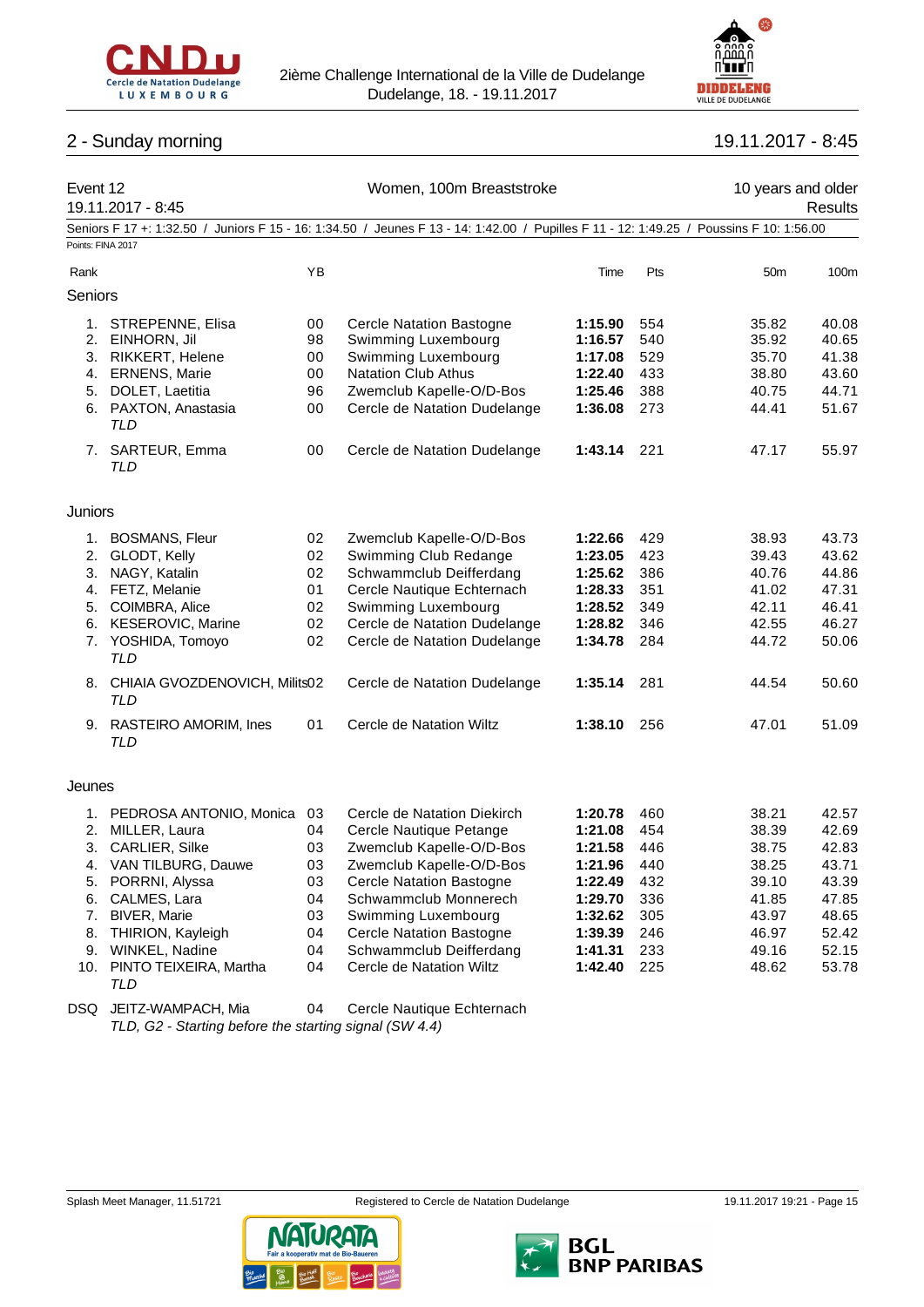



# Event 12, Women, 100m Breaststroke

## Pupilles

| 1.       | ALBERS, Neele           | 05 | Swimming Club le Dauphin Ettelbru1:21.20 |         | 452 | 38.74   | 42.46   |
|----------|-------------------------|----|------------------------------------------|---------|-----|---------|---------|
| 2.       | LEONARD, Lis            | 05 | Swimming Luxembourg                      | 1:24.66 | 399 | 39.85   | 44.81   |
| 3.       | GEORGES, Madeleine      | 05 | <b>Natation Club Athus</b>               | 1:30.47 | 327 | 42.30   | 48.17   |
| 4.       | <b>BERNARD, Camille</b> | 05 | Cercle Nautique Petange                  | 1:35.22 | 280 | 45.02   | 50.20   |
| 5.       | LIESSE, Aurore          | 06 | <b>Cercle Natation Bastogne</b>          | 1:37.25 | 263 | 45.58   | 51.67   |
| 6.       | KETTENMEYER, Yin        | 06 | Swimming Club le Dauphin Ettelbru1:37.70 |         | 260 | 46.96   | 50.74   |
| 7.       | <b>BERTRANG, Marina</b> | 05 | Schwammclub Monnerech                    | 1:47.38 | 195 | 50.80   | 56.58   |
| 8.       | BRANDAO, Lynn<br>TLD    | 05 | Schwammclub Monnerech                    | 1:50.79 | 178 | 52.36   | 58.43   |
| 9.       | POPA, Sonia<br>TLD      | 06 | Schwammclub Monnerech                    | 2:05.07 | 123 | 58.76   | 1:06.31 |
| Poussins |                         |    |                                          |         |     |         |         |
| 1.       | HAN, Mengjia            | 07 | Swimming Luxembourg                      | 1:30.02 | 332 | 43.54   | 46.48   |
| 2.       | KROMBACH, Linda         | 07 | Swimming Luxembourg                      | 1:36.29 | 271 | 45.71   | 50.58   |
| 3.       | THILL, Gina             | 07 | Schwammclub Monnerech                    | 1:37.27 | 263 | 46.10   | 51.17   |
| 4.       | FABIANI, Eden           | 07 | Schwammclub Monnerech                    | 1:41.64 | 230 | 47.87   | 53.77   |
| 5.       | PETESCH, Lea            | 07 | Schwammclub Monnerech                    | 1:45.93 | 204 | 50.05   | 55.88   |
| 6.       | CONTER, Anja            | 07 | Swimming Club Redange                    | 1:48.20 | 191 | 52.69   | 55.51   |
| 7.       | GILLET, Nohra<br>TLD    | 07 | <b>Cercle Natation Bastogne</b>          | 1:57.84 | 148 | 57.00   | 1:00.84 |
| 8.       | THINNES, Lena<br>TLD    | 07 | Schwammclub Monnerech                    | 1:59.06 | 143 | 55.73   | 1:03.33 |
| 9.       | SELMANOVIC, Amina       | 07 | Schwammclub Deifferdang                  | 2:13.03 | 103 | 1:03.24 | 1:09.79 |

| vent |  |
|------|--|
|------|--|

19.11.2017 - 9:05 Results

*TLD*

| 11: 1:52.00       |                       |     | Seniors M 18 +: 1:22.00 / Juniors M 16 - 17: 1:26.25 / Jeunes M 14 - 15: 1:34.50 / Pupilles M 12 - 13: 1:45.00 / Poussins M 10 - |         |            |                 |       |
|-------------------|-----------------------|-----|----------------------------------------------------------------------------------------------------------------------------------|---------|------------|-----------------|-------|
| Points: FINA 2017 |                       |     |                                                                                                                                  |         |            |                 |       |
| Rank              |                       | YB. |                                                                                                                                  | Time    | <b>Pts</b> | 50 <sub>m</sub> | 100m  |
| <b>Seniors</b>    |                       |     |                                                                                                                                  |         |            |                 |       |
| 1.                | ROLKO, Ricky          | 99  | Swimming Luxembourg                                                                                                              | 1:05.08 | 623        | 30.80           | 34.28 |
|                   | 2. HOLTER, Damien     | 99  | Cercle Nautique Petange                                                                                                          | 1:11.50 | 470        | 33.65           | 37.85 |
|                   | DSQ FRIPPIAT, Florian | 98  | <b>Natation Club Athus</b>                                                                                                       |         |            |                 |       |
|                   |                       |     | B2 - head did not break the surface at the 2nd arm pull after start / turn (SW 7.4)                                              |         |            |                 |       |

#### Juniors

| 1. VAN DEN BOSSCHE, Yann | 01 | Swimming Luxembourg          | 1:05.21       | 620   | 30.47 | 34.74 |
|--------------------------|----|------------------------------|---------------|-------|-------|-------|
| 2. DAZY. Max             | 00 | Cercle Nautique Petange      | 1:12.62       | 449   | 34.00 | 38.62 |
| 3. BANKY, Jordan         | 01 | Swimming Luxembourg          | 1:14.01       | 424   | 34.42 | 39.59 |
| 4. HATVANI, Csongor      | 01 | Swimming Luxembourg          | 1:17.89       | - 363 | 36.99 | 40.90 |
| 5. DUBOS, Simon          | 00 | Cercle de Natation Diekirch  | $1:19.02$ 348 |       | 37.66 | 41.36 |
| 6. FAULKNER, Benjamin    | 00 | Cercle de Natation Dudelange | 1:22.46       | 306   | 38.42 | 44.04 |
| 7. MARIK, Jaroslav       | 01 | Cercle de Natation Dudelange | 1:29.04       | 243   | 42.49 | 46.55 |
| TLD                      |    |                              |               |       |       |       |







Men, 100m Breaststroke 10 years and older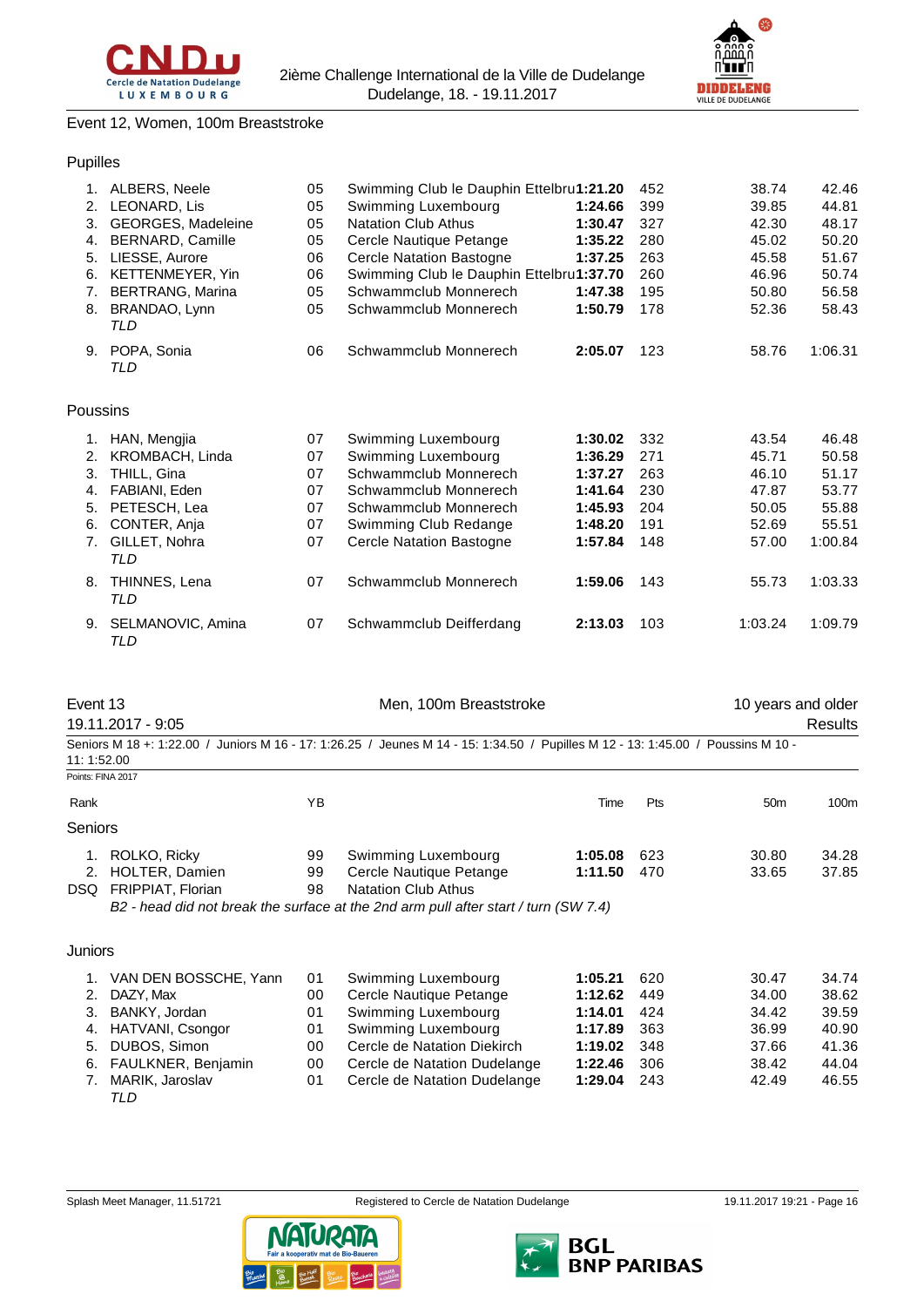

**DIDDELENG** 

#### Event 13, Men, 100m Breaststroke

## Jeunes

|                   | 1. CARNEIRO, Joao<br><b>MP 14YEARS</b>                                   | 03 | Swimming Luxembourg                                                                                                                     | 1:08.11 | 544             |       | 32.03              | 36.08          |
|-------------------|--------------------------------------------------------------------------|----|-----------------------------------------------------------------------------------------------------------------------------------------|---------|-----------------|-------|--------------------|----------------|
| 2.                | LIESSE, Simon                                                            | 02 | <b>Cercle Natation Bastogne</b>                                                                                                         | 1:10.39 | 493             |       | 33.35              | 37.04          |
| 3.                | LANNERS, Bob                                                             | 02 | Swimming Luxembourg                                                                                                                     | 1:13.19 | 438             |       | 34.32              | 38.87          |
| 4.                | DE BRUYN, Senne                                                          | 03 | Zwemclub Kapelle-O/D-Bos                                                                                                                | 1:14.75 | 411             |       | 35.03              | 39.72          |
| 5.                | MAAS-KOOB, Cedric                                                        | 02 | Swimming Club le Dauphin Ettelbru1:15.16                                                                                                |         | 405             |       | 35.65              | 39.51          |
| 6.                | CRAWFORD, Ethan                                                          | 03 | Cercle de Natation Dudelange                                                                                                            | 1:18.30 | 358             |       | 36.63              | 41.67          |
| 7.                | BAERT, Amaury                                                            | 03 | Zwemclub Kapelle-O/D-Bos                                                                                                                | 1:18.89 | 350             |       | 37.04              | 41.85          |
| 8.                | MICHIELS, Patrick                                                        | 02 | Cercle Nautique Echternach                                                                                                              | 1:23.22 | 298             |       | 37.93              | 45.29          |
| 9.                | LOUTSCH, Baptiste                                                        | 02 | <b>Cercle Natation Bastogne</b>                                                                                                         | 1:23.43 | 296             |       | 40.16              | 43.27          |
| 10.               | KOHN-CANTOREGGI, Daniel                                                  | 03 | Cercle de Natation Dudelange                                                                                                            | 1:23.44 | 296             |       | 39.65              | 43.79          |
| 11.               | MULDER, Anael                                                            | 02 | <b>Natation Club Athus</b>                                                                                                              | 1:26.66 | 264             |       | 40.26              | 46.40          |
| 12.               | JACOBY, Dale                                                             | 02 | Cercle de Natation Wiltz                                                                                                                | 1:28.04 | 252             |       | 40.74              | 47.30          |
| 13.               | WEBER, Loris                                                             | 03 | Cercle de Natation Dudelange                                                                                                            | 1:29.27 | 241             |       | 41.82              | 47.45          |
| 14.               | NICOLAS, Jeff                                                            | 03 | Cercle de Natation Wiltz                                                                                                                | 1:29.57 | 239             |       | 40.73              | 48.84          |
| Pupilles          |                                                                          |    |                                                                                                                                         |         |                 |       |                    |                |
| 1.                | LUCARELLI, Riccardo                                                      | 05 | Swimming Luxembourg                                                                                                                     | 1:16.68 | 381             |       | 36.90              | 39.78          |
| 2.                | SIMAO NOGUEIRA, Joao                                                     | 04 | Cercle Nautique Petange                                                                                                                 | 1:17.17 | 374             |       | 36.22              | 40.95          |
| 3.                | LANNERS, Nicolas                                                         | 04 | Swimming Luxembourg                                                                                                                     | 1:19.64 | 340             |       | 37.11              | 42.53          |
| 4.                | PUETZ, Christophe                                                        | 04 | Swimming Club le Dauphin Ettelbru1:29.83                                                                                                |         | 237             |       | 42.42              | 47.41          |
| 5.                | SUETOE, Rafael                                                           | 05 | Swimming Luxembourg                                                                                                                     | 1:29.85 | 237             |       | 42.43              | 47.42          |
| 6.                | <b>BOURGUIGNON, Benjamin</b>                                             | 05 | Swimming Club le Dauphin Ettelbru1:31.50                                                                                                |         | 224             |       | 43.42              | 48.08          |
| 7.                | OLINGER, Liam                                                            | 05 | Schwammclub Monnerech                                                                                                                   | 1:32.13 | 219             |       | 43.28              | 48.85          |
| 8.                | NAFFOUTI, Nael                                                           | 05 | Cercle Natation Bastogne                                                                                                                | 1:32.77 | 215             |       | 44.04              | 48.73          |
| 9.                | KEMP, Finn                                                               | 05 | Swimming Luxembourg                                                                                                                     | 1:32.95 | 214             |       | 44.30              | 48.65          |
| 10.               | <b>BOENTGES, Kimi</b>                                                    | 05 | Cercle Nautique Petange                                                                                                                 | 1:38.72 | 178             |       | 45.13              | 53.59          |
| 11.               | KUEPPER, Arthur                                                          | 05 | Cercle Nautique Petange                                                                                                                 | 1:40.04 | 171             |       | 47.13              | 52.91          |
| 12.               | GERE, Arthur                                                             | 04 | Swimming Luxembourg                                                                                                                     | 1:41.28 | 165             |       | 48.92              | 52.36          |
| DSQ               | LINDMARK MELO, Hugo<br>G2 - Starting before the starting signal (SW 4.4) | 04 | Cercle de Natation Dudelange                                                                                                            |         |                 |       |                    |                |
|                   |                                                                          |    |                                                                                                                                         |         |                 |       |                    |                |
| Poussins          |                                                                          |    |                                                                                                                                         |         |                 |       |                    |                |
| 1.                | CHAUSSARD, Albert                                                        | 07 | Cercle de Natation Dudelange                                                                                                            | 1:36.04 | 194             |       | 43.09              | 52.95          |
|                   | 2. SREENIVASAN, Jaiden                                                   | 07 | Schwammclub Monnerech                                                                                                                   | 1:40.04 | 171             |       | 47.05              | 52.99          |
| 3.                | SCHOCKMEL, Julien                                                        | 06 | Swimming Club Redange                                                                                                                   | 1:49.44 | 131             |       | 51.94              | 57.50          |
| 4.                | HAAG, Yanic                                                              | 07 | Swimming Club Redange                                                                                                                   | 1:50.99 | 125             |       | 52.78              | 58.21          |
|                   |                                                                          |    |                                                                                                                                         |         |                 |       |                    |                |
| Event 14          |                                                                          |    | Women, 200m Backstroke                                                                                                                  |         |                 |       | 10 years and older |                |
|                   | 19.11.2017 - 9:21                                                        |    |                                                                                                                                         |         |                 |       |                    | <b>Results</b> |
| Points: FINA 2017 |                                                                          |    | Seniors F 17 +: 2:58.50 / Juniors F 15 - 16: 3:07.00 / Jeunes F 13 - 14: 3:21.75 / Pupilles F 11 - 12: 3:36.50 / Poussins F 10: 3:50.00 |         |                 |       |                    |                |
| Rank              | ΥB                                                                       |    | Time Pts                                                                                                                                |         | 50 <sub>m</sub> | 100m  | 150m               | 200m           |
| Seniors           |                                                                          |    |                                                                                                                                         |         |                 |       |                    |                |
|                   |                                                                          |    |                                                                                                                                         |         |                 |       |                    |                |
|                   | 1. BANKY, Jacqueline<br>96                                               |    | Swimming Luxembourg<br>2:19.24 627                                                                                                      |         | 32.31           | 35.54 | 35.70              | 35.69          |
|                   | 2. RIKKERT, Helene<br>00                                                 |    | Swimming Luxembourg<br>2:30.12 501                                                                                                      |         | 34.39           | 37.60 | 39.06              | 39.07          |
|                   | 3. WIRTH, Mandy<br>00                                                    |    | Cercle Nautique Petange<br>2:34.30 461                                                                                                  |         | 35.23           | 39.58 | 39.90              | 39.59          |
|                   | 4. TER HEEGDE, Chantal<br>99                                             |    | Cercle Nautique Echternacl2:41.97 398                                                                                                   |         | 38.04           | 41.55 | 41.60              | 40.78          |

5. WEBER, Sarah 00 Natation Club Athus **2:56.79** 306 39.31 44.61 46.78 46.09 6. AMORIM GONCALVES, Sil98 Cercle de Natation Wiltz **2:56.96** 305 40.78 45.19 46.22 44.77





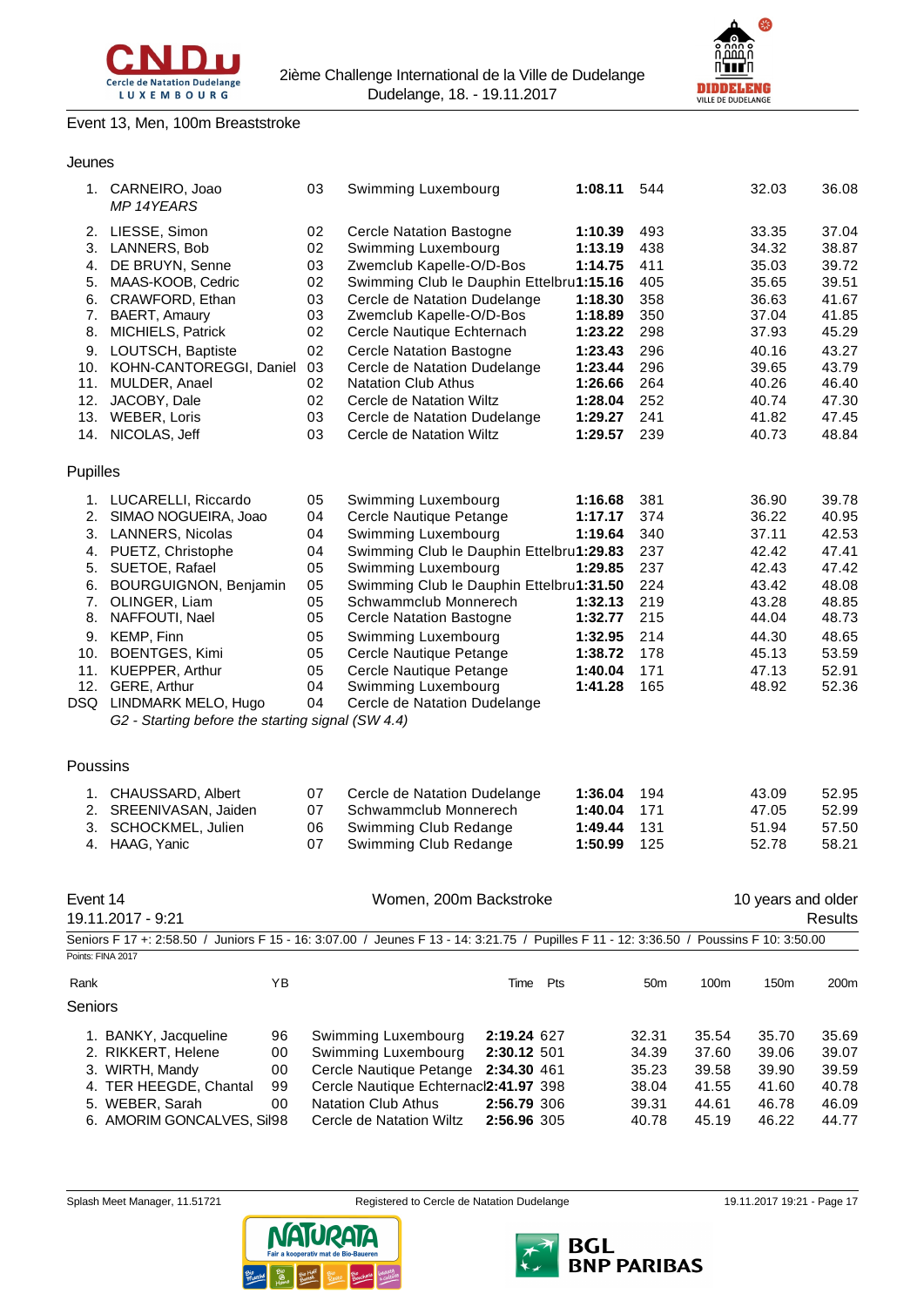



# Event 14, Women, 200m Backstroke

## Juniors

|          | 1. VANDERSCHRICK, Laura02<br>2. BLACK, Sarah<br>3. FABER, Maiti<br>4. RICCI, Giorgia Michela<br>5. FRIPPIAT, Lory                                                                                                                                           | 01<br>01<br>02<br>01                                                 | Swimming Luxembourg<br>Cercle de Natation Dudelar2:23.48 573<br>Swimming Club le Dauphin2:25.28J552<br>Swimming Luxembourg<br><b>Natation Club Athus</b>                                                                                                                                                                                                        | 2:22.14 590<br>2:26.15 542<br>2:42.57 394                                                                            | 33.10<br>33.02<br>34.51<br>34.22<br>36.15                                                                | 34.75<br>35.46<br>37.35<br>37.05<br>40.51                                                                | 36.70<br>37.17<br>37.07<br>37.73<br>42.96                                                                | 37.59<br>37.83<br>36.35<br>37.15<br>42.95                                                                |
|----------|-------------------------------------------------------------------------------------------------------------------------------------------------------------------------------------------------------------------------------------------------------------|----------------------------------------------------------------------|-----------------------------------------------------------------------------------------------------------------------------------------------------------------------------------------------------------------------------------------------------------------------------------------------------------------------------------------------------------------|----------------------------------------------------------------------------------------------------------------------|----------------------------------------------------------------------------------------------------------|----------------------------------------------------------------------------------------------------------|----------------------------------------------------------------------------------------------------------|----------------------------------------------------------------------------------------------------------|
|          | 6. WEYRICH, Laura<br>7. TER HEEGDE, Lisa                                                                                                                                                                                                                    | 01<br>02                                                             | Swimming Club le Dauphin2:44.37J381<br>Cercle Nautique Echternacl2:49.41 348                                                                                                                                                                                                                                                                                    |                                                                                                                      | 38.76<br>40.36                                                                                           | 41.38<br>43.13                                                                                           | 42.50<br>44.10                                                                                           | 41.73<br>41.82                                                                                           |
| Jeunes   |                                                                                                                                                                                                                                                             |                                                                      |                                                                                                                                                                                                                                                                                                                                                                 |                                                                                                                      |                                                                                                          |                                                                                                          |                                                                                                          |                                                                                                          |
|          | 1. RICCI, Nicole<br>2. MICHEL, Laure<br>3. FARRELL, Anna Elizabeth 04<br>4. BROICH, Louisa<br>5. GLODT, Chiara<br>6. RIKKERT, Elvire<br>7. ELCHEROTH, Milly<br>8. CALMES, Lara                                                                              | 04<br>03<br>03<br>04<br>03<br>03<br>04                               | Swimming Luxembourg<br>Cercle Natation Bastogne 2:34.74 457<br>Schwammclub Monnerech 2:40.82 407<br>Cercle de Natation Diekirch2:40.99 406<br>Swimming Club Redange 2:46.14 369<br>Swimming Luxembourg<br>Swimming Club Redange 2:54.74 317<br>Schwammclub Monnerech 2:55.68 312                                                                                | 2:23.92 568<br>2:53.68 323                                                                                           | 33.95<br>35.87<br>37.40<br>36.67<br>38.54<br>40.16<br>41.09<br>40.05                                     | 35.98<br>38.36<br>40.28<br>40.82<br>42.38<br>43.44<br>44.85<br>44.51                                     | 37.07<br>40.54<br>42.26<br>42.12<br>43.28<br>47.43<br>44.65<br>45.95                                     | 36.92<br>39.97<br>40.88<br>41.38<br>41.94<br>42.65<br>44.15<br>45.17                                     |
| Pupilles |                                                                                                                                                                                                                                                             |                                                                      |                                                                                                                                                                                                                                                                                                                                                                 |                                                                                                                      |                                                                                                          |                                                                                                          |                                                                                                          |                                                                                                          |
|          | 1. JOMINET, Lou<br>2. BAUSTERT, Magali<br>3. HRIC, Laura<br>4. LIESSE, Aurore<br>5. CARNEIRO, Sofia<br>6. KROMBACH, Mara<br>7. BOUZIDI, Imene<br>8. HARIZIA, Celia<br>9. DEVISCOUR, Sarah<br>10. ERNENS, Chloe<br>11. OLINGER, Tina<br>12. BERTRANG, Louana | 05<br>05<br>05<br>06<br>06<br>05<br>05<br>05<br>05<br>05<br>06<br>06 | Swimming Luxembourg<br>Swimming Luxembourg<br>Swimming Luxembourg<br>Cercle Natation Bastogne 2:51.27 337<br>Swimming Luxembourg<br>Swimming Luxembourg<br>Cercle Nautique Petange<br>Schwammclub Monnerech 2:59.32 293<br>Cercle Nautique Echternacl2:59.44 293<br><b>Natation Club Athus</b><br>Cercle de Natation Wiltz<br>Schwammclub Monnerech 3:21.19 208 | 2:38.15 428<br>2:40.44 410<br>2:46.66 366<br>2:51.34 336<br>2:54.42 319<br>2:56.99 305<br>3:11.11 242<br>3:18.56 216 | 36.82<br>37.18<br>40.38<br>41.54<br>40.12<br>40.12<br>41.88<br>40.87<br>41.12<br>44.55<br>46.63<br>46.81 | 40.39<br>41.24<br>42.36<br>43.22<br>44.19<br>42.58<br>45.02<br>45.13<br>46.37<br>48.14<br>50.78<br>52.27 | 41.05<br>42.03<br>43.29<br>44.97<br>43.67<br>48.50<br>45.56<br>47.13<br>47.71<br>49.92<br>51.81<br>51.83 | 39.89<br>39.99<br>40.63<br>41.54<br>43.36<br>43.22<br>44.53<br>46.19<br>44.24<br>48.50<br>49.34<br>50.28 |
|          | Poussins                                                                                                                                                                                                                                                    |                                                                      |                                                                                                                                                                                                                                                                                                                                                                 |                                                                                                                      |                                                                                                          |                                                                                                          |                                                                                                          |                                                                                                          |
|          | 1. REINESCH, Leeloo<br>2. ELCHEROTH, Niki<br>3. SELMANOVIC, Amina<br><b>TLD</b>                                                                                                                                                                             | 07<br>07<br>07                                                       | Schwammclub Monnerech 2:56.18 309<br>Swimming Club Redange 3:17.46 220<br>Schwammclub Deifferdang4:01.13 120                                                                                                                                                                                                                                                    |                                                                                                                      | 42.34<br>47.04<br>55.17                                                                                  | 45.15<br>50.44<br>1:04.46                                                                                | 45.17<br>51.36<br>1:04.41                                                                                | 43.52<br>48.62<br>57.09                                                                                  |

DSQ GILLET, Nohra 07 Cercle Natation Bastogne *D6 - turn not executed in accordance with the rules (SW 6.5)*

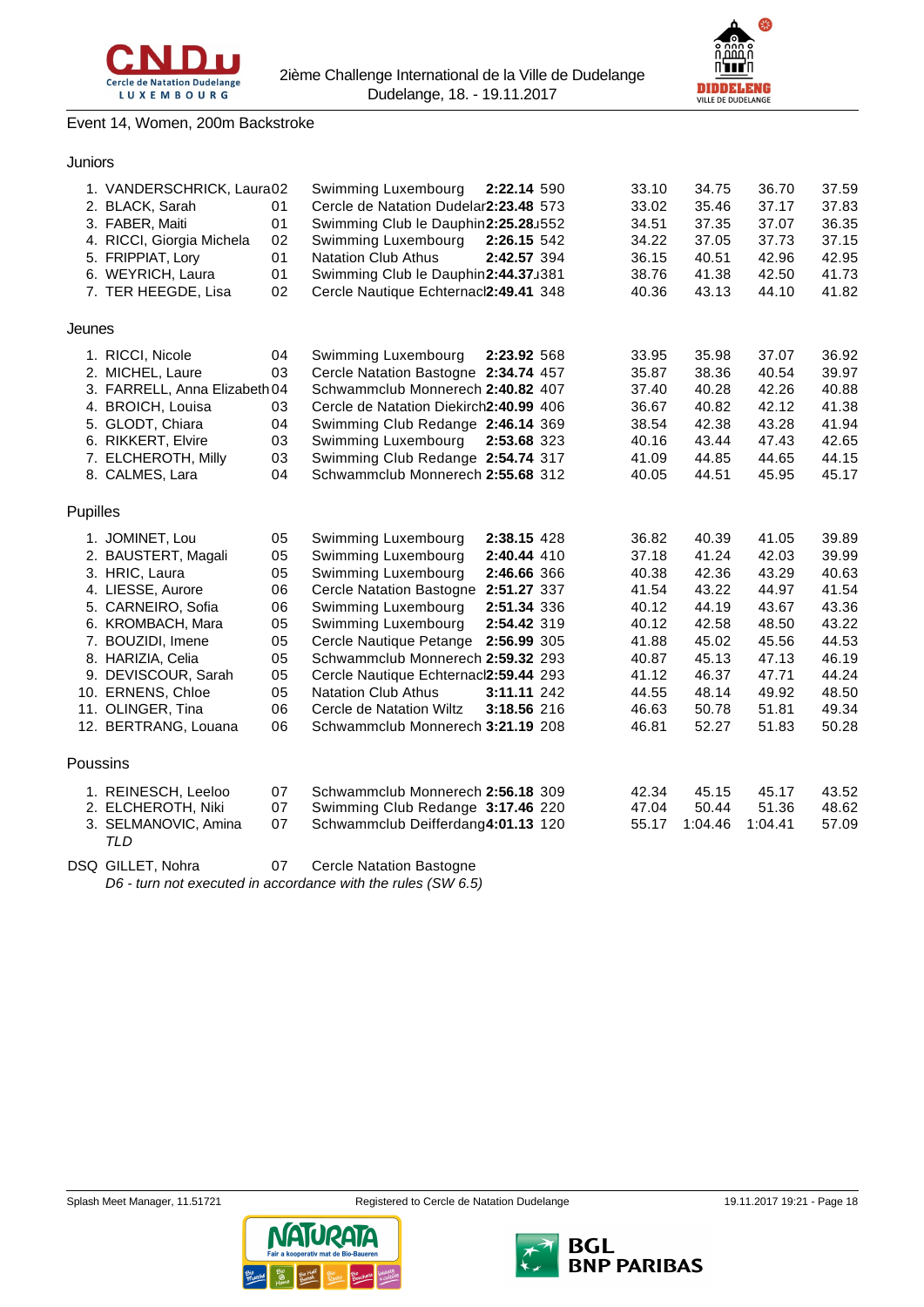



# Event 15 **Men**, 200m Backstroke 15 and older 10 years and older

19.11.2017 - 9:49 Results

Seniors M 18 +: 2:48.00 / Juniors M 16 - 17: 2:56.50 / Jeunes M 14 - 15: 3:13.25 / Pupilles M 12 - 13: 3:30.00 / Poussins M 10 - 11: 3:44.00

| Points: FINA 2017                    |          |                                                                                                                                         |                 |                |                    |                |
|--------------------------------------|----------|-----------------------------------------------------------------------------------------------------------------------------------------|-----------------|----------------|--------------------|----------------|
| Rank                                 | YB       | Pts<br>Time                                                                                                                             | 50 <sub>m</sub> | 100m           | 150m               | 200m           |
| Seniors                              |          |                                                                                                                                         |                 |                |                    |                |
|                                      |          |                                                                                                                                         |                 |                |                    |                |
| 1. MANNES, Max                       | 97       | 2:01.95 649<br>Swimming Luxembourg                                                                                                      | 28.41           | 31.47          | 31.27              | 30.80          |
| Juniors                              |          |                                                                                                                                         |                 |                |                    |                |
| 1. SAUBER, Bob                       | 01       | Swimming Club Redange 2:10.30 532                                                                                                       | 30.34           | 32.55          | 33.96              | 33.45          |
| 2. MANNES, Pol                       | 00       | Swimming Luxembourg<br>2:18.96 439                                                                                                      | 32.42           | 34.66          | 35.50              | 36.38          |
| 3. CAILLIAU, Nils                    | 01       | Swimming Club Redange 2:31.73 337                                                                                                       | 36.06           | 39.03          | 38.83              | 37.81          |
| 4. WAKEFIELD, Andrew                 | 00       | Cercle de Natation Dudelar2:33.46 326                                                                                                   | 34.11           | 38.90          | 40.38              | 40.07          |
| 5. COLLINS, Ryan                     | 00       | Cercle de Natation Dudelar2:41.86 277                                                                                                   | 35.20           | 39.73          | 43.19              | 43.74          |
| Jeunes                               |          |                                                                                                                                         |                 |                |                    |                |
| 1. PANIC, Stevan                     | 02       | Swimming Luxembourg<br>2:23.83 396                                                                                                      | 32.32           | 36.64          | 38.04              | 36.83          |
| 2. LESAGE, Christophe                | 02       | Swimming Luxembourg<br>2:26.65 373                                                                                                      | 34.08           | 37.11          | 38.12              | 37.34          |
| 3. FABER, Pol                        | 03       | Swimming Club le Dauphin2:31.97J335                                                                                                     | 36.08           | 38.81          | 38.78              | 38.30          |
| 4. GIRS, Matheo                      | 02       | Cercle de Natation Wiltz<br>2:34.98 316                                                                                                 | 36.24           | 39.86          | 41.32              | 37.56          |
| 5. JOMINET, Dan                      | 03       | Swimming Luxembourg<br>2:37.89 299                                                                                                      | 36.26           | 40.98          | 40.90              | 39.75          |
| 6. KIRCH, Felix                      | 03       | Cercle de Natation Dudelar2:40.95 282                                                                                                   | 36.75           | 41.01          | 42.19              | 41.00          |
| <b>Pupilles</b>                      |          |                                                                                                                                         |                 |                |                    |                |
| 1. CARNEIRO, Nuno                    | 05       | Swimming Luxembourg<br>2:30.99 342                                                                                                      | 35.30           | 38.03          | 39.74              | 37.92          |
| 2. SIMEONOV, Vladimir                | 04       | Swimming Luxembourg<br>2:32.73 330                                                                                                      | 35.96           | 38.35          | 39.33              | 39.09          |
| 3. MORARU, Matteo                    | 04       | Swimming Luxembourg<br>2:33.63 325                                                                                                      | 35.30           | 39.34          | 40.12              | 38.87          |
| 4. DUBRU, Cyprien                    | 04       | Cercle Natation Bastogne 2:37.93 299                                                                                                    | 36.38           | 40.99          | 41.57              | 38.99          |
| 5. DENTER, Arthur                    | 04       | Cercle Nautique Echternacl2:38.25 297                                                                                                   | 35.50           | 39.72          | 41.76              | 41.27          |
| 6. LUKA, Mory                        | 04       | Swimming Luxembourg<br>2:38.68 294                                                                                                      | 37.58           | 40.02          | 40.98              | 40.10          |
| 7. DURAKOVIC, Tarik                  | 05       | Swimming Luxembourg<br>2:41.10 281                                                                                                      | 38.29           | 40.82          | 42.02              | 39.97          |
| 8. WEYRICH, Mike                     | 05       | Swimming Club le Dauphin2:41.71u278                                                                                                     | 37.98           | 41.22          | 42.01              | 40.50          |
| 9. FETZ, Tom                         | 04       | Cercle Nautique Echternacl3:03.13 191                                                                                                   | 41.45           | 46.05          | 48.42              | 47.21          |
| DSQ FLOREAN, Darius                  | 05       | Swimming Luxembourg                                                                                                                     |                 |                |                    |                |
|                                      |          | D6 - turn not executed in accordance with the rules (SW 6.5)                                                                            |                 |                |                    |                |
| Poussins                             |          |                                                                                                                                         |                 |                |                    |                |
|                                      |          |                                                                                                                                         |                 |                |                    |                |
| 1. CALMES, Nicolas<br>2. WESTER, Ben | 06<br>06 | Schwammclub Monnerech 2:55.02 219<br>Cercle de Natation Dudelar3:00.12 201                                                              | 40.67<br>40.56  | 45.21<br>46.94 | 46.31<br>47.69     | 42.83<br>44.93 |
|                                      |          |                                                                                                                                         |                 |                |                    |                |
| Event 16                             |          | Women, 100m Medley                                                                                                                      |                 |                | 10 years and older |                |
| 19.11.2017 - 10:20                   |          |                                                                                                                                         |                 |                |                    | Results        |
|                                      |          | Seniors F 17 +: 1:23.00 / Juniors F 15 - 16: 1:26.25 / Jeunes F 13 - 14: 1:32.50 / Pupilles F 11 - 12: 1:39.00 / Poussins F 10: 1:46.00 |                 |                |                    |                |
| Points: FINA 2017                    |          |                                                                                                                                         |                 |                |                    |                |
| Rank                                 |          | YB                                                                                                                                      | Time<br>Pts     |                | 50 <sub>m</sub>    | 100m           |





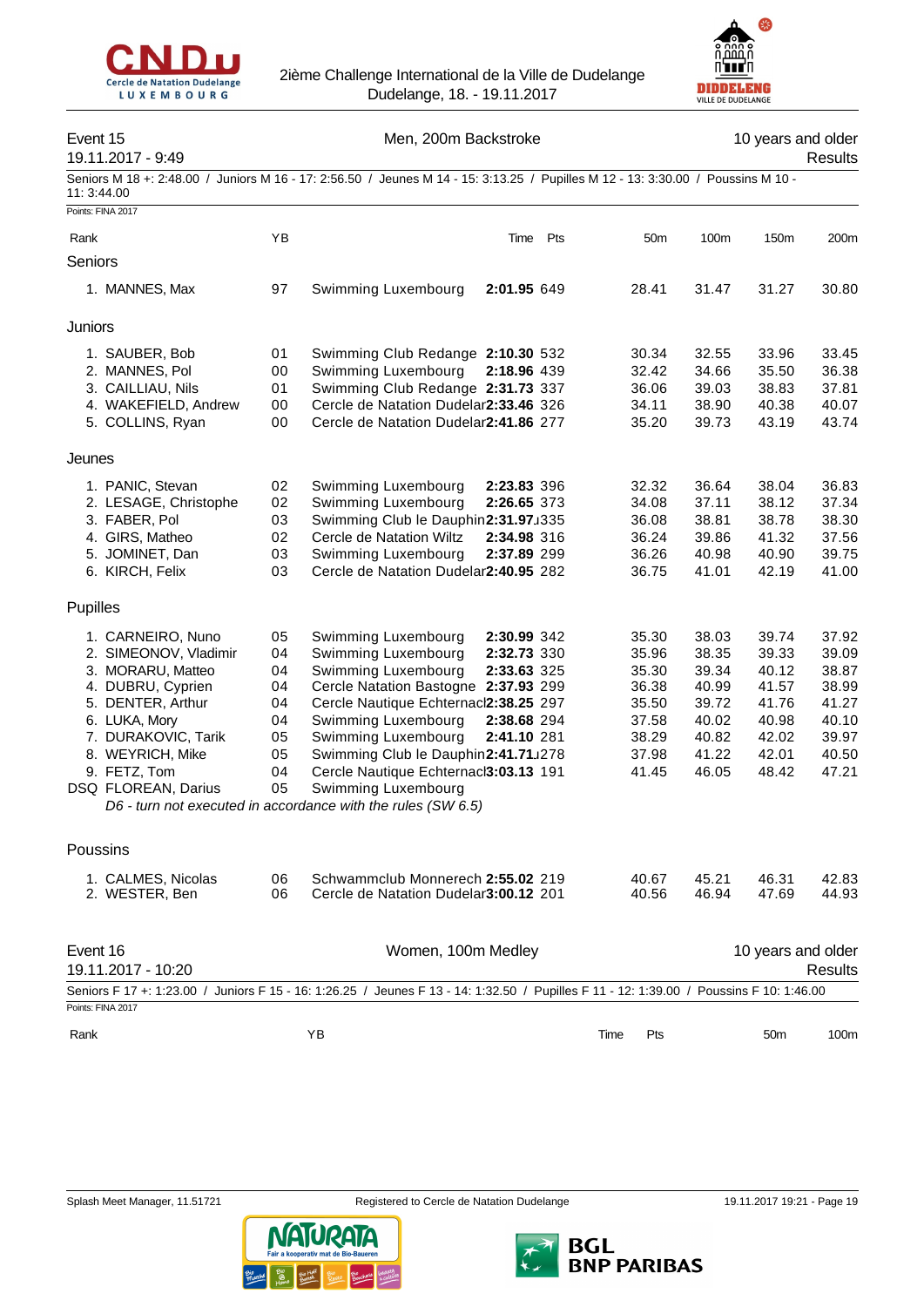



# Event 16, Women, 100m Medley

## Seniors

|     | 1. ALMEIDA, Julia               | 98 | Cercle des Nageurs Talence      | 1:07.63 | 588 | 29.04 | 38.59 |
|-----|---------------------------------|----|---------------------------------|---------|-----|-------|-------|
| 2.  | EINHORN, Jil                    | 98 | Swimming Luxembourg             | 1:10.77 | 513 | 33.02 | 37.75 |
|     | 3. STREPENNE, Elisa             | 00 | <b>Cercle Natation Bastogne</b> | 1:11.34 | 501 | 32.24 | 39.10 |
|     | 4. BLANC, Marguerite            | 99 | Swimming Luxembourg             | 1:12.91 | 469 | 32.54 | 40.37 |
| 5.  | DOLET, Laetitia                 | 96 | Zwemclub Kapelle-O/D-Bos        | 1:13.31 | 461 | 33.38 | 39.93 |
|     | 6. BROICH, Lea-Sophie           | 00 | Cercle de Natation Diekirch     | 1:17.42 | 392 | 34.88 | 42.54 |
|     | 7. WIRTH, Mandy                 | 00 | Cercle Nautique Petange         | 1:17.59 | 389 | 34.90 | 42.69 |
|     | 8. TER HEEGDE, Chantal          | 99 | Cercle Nautique Echternach      | 1:18.67 | 373 | 36.12 | 42.55 |
|     | 9. KALMES, Paula                | 00 | Swimming Luxembourg             | 1:22.00 | 330 | 39.09 | 42.91 |
| 10. | WEBER, Sarah                    | 00 | <b>Natation Club Athus</b>      | 1:22.32 | 326 | 37.00 | 45.32 |
| 11. | <b>AMORIM GONCALVES, Silvia</b> | 98 | Cercle de Natation Wiltz        | 1:26.08 | 285 | 39.76 | 46.32 |
|     | TLD                             |    |                                 |         |     |       |       |
| 12. | ROSSI, Marie<br>TLD             | 00 | <b>Natation Club Athus</b>      | 1:26.55 | 280 | 40.20 | 46.35 |
|     |                                 |    |                                 |         |     |       |       |

#### Juniors

| 1.              | <b>FABER, Maiti</b>           | 01 | Swimming Club le Dauphin Ettelbru1:08.91 |         | 556 | 31.65 | 37.26 |
|-----------------|-------------------------------|----|------------------------------------------|---------|-----|-------|-------|
| 2.              | <b>BLACK, Sarah</b>           | 01 | Cercle de Natation Dudelange             | 1:10.49 | 519 | 31.31 | 39.18 |
| 3.              | RICCI, Giorgia Michela        | 02 | Swimming Luxembourg                      | 1:13.07 | 466 | 33.29 | 39.78 |
| 4.              | FRIPPIAT, Lory                | 01 | <b>Natation Club Athus</b>               | 1:13.85 | 451 | 32.84 | 41.01 |
| 5.              | GLODT, Kelly                  | 02 | Swimming Club Redange                    | 1:14.40 | 441 | 34.84 | 39.56 |
| 6.              | SIMEONOVA, Vanessa            | 01 | Schwammclub Deifferdang                  | 1:14.63 | 437 | 34.60 | 40.03 |
| 7.              | COIMBRA, Alice                | 02 | Swimming Luxembourg                      | 1:15.16 | 428 | 34.45 | 40.71 |
| 8.              | GUERARD, Anna-Sica            | 01 | Schwammclub Deifferdang                  | 1:15.67 | 420 | 34.59 | 41.08 |
| 9.              | NAGY, Katalin                 | 02 | Schwammclub Deifferdang                  | 1:16.47 | 406 | 35.75 | 40.72 |
| 10.             | FETZ, Melanie                 | 01 | Cercle Nautique Echternach               | 1:18.30 | 379 | 36.48 | 41.82 |
| 11.             | <b>GOUILLART, Sara</b>        | 02 | Schwammclub Deifferdang                  | 1:20.09 | 354 | 36.28 | 43.81 |
| 12.             | <b>WEYRICH, Laura</b>         | 01 | Swimming Club le Dauphin Ettelbru1:21.90 |         | 331 | 37.69 | 44.21 |
| 13.             | CHIAIA GVOZDENOVICH. Milits02 |    | Cercle de Natation Dudelange             | 1:23.23 | 315 | 40.32 | 42.91 |
| Jeunes          |                               |    |                                          |         |     |       |       |
| 1.              | VAN TILBURG, Dauwe            | 03 | Zwemclub Kapelle-O/D-Bos                 | 1:12.64 | 474 | 32.76 | 39.88 |
| 2.              | MICHEL, Laure                 | 03 | <b>Cercle Natation Bastogne</b>          | 1:13.55 | 457 | 33.78 | 39.77 |
| 3.              | PORRNI, Alyssa                | 03 | <b>Cercle Natation Bastogne</b>          | 1:14.03 | 448 | 34.71 | 39.32 |
| 4.              | FARRELL, Anna Elizabeth       | 04 | Schwammclub Monnerech                    | 1:16.65 | 404 | 34.76 | 41.89 |
| 5.              | <b>RIKKERT, Elvire</b>        | 03 | Swimming Luxembourg                      | 1:19.60 | 360 | 37.05 | 42.55 |
| 6.              | GLODT, Chiara                 | 04 | Swimming Club Redange                    | 1:21.70 | 333 | 38.60 | 43.10 |
| 7.              | MILLER, Laura                 | 04 | Cercle Nautique Petange                  | 1:22.22 | 327 | 40.41 | 41.81 |
| 8.              | <b>ELCHEROTH, Milly</b>       | 03 | Swimming Club Redange                    | 1:22.30 | 326 | 38.63 | 43.67 |
| 9.              | <b>BIVER, Marie</b>           | 03 | Swimming Luxembourg                      | 1:25.68 | 289 | 39.42 | 46.26 |
| 10.             | THIRION, Kayleigh             | 04 | <b>Cercle Natation Bastogne</b>          | 1:25.73 | 288 | 40.68 | 45.05 |
| 11.             | JEITZ-WAMPACH, Mia            | 04 | Cercle Nautique Echternach               | 1:31.47 | 237 | 42.68 | 48.79 |
| <b>Pupilles</b> |                               |    |                                          |         |     |       |       |
|                 | 1. GEORGES, Madeleine         | 05 | <b>Natation Club Athus</b>               | 1:20.22 | 352 | 38.59 | 41.63 |

| 1. GEORGES, Madeleine | 05 | Natation Club Athus                          | 1:20.22 | - 352 | 38.59 | 41.63 |
|-----------------------|----|----------------------------------------------|---------|-------|-------|-------|
| 2. ALBERS, Neele      | 05 | Swimming Club le Dauphin Ettelbru1:20.83     |         | - 344 | 40.36 | 40.47 |
| 3. HARIZIA, Celia     | 05 | Schwammclub Monnerech                        | 1:24.66 | -299  | 39.53 | 45.13 |
| 4. SOFFIO, Mara       | 06 | Schwammclub Monnerech                        | 1:25.40 | 292   | 38.28 | 47.12 |
| 5. BERNARD, Camille   | 05 | Cercle Nautique Petange                      | 1:25.89 | -287  | 41.55 | 44.34 |
| 6. JEROMITO, Chloe    | 05 | Cercle de Natation Dudelange                 | 1:26.18 | -284  | 39.95 | 46.23 |
| 7. DEVISCOUR, Sarah   | 05 | Cercle Nautique Echternach                   | 1:28.24 | -264  | 40.07 | 48.17 |
| 8. NOTHUM, Gwen       | 06 | Swimming Club Redange                        | 1:28.72 | 260   | 41.59 | 47.13 |
| 9. ERNENS, Chloe      | 05 | <b>Natation Club Athus</b>                   | 1:32.39 | 230   | 43.15 | 49.24 |
| 10. KETTENMEYER, Yin  | 06 | Swimming Club le Dauphin Ettelbru1:33.02 226 |         |       | 45.13 | 47.89 |



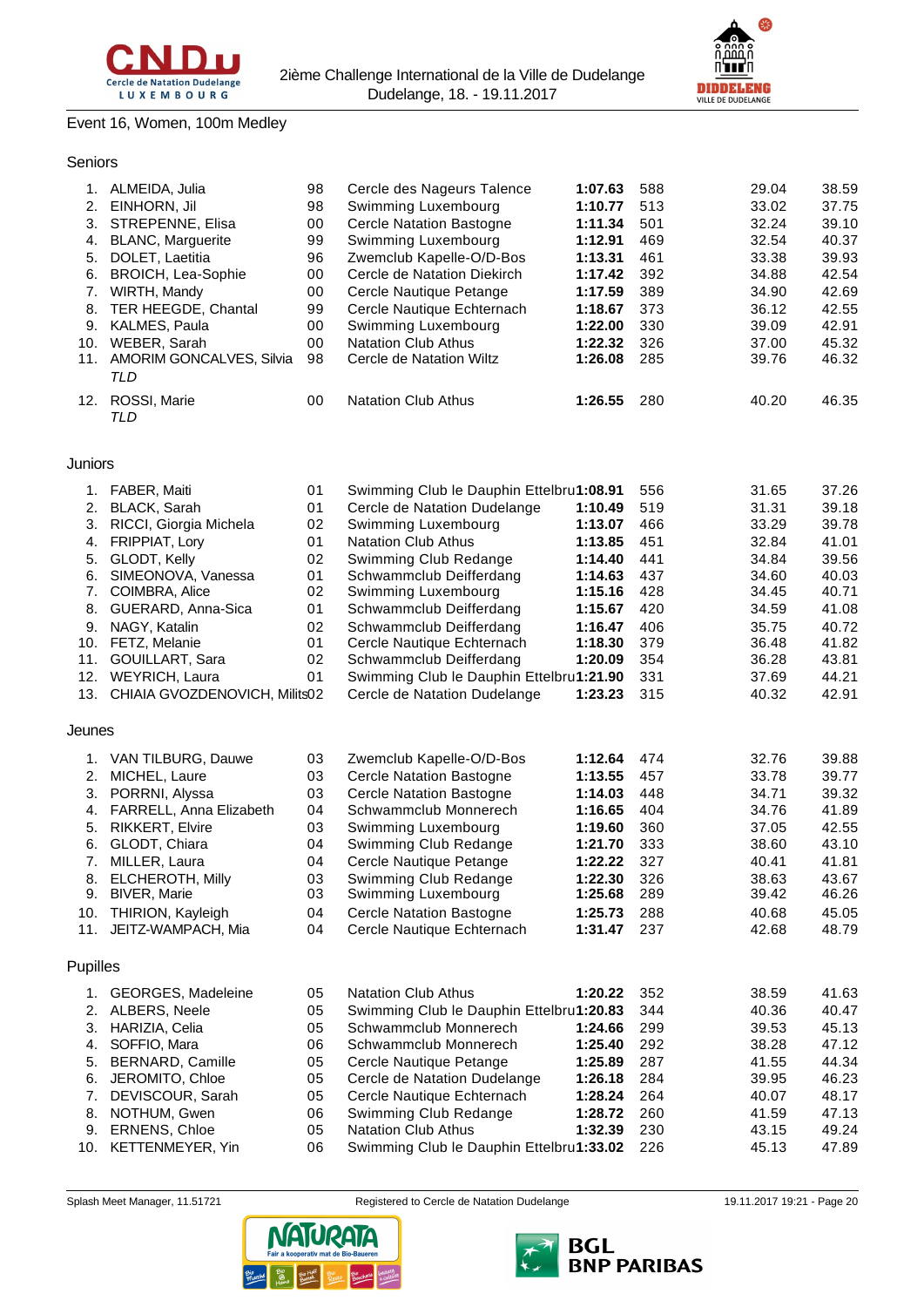



#### Event 16, Girls, 100m Medley, Pupilles

| Rank     |                               | YB |                                                                                                              | Time    | Pts | 50 <sub>m</sub> | 100m  |
|----------|-------------------------------|----|--------------------------------------------------------------------------------------------------------------|---------|-----|-----------------|-------|
| 11.      | <b>BERTRANG, Marina</b>       | 05 | Schwammclub Monnerech                                                                                        | 1:34.73 | 214 | 43.58           | 51.15 |
| 12.      | HOTTON, Nora                  | 05 | <b>Natation Club Athus</b>                                                                                   | 1:38.69 | 189 | 46.36           | 52.33 |
| 13.      | POPA, Sonia<br>TLD            | 06 | Schwammclub Monnerech                                                                                        | 1:40.22 | 180 | 45.16           | 55.06 |
| 14.      | BRANDAO, Lynn<br>TLD          | 05 | Schwammclub Monnerech                                                                                        | 1:40.69 | 178 | 48.93           | 51.76 |
| 15.      | BERTRANG, Louana<br>06<br>TLD |    | Schwammclub Monnerech                                                                                        | 1:44.97 | 157 | 50.01           | 54.96 |
| Poussins |                               |    |                                                                                                              |         |     |                 |       |
| 1.       | PHILIPPART, Lina              | 07 | Schwammclub Monnerech                                                                                        | 1:29.11 | 257 | 41.55           | 47.56 |
| 2.       | PETESCH, Lea                  | 07 | Schwammclub Monnerech                                                                                        | 1:34.31 | 216 | 45.05           | 49.26 |
| 3.       | <b>ELCHEROTH, Niki</b>        | 07 | Swimming Club Redange                                                                                        | 1:38.06 | 193 | 48.87           | 49.19 |
| 4.       | CONTER, Anja                  | 07 | Swimming Club Redange                                                                                        | 1:43.09 | 166 | 50.66           | 52.43 |
| DSQ.     | THINNES, Lena                 | 07 | Schwammclub Monnerech                                                                                        |         |     |                 |       |
|          |                               |    | TLD, B14 - did not touch the wall with both hands simultaneously and separated at the turn / finish (SW 7.6) |         |     |                 |       |

Event 17 **Event 17** Men, 100m Medley **10** years and older 19.11.2017 - 10:42 Results Seniors M 18 +: 1:15.75 / Juniors M 16 - 17: 1:18.75 / Jeunes M 14 - 15: 1:24.00 / Pupilles M 12 - 13: 1:32.50 / Poussins M 10 - 11: 1:39.50 Points: FINA 2017 Rank 100m (The Pts 50m 100m of the Past 100m of the Pts 50m 100m Seniors 1. HENX, Julien 95 Cercle de Natation Dudelange **56.78** 695 26.27 30.51 2. GALLE, Adrien 96 Cercle des Nageurs Talence **58.80** 625 27.18 31.62 3. ROLKO, Ricky 99 Swimming Luxembourg **1:00.60** 571 28.94 31.66 4. SCHMITZ, Jules 99 Swimming Club Redange **1:01.58** 544 29.14 32.44 5. HOLTER, Damien 99 Cercle Nautique Petange **1:01.88** 537 28.69 33.19 6. RIBEIRO GARCIA, Daniel 99 Cercle Nautique Petange **1:16.05** 289 36.30 39.75 *TLD* **Juniors** 1. VANDERSCHRICK, Stephan 00 Swimming Luxembourg **1:01.67** 542 27.51 34.16 2. VAN DEN BOSSCHE, Yann 01 Swimming Luxembourg **1:01.68** 542 28.84 32.84 3. MEYER, Joel 00 Cercle de Natation Wiltz **1:04.84** 466 29.25 35.59 4. BANKY, Jordan 01 Swimming Luxembourg **1:09.06** 386 31.17 37.89 5. CAILLIAU, Nils 01 Swimming Club Redange **1:10.69** 360 32.62 38.07 6. HATVANI, Csongor 01 Swimming Luxembourg **1:11.38** 349 33.56 37.82 7. COLLINS, Ryan 00 Cercle de Natation Dudelange **1:13.21** 324 33.36 39.85 8. FAULKNER, Benjamin 00 Cercle de Natation Dudelange **1:15.26** 298 35.88 39.38

9. MARIK, Jaroslav 01 Cercle de Natation Dudelange **1:25.18** 205 42.92 42.26 *TLD*



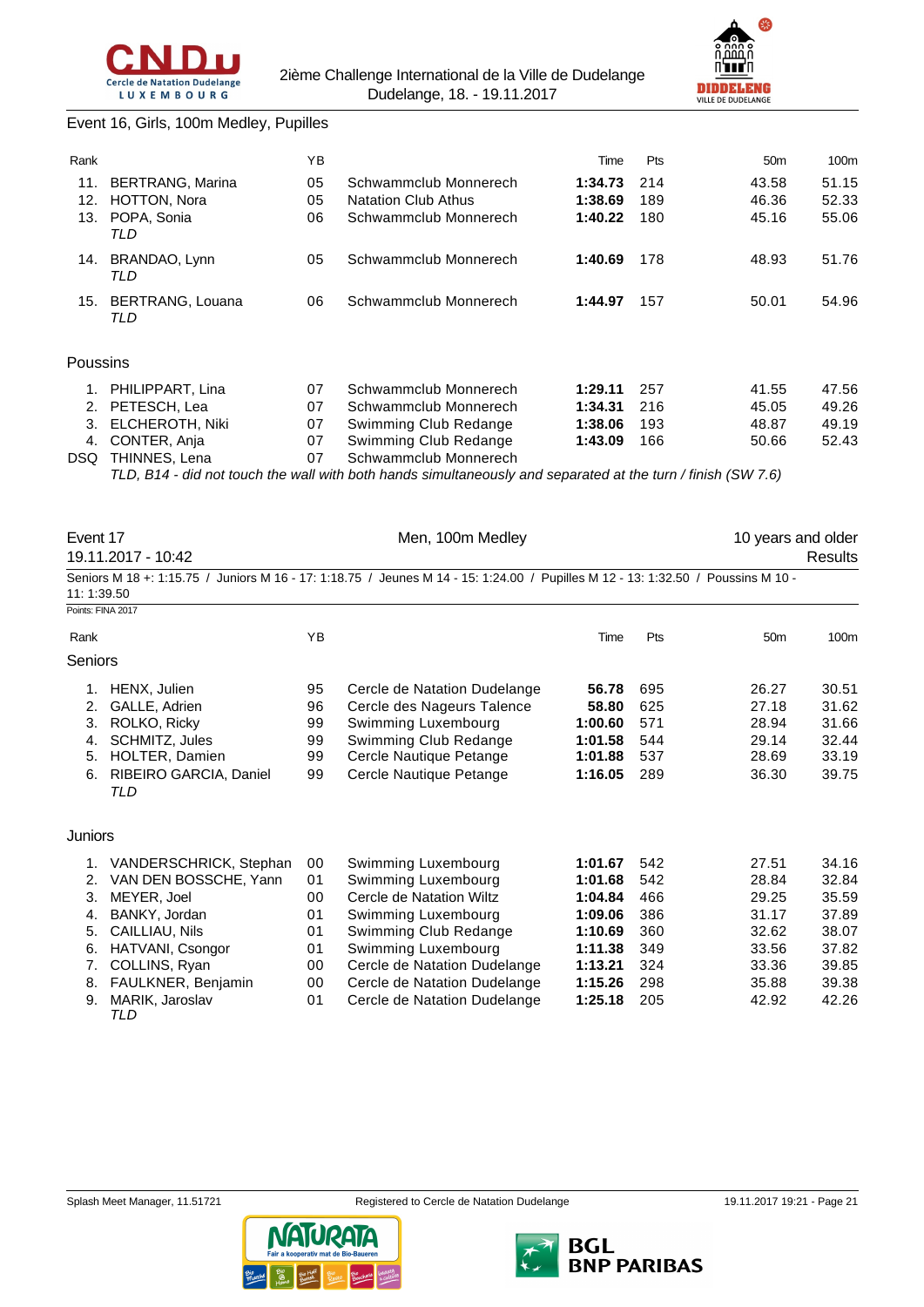

1. CARNEIRO, Joao 03 Swimming Luxembourg **1:02.54** 520 29.91 32.63

# Event 17, Men, 100m Medley

## Jeunes

| 2.                | 50m:<br>31.27<br>31.27<br>100m:<br>1:05.71<br>34.44                                                                                     | 150m:<br>200m: | 1:41.54<br>2:17.99       | 35.83<br>250m:<br>36.45<br>300m:                                               | 2:54.75<br>3:31.22 | 36.76<br>36.47                | 350m:<br>400m:    | 4:07.48<br>4:41.30            | 36.26<br>33.82          |                         |
|-------------------|-----------------------------------------------------------------------------------------------------------------------------------------|----------------|--------------------------|--------------------------------------------------------------------------------|--------------------|-------------------------------|-------------------|-------------------------------|-------------------------|-------------------------|
|                   |                                                                                                                                         |                |                          |                                                                                |                    |                               |                   |                               |                         |                         |
|                   | 50m:<br>29.80<br>29.80<br>1:02.26<br>100m:<br>32.46<br><b>ERNENS, Marie</b>                                                             | 150m:<br>200m: | 1:35.10<br>2:08.74<br>00 | 32.84<br>250m:<br>33.64<br>300m:<br><b>Natation Club Athus</b>                 | 2:41.60<br>3:14.89 | 32.86<br>33.29                | 350m:<br>400m:    | 3:48.58<br>4:20.68<br>4:41.30 | 33.69<br>32.10<br>579   |                         |
|                   | 1. BANKY, Jacqueline                                                                                                                    |                | 96                       | <b>Swimming Luxembourg</b>                                                     |                    |                               |                   | 4:20.68                       | 728                     |                         |
| Seniors           |                                                                                                                                         |                |                          |                                                                                |                    |                               |                   |                               |                         |                         |
| Rank              |                                                                                                                                         |                | ΥB                       |                                                                                |                    |                               |                   | Time                          | Pts                     |                         |
| Points: FINA 2017 |                                                                                                                                         |                |                          |                                                                                |                    |                               |                   |                               |                         |                         |
|                   | Seniors F 17 +: 5:36.00 / Juniors F 15 - 16: 5:52.00 / Jeunes F 13 - 14: 6:12.75 / Pupilles F 11 - 12: 6:34.00 / Poussins F 10: 6:34.00 |                |                          |                                                                                |                    |                               |                   |                               |                         |                         |
| Event 18          | 19.11.2017 - 10:59                                                                                                                      |                |                          | Women, 400m Freestyle                                                          |                    |                               |                   |                               | 10 years and older      | Results                 |
| 4.                | HAAG, Yanic                                                                                                                             | 07             |                          | Swimming Club Redange                                                          |                    | 1:37.92                       | 135               |                               | 46.14                   | 51.78                   |
| 2.<br>3.          | 1. SREENIVASAN, Jaiden<br>CHAUSSARD, Albert<br>SCHOCKMEL, Julien                                                                        | 07<br>07<br>06 |                          | Schwammclub Monnerech<br>Cercle de Natation Dudelange<br>Swimming Club Redange |                    | 1:26.76<br>1:28.81<br>1:34.06 | 194<br>181<br>152 |                               | 40.07<br>43.47<br>44.14 | 46.69<br>45.34<br>49.92 |
| Poussins          |                                                                                                                                         |                |                          |                                                                                |                    |                               |                   |                               |                         |                         |
| DSQ               | GERE, Arthur<br>M2 - section was not finished in accordance with the rule which applies to the stroke concerned (SW 9.3)                | 04             |                          | Swimming Luxembourg                                                            |                    |                               |                   |                               |                         |                         |
| 8.                | KUEPPER, Arthur<br>DSQ BOURGUIGNON, Benjamin<br>G1 - behaviour at the start not in accordance with the rules (SW 4)                     | 05<br>05       |                          | Cercle Nautique Petange<br>Swimming Club le Dauphin Ettelbruck                 |                    | 1:27.84                       | 187               |                               | 42.77                   | 45.07                   |
| 6.<br>7.          | PUETZ, Christophe<br><b>BOENTGES, Kimi</b>                                                                                              | 04<br>05       |                          | Swimming Club le Dauphin Ettelbru1:23.67<br>Cercle Nautique Petange            |                    | 1:26.10                       | 217<br>199        |                               | 40.65<br>41.03          | 43.02<br>45.07          |
| 5.                | KEMP, Finn                                                                                                                              | 05             |                          | Swimming Luxembourg                                                            |                    | 1:22.17                       | 229               |                               | 39.30                   | 42.87                   |
| 3.<br>4.          | VIGUIER, Elyan<br>SUETOE, Rafael                                                                                                        | 04<br>05       |                          | Swimming Luxembourg<br>Swimming Luxembourg                                     |                    | 1:21.03<br>1:21.19            | 239<br>237        |                               | 38.18<br>38.22          | 42.85<br>42.97          |
| 2.                | SUKHANOV, Maxim                                                                                                                         | 04             |                          | Cercle de Natation Dudelange                                                   |                    | 1:18.81                       | 259               |                               | 36.58                   | 42.23                   |
|                   | 1. SIMAO NOGUEIRA, Joao                                                                                                                 | 04             |                          | Cercle Nautique Petange                                                        |                    | 1:10.20                       | 367               |                               | 31.88                   | 38.32                   |
| Pupilles          |                                                                                                                                         |                |                          |                                                                                |                    |                               |                   |                               |                         |                         |
| 16.               | JACOBY, Dale<br>17. WEBER, Loris                                                                                                        | 02<br>03       |                          | Cercle de Natation Wiltz<br>Cercle de Natation Dudelange                       |                    | 1:19.16<br>1:23.18            | 256<br>221        |                               | 38.04<br>40.35          | 41.12<br>42.83          |
| 15.               | KOHN-CANTOREGGI, Daniel                                                                                                                 | 03             |                          | Cercle de Natation Dudelange                                                   |                    | 1:17.84                       | 269               |                               | 38.13                   | 39.71                   |
|                   | 14. KIRCH, Felix                                                                                                                        | 03             |                          | Cercle de Natation Dudelange                                                   |                    | 1:17.17                       | 276               |                               | 35.67                   | 41.50                   |
| 13.               | LOUTSCH, Baptiste                                                                                                                       | 02             |                          | <b>Cercle Natation Bastogne</b>                                                |                    | 1:14.41                       | 308               |                               | 34.51                   | 39.90                   |
| 12.               | PIERRET, Noah                                                                                                                           | 02             |                          | <b>Cercle Natation Bastogne</b>                                                |                    | 1:14.37                       | 309               |                               | 34.41                   | 39.96                   |
| 10.<br>11.        | DI PINTO, Eric<br>JOMINET, Dan                                                                                                          | 03<br>03       |                          | Swimming Luxembourg<br>Swimming Luxembourg                                     |                    | 1:14.03<br>1:14.07            | 313<br>313        |                               | 34.94<br>34.15          | 39.09<br>39.92          |
| 9.                | MAAS-KOOB, Cedric                                                                                                                       | 02             |                          | Swimming Club le Dauphin Ettelbru1:12.03                                       |                    |                               | 340               |                               | 34.62                   | 37.41                   |
| 8.                | CRAWFORD, Ethan                                                                                                                         | 03             |                          | Cercle de Natation Dudelange                                                   |                    | 1:11.22                       | 352               |                               | 33.93                   | 37.29                   |
| 7.                | DAZY, Sam                                                                                                                               | 03             |                          | Cercle Nautique Petange                                                        |                    | 1:10.51                       | 363               |                               | 34.09                   | 36.42                   |
| 6.                | MOREAUX, Maxime                                                                                                                         | 02             |                          | Swimming Club Redange                                                          |                    | 1:08.29                       | 399               |                               | 31.41                   | 36.88                   |
| 4.<br>5.          | BOKOV, Rodion<br>LESAGE, Christophe                                                                                                     | 03<br>02       |                          | Swimming Luxembourg<br>Swimming Luxembourg                                     |                    | 1:07.40<br>1:08.14            | 415<br>402        |                               | 31.74<br>32.17          | 35.66<br>35.97          |
| 3.                | DE BRUYN, Senne                                                                                                                         | 03             |                          | Zwemclub Kapelle-O/D-Bos                                                       |                    | 1:06.85                       | 425               |                               | 31.79                   | 35.06                   |
| 2.                | LANNERS, Bob                                                                                                                            | 02             |                          | Swimming Luxembourg                                                            |                    | 1:06.34                       | 435               |                               | 31.91                   | 34.43                   |
|                   | MP 14YEARS                                                                                                                              |                |                          |                                                                                |                    |                               |                   |                               |                         |                         |





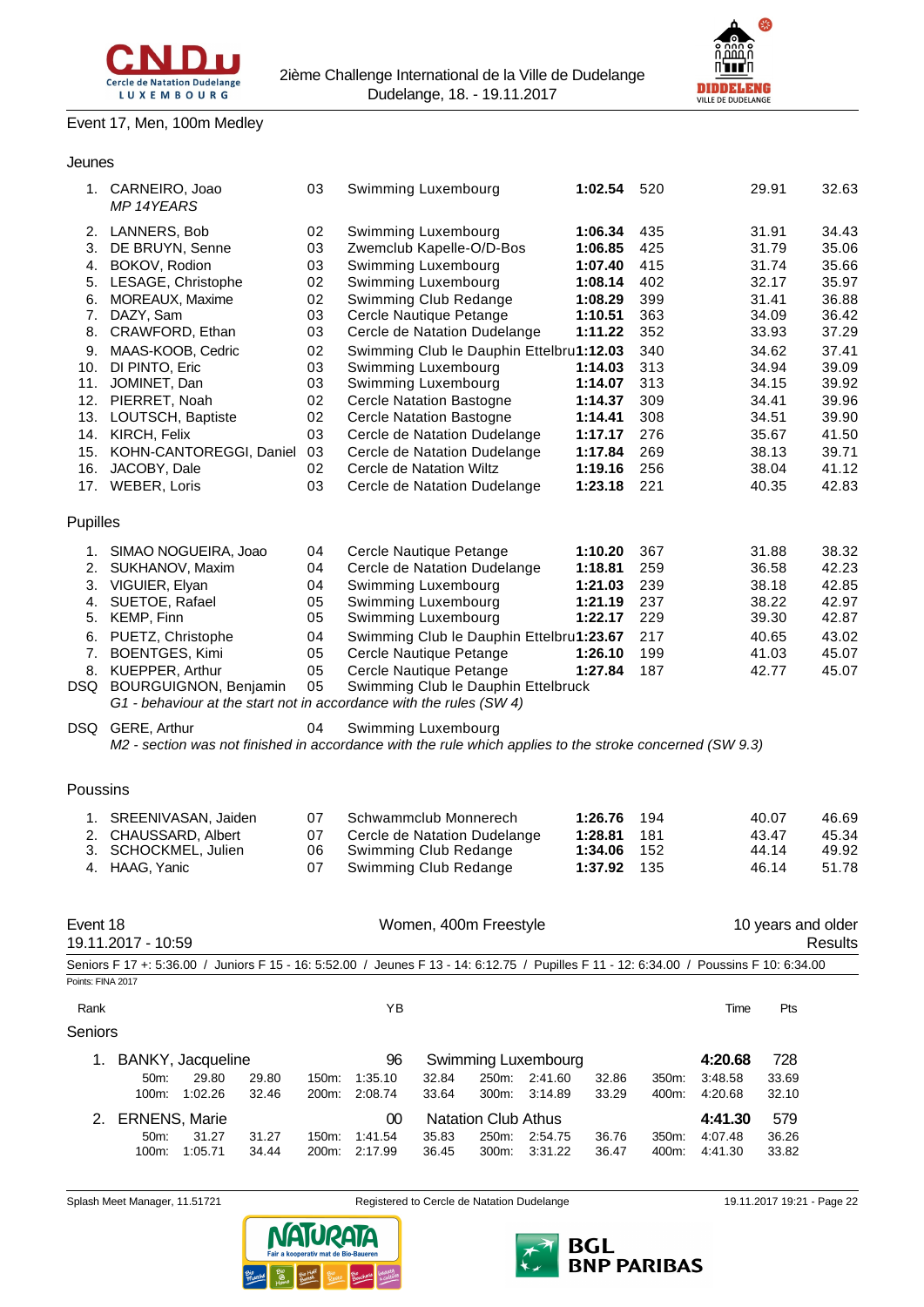



# Event 18, Women, 400m Freestyle, Seniors

| Rank    |                                                           |                                            |                |                | YB                       |                |                |                                                      |                |                | Time                          | Pts                   |
|---------|-----------------------------------------------------------|--------------------------------------------|----------------|----------------|--------------------------|----------------|----------------|------------------------------------------------------|----------------|----------------|-------------------------------|-----------------------|
| 3.      | 50m:<br>100m:                                             | RUBIOLO, Emma<br>34.36<br>1:11.76          | 34.36<br>37.40 | 150m:<br>200m: | 99<br>1:50.44<br>2:29.85 | 38.68<br>39.41 | 250m:<br>300m: | Schwammclub Deifferdang<br>3:09.63<br>3:49.04        | 39.78<br>39.41 | 350m:<br>400m: | 5:08.30<br>4:28.77<br>5:08.30 | 440<br>39.73<br>39.53 |
| Juniors |                                                           |                                            |                |                |                          |                |                |                                                      |                |                |                               |                       |
| 1.      | <b>VANDERSCHRICK, Laura</b><br>50 <sub>m</sub> :<br>100m: | 30.88<br>1:05.03                           | 30.88<br>34.15 | 150m:<br>200m: | 02<br>1:40.90<br>2:16.96 | 35.87<br>36.06 | 250m:<br>300m: | Swimming Luxembourg<br>2:53.07<br>3:29.87            | 36.11<br>36.80 | 350m:<br>400m: | 4:41.51<br>4:06.66<br>4:41.51 | 578<br>36.79<br>34.85 |
| 2.      | 50m:<br>100m:                                             | <b>GOUILLART, Sara</b><br>34.39<br>1:12.65 | 34.39<br>38.26 | 150m:<br>200m: | 02<br>1:51.80<br>2:31.54 | 39.15<br>39.74 | 250m:<br>300m: | Schwammclub Deifferdang<br>3:10.74<br>3:49.85        | 39.20<br>39.11 | 350m:<br>400m: | 5:05.36<br>4:28.98<br>5:05.36 | 453<br>39.13<br>36.38 |
| 3.      | 50m:<br>100m:                                             | <b>BOSMANS, Fleur</b><br>35.55<br>1:14.91  | 35.55<br>39.36 | 150m:<br>200m: | 02<br>1:55.27<br>2:35.76 | 40.36<br>40.49 | 300m:          | Zwemclub Kapelle-O/D-Bos<br>250m: 3:16.28<br>3:57.19 | 40.52<br>40.91 | 350m:<br>400m: | 5:16.50<br>4:38.22<br>5:16.50 | 406<br>41.03<br>38.28 |
| 4.      | TER HEEGDE, Lisa<br>50m:<br>100m:                         | 36.44<br>1:15.97                           | 36.44<br>39.53 | 150m:<br>200m: | 02<br>1:57.14<br>2:38.69 | 41.17<br>41.55 | 250m:<br>300m: | Cercle Nautique Echternach<br>3:20.20<br>4:02.09     | 41.51<br>41.89 | 350m:<br>400m: | 5:23.07<br>4:44.25<br>5:23.07 | 382<br>42.16<br>38.82 |
| 5.      | <b>FERREIRA ANAU, Filipa</b><br>TLD                       |                                            |                |                | 02                       |                |                | Cercle de Natation Wiltz                             |                |                | 6:15.04                       | 244                   |
|         | 50m:<br>100m:                                             | 39.71<br>1:24.77                           | 39.71<br>45.06 | 150m.<br>200m: | 2:12.59<br>3:01.42       | 47.82<br>48.83 | 250m:<br>300m: | 3:50.28<br>4:39.04                                   | 48.86<br>48.76 | 350m:<br>400m: | 5:28.61<br>6:15.04            | 49.57<br>46.43        |

#### Jeunes

| 1.       | <b>RICCI, Nicole</b>                        |         |       |       | 04      | Swimming Luxembourg |         |                          |       |       | 4:30.10 | 654   |
|----------|---------------------------------------------|---------|-------|-------|---------|---------------------|---------|--------------------------|-------|-------|---------|-------|
|          | 50 <sub>m</sub> :                           | 30.53   | 30.53 | 150m: | 1:37.32 | 33.82               | 250m:   | 2:46.38                  | 34.50 | 350m: | 3:56.22 | 34.93 |
|          | 100m:                                       | 1:03.50 | 32.97 | 200m: | 2:11.88 | 34.56               | 300m:   | 3:21.29                  | 34.91 | 400m: | 4:30.10 | 33.88 |
| 2.       | <b>CARLIER, Silke</b>                       |         |       |       | 03      |                     |         | Zwemclub Kapelle-O/D-Bos |       |       | 4:55.03 | 502   |
|          | 50m:                                        | 32.73   | 32.73 | 150m: | 1:46.94 | 37.54               | 250m:   | 3:03.42                  | 38.19 | 350m: | 4:19.02 | 37.41 |
|          | 100m:                                       | 1:09.40 | 36.67 | 200m: | 2:25.23 | 38.29               | 300m:   | 3:41.61                  | 38.19 | 400m: | 4:55.03 | 36.01 |
| 3.       | GOIRIS, Cato                                |         |       |       | 03      |                     |         | Zwemclub Kapelle-O/D-Bos |       |       | 4:59.65 | 479   |
|          | 50 <sub>m</sub> :                           | 32.19   | 32.19 | 150m: | 1:48.41 | 39.17               | 250m:   | 3:05.55                  | 37.42 | 350m: | 4:23.96 | 38.38 |
|          | 100m:                                       | 1:09.24 | 37.05 | 200m: | 2:28.13 | 39.72               | 300m:   | 3:45.58                  | 40.03 | 400m: | 4:59.65 | 35.69 |
| 4.       | CALMES, Lara<br>Schwammclub Monnerech<br>04 |         |       |       |         |                     | 5:21.19 | 389                      |       |       |         |       |
|          | 50 <sub>m</sub> :                           | 34.92   | 34.92 | 150m: | 1:54.20 | 40.53               | 250m:   | 3:16.19                  | 41.36 | 350m: | 4:40.56 | 42.19 |
|          | 100m:                                       | 1:13.67 | 38.75 | 200m: | 2:34.83 | 40.63               | 300m:   | 3:58.37                  | 42.18 | 400m: | 5:21.19 | 40.63 |
| 5.       | WINKEL, Nadine                              |         |       |       | 04      |                     |         | Schwammclub Deifferdang  |       |       | 5:49.74 | 301   |
|          | 50m:                                        | 38.06   | 38.06 | 150m. | 2:05.40 | 44.42               | 250m:   | 3:35.90                  | 45.45 | 350m. | 5:06.30 | 45.14 |
|          | 100m:                                       | 1:20.98 | 42.92 | 200m: | 2:50.45 | 45.05               | 300m:   | 4:21.16                  | 45.26 | 400m. | 5:49.74 | 43.44 |
| 6.       | PINTO TEIXEIRA, Martha<br>TLD               |         |       |       | 04      |                     |         | Cercle de Natation Wiltz |       |       | 6:24.46 | 226   |
|          | 50m:                                        | 40.61   | 40.61 | 150m: | 2:15.20 | 48.34               | 250m:   | 3:54.51                  | 50.24 | 350m: | 5:36.07 | 50.85 |
|          | 100m:                                       | 1:26.86 | 46.25 | 200m: | 3:04.27 | 49.07               | 300m:   | 4:45.22                  | 50.71 | 400m: | 6:24.46 | 48.39 |
|          |                                             |         |       |       |         |                     |         |                          |       |       |         |       |
| Pupilles |                                             |         |       |       |         |                     |         |                          |       |       |         |       |
| 1.       | JOMINET, Lou<br>$MP 12 V_{P}$               |         |       |       | 05      |                     |         | Swimming Luxembourg      |       |       | 4:43.44 | 566   |

| MP 12 Years |               |       |                                   |       |               |       |       |               |       |
|-------------|---------------|-------|-----------------------------------|-------|---------------|-------|-------|---------------|-------|
| $50m$ :     | 32.13         | 32.13 | 150m: 1.43.65 36.13 250m: 2.56.39 |       |               | 36.50 | 350m: | 4:08.91       | 36.02 |
|             | 100m: 1:07.52 | 35.39 | 200m: 2:19.89                     | 36.24 | 300m. 3:32.89 | 36.50 |       | 400m: 4:43.44 | 34.53 |



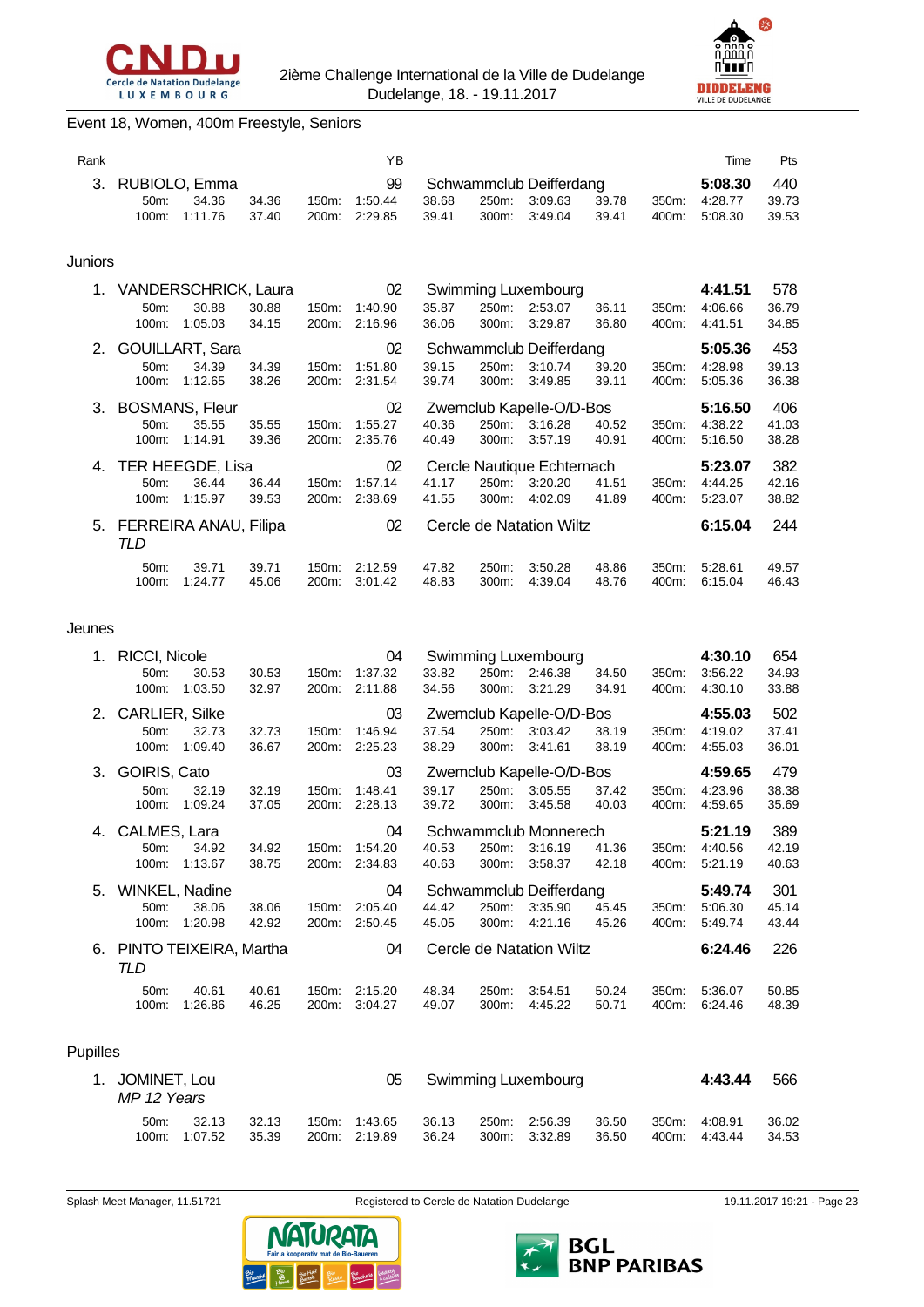



# Event 18, Girls, 400m Freestyle, Pupilles

| Rank |                                    |                                     |                |                | YB                       |                |                |                                                    |                |                | Time                          | Pts                   |
|------|------------------------------------|-------------------------------------|----------------|----------------|--------------------------|----------------|----------------|----------------------------------------------------|----------------|----------------|-------------------------------|-----------------------|
| 2.   | HRIC, Laura<br>$50m$ :<br>100m:    | 34.67<br>1:12.39                    | 34.67<br>37.72 | 150m:<br>200m: | 05<br>1:50.72<br>2:28.94 | 38.33<br>38.22 | 250m:<br>300m: | Swimming Luxembourg<br>3:07.39<br>3:45.96          | 38.45<br>38.57 | 350m:<br>400m: | 5:02.56<br>4:25.21<br>5:02.56 | 465<br>39.25<br>37.35 |
|      | 3. KROMBACH, Mara<br>50m:<br>100m: | 35.04<br>1:13.48                    | 35.04<br>38.44 | 150m:<br>200m: | 05<br>1:52.15<br>2:31.51 | 38.67<br>39.36 | 250m:<br>300m: | Swimming Luxembourg<br>3:10.81<br>3:50.26          | 39.30<br>39.45 | 350m:<br>400m: | 5:05.39<br>4:29.90<br>5:05.39 | 452<br>39.64<br>35.49 |
| 4.   | BAUSTERT, Magali<br>50m:<br>100m:  | 34.91<br>1:13.17                    | 34.91<br>38.26 | 150m:<br>200m: | 05<br>1:52.64<br>2:32.48 | 39.47<br>39.84 | 250m:<br>300m: | Swimming Luxembourg<br>3:12.39<br>3:51.71          | 39.91<br>39.32 | 350m:<br>400m: | 5:08.68<br>4:31.09<br>5:08.68 | 438<br>39.38<br>37.59 |
| 5.   | CARNEIRO, Sofia<br>50m:<br>100m:   | 36.47<br>1:16.76                    | 36.47<br>40.29 | 150m:<br>200m: | 06<br>1:57.68<br>2:38.86 | 40.92<br>41.18 | 250m:<br>300m: | <b>Swimming Luxembourg</b><br>3:20.06<br>4:00.99   | 41.20<br>40.93 | 350m:<br>400m: | 5:21.95<br>4:42.23<br>5:21.95 | 386<br>41.24<br>39.72 |
|      | 6. BOUZIDI, Imene<br>50m:<br>100m: | 36.93<br>1:17.28                    | 36.93<br>40.35 | 150m:<br>200m: | 05<br>1:58.08<br>2:39.14 | 40.80<br>41.06 | 250m:<br>300m: | Cercle Nautique Petange<br>3:20.47<br>4:02.67      | 41.33<br>42.20 | 350m:<br>400m: | 5:23.30<br>4:43.70<br>5:23.30 | 381<br>41.03<br>39.60 |
|      | 7. HARIZIA, Celia<br>50m:<br>100m: | 36.66<br>1:16.88                    | 36.66<br>40.22 | 150m:<br>200m: | 05<br>1:58.20<br>2:39.42 | 41.32<br>41.22 | 250m:<br>300m: | Schwammclub Monnerech<br>3:21.12<br>4:02.89        | 41.70<br>41.77 | 350m:<br>400m: | 5:26.16<br>4:44.63<br>5:26.16 | 371<br>41.74<br>41.53 |
|      | 8. LEONARD, Lis<br>50m:            | 35.90<br>100m: 1:15.99              | 35.90<br>40.09 | 150m:<br>200m: | 05<br>1:57.71<br>2:39.62 | 41.72<br>41.91 | 250m:<br>300m: | Swimming Luxembourg<br>3:21.50<br>4:04.72          | 41.88<br>43.22 | 350m:<br>400m: | 5:30.04<br>4:48.14<br>5:30.04 | 358<br>43.42<br>41.90 |
|      | 9. SOFFIO, Mara<br>50m:<br>100m:   | 39.09<br>1:23.12                    | 39.09<br>44.03 | 150m:<br>200m: | 06<br>2:07.00<br>2:50.78 | 43.88<br>43.78 | 250m:<br>300m: | Schwammclub Monnerech<br>3:34.95<br>4:19.25        | 44.17<br>44.30 | 350m:<br>400m: | 5:44.52<br>5:03.32<br>5:44.52 | 315<br>44.07<br>41.20 |
|      | 10. OLINGER, Tina<br>50m:<br>100m: | 39.01<br>1:22.68                    | 39.01<br>43.67 | 150m:<br>200m: | 06<br>2:08.14<br>2:52.63 | 45.46<br>44.49 | 250m:<br>300m: | Cercle de Natation Wiltz<br>3:37.93<br>4:23.43     | 45.30<br>45.50 | 350m:<br>400m: | 5:52.39<br>5:09.53<br>5:52.39 | 294<br>46.10<br>42.86 |
| 11.  | 50m:<br>100m:                      | JEROMITO, Chloe<br>39.25<br>1:24.39 | 39.25<br>45.14 | 150m:<br>200m: | 05<br>2:09.52<br>2:55.37 | 45.13<br>45.85 | 250m:<br>300m: | Cercle de Natation Dudelange<br>3:41.78<br>4.26.47 | 46.41<br>44.69 | 350m:<br>400m: | 5:55.48<br>5:11.76<br>5:55.48 | 287<br>45.29<br>43.72 |

#### Poussins

| 1. | HAN, Mengjia        |                  |                |                | 07                 |                |                | Swimming Luxembourg   |                |                | 5:14.13            | 416            |
|----|---------------------|------------------|----------------|----------------|--------------------|----------------|----------------|-----------------------|----------------|----------------|--------------------|----------------|
|    | 50m:<br>100m:       | 36.35<br>1:16.19 | 36.35<br>39.84 | 150m:<br>200m: | 1:56.45<br>2:36.58 | 40.26<br>40.13 | 250m:<br>300m: | 3:17.03<br>3:56.48    | 40.45<br>39.45 | 350m:<br>400m: | 4:36.25<br>5.14.13 | 39.77<br>37.88 |
|    | 2. REINESCH, Leeloo |                  |                |                | 07                 |                |                | Schwammclub Monnerech |                |                | 5:39.48            | 329            |
|    | 50m:                | 39.66            | 39.66          | 150m:          | 2:06.02            | 43.50          | 250m:          | 3:32.24               | 43.43          | 350m:          | 4:58.02            | 42.66          |
|    | 100m:               | 1:22.52          | 42.86          | 200m:          | 2:48.81            | 42.79          | 300m:          | 4:15.36               | 43.12          | 400m:          | 5:39.48            | 41.46          |
|    | 3. PHILIPPART, Lina |                  |                |                | 07                 |                |                | Schwammclub Monnerech |                |                | 5:46.39            | 310            |
|    | 50m:                | 39.43            | 39.43          | 150m:          | 2:06.77            | 43.83          | 250m:          | 3:35.31               | 44.46          | 350m:          | 5:04.99            | 43.91          |
|    | 100m:               | 1:22.94          | 43.51          | 200m:          | 2:50.85            | 44.08          | 300m:          | 4:21.08               | 45.77          | 400m:          | 5:46.39            | 41.40          |
|    |                     |                  |                |                |                    |                |                |                       |                |                |                    |                |
|    | 4. KROMBACH, Linda  |                  |                |                | 07                 |                |                | Swimming Luxembourg   |                |                | 5:50.26            | 300            |
|    | 50 <sub>m</sub> :   | 38.57            | 38.57          | 150m:          | 2:05.86            | 44.23          | 250m:          | 3:35.32               | 45.00          | 350m:          | 5:05.92            | 45.00          |
|    | 100m:               | 1:21.63          | 43.06          | 200m:          | 2:50.32            | 44.46          | 300m:          | 4:20.92               | 45.60          | 400m:          | 5:50.26            | 44.34          |
|    | 5. THILL, Gina      |                  |                |                | 07                 |                |                | Schwammclub Monnerech |                |                | 5:55.08            | 288            |
|    | 50 <sub>m</sub>     | 40.42            | 40.42          | 150m:          | 2:08.80            | 44.26          | 250m:          | 3:39.85               | 45.85          | 350m:          | 5:11.20            | 45.70          |
|    | 100m:               | 1:24.54          | 44.12          | 200m:          | 2:54.00            | 45.20          | 300m:          | 4:25.50               | 45.65          | 400m:          | 5:55.08            | 43.88          |
|    | 6. FABIANI, Eden    |                  |                |                | 07                 |                |                | Schwammclub Monnerech |                |                | 6:06.21            | 262            |
|    | 50m:                | 40.22            | 40.22          | 150m:          | 2:12.38            | 46.01          | 250m:          | 3:46.15               | 47.01          | 350m:          | 5:19.82            | 46.37          |



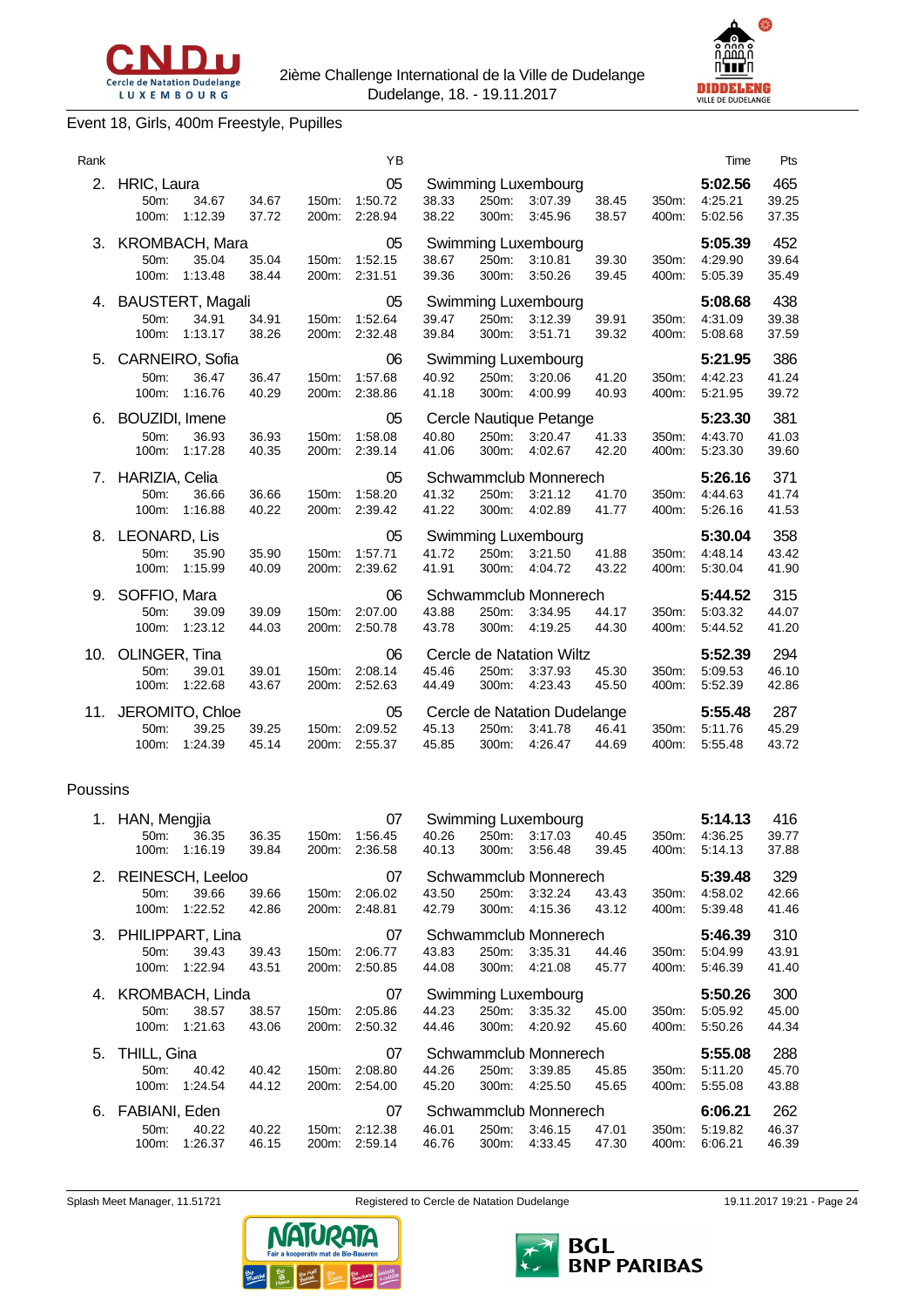



# Event 19 **Event 19** Men, 400m Freestyle **10** years and older

Points: FINA 2017

19.11.2017 - 11:40 Results

Seniors M 18 +: 5:05.00 / Juniors M 16 - 17: 5:25.50 / Jeunes M 14 - 15: 5:46.50 / Pupilles M 12 - 13: 6:18.00 / Poussins M 10 - 11: 6:18.00

| Rank           |                      |         |       |                    | ΥB      |       |                            |                     |       |                  | Time    | Pts   |
|----------------|----------------------|---------|-------|--------------------|---------|-------|----------------------------|---------------------|-------|------------------|---------|-------|
| <b>Seniors</b> |                      |         |       |                    |         |       |                            |                     |       |                  |         |       |
| $\mathbf{1}$ . | MANNES, Max          |         |       |                    | 97      |       |                            | Swimming Luxembourg |       |                  | 3:56.96 | 718   |
|                | $50m$ :              | 26.40   | 26.40 | $150m$ :           | 1:25.67 | 30.06 | 250m:                      | 2:26.15             | 30.12 | 350 <sub>m</sub> | 3:27.04 | 30.43 |
|                | $100m$ :             | 55.61   | 29.21 | 200 <sub>m</sub> : | 1:56.03 | 30.36 | 300m:                      | 2:56.61             | 30.46 | 400m:            | 3:56.96 | 29.92 |
|                | 2. FRIPPIAT, Florian |         |       |                    | 98      |       | <b>Natation Club Athus</b> |                     |       |                  | 4:02.74 | 668   |
|                | $50m$ :              | 27.10   | 27.10 | $150m$ :           | 1:26.82 | 30.21 | 250m:                      | 2:28.79             | 30.93 | 350m:            | 3:31.91 | 31.63 |
|                | 100m:                | 56.61   | 29.51 | 200m:              | 1:57.86 | 31.04 | 300m:                      | 3:00.28             | 31.49 | 400m:            | 4:02.74 | 30.83 |
| 3.             | CONZEMIUS, Jerome    |         |       |                    | 99      |       |                            | Swimming Luxembourg |       |                  | 4:34.55 | 462   |
|                | $50m$ :              | 29.93   | 29.93 | $150m$ :           | 1:37.62 | 34.26 | 250m:                      | 2:47.10             | 35.14 | 350m:            | 3:58.49 | 35.68 |
|                | $100m$ :             | 1:03.36 | 33.43 | 200 <sub>m</sub> : | 2:11.96 | 34.34 | $300m$ :                   | 3:22.81             | 35.71 | 400m:            | 4:34.55 | 36.06 |

# Juniors

|    | 1. VANDERSCHRICK, Stephan |       |       |          | 00      |       |          | Swimming Luxembourg                 |       |       | 4:04.53 | 653   |
|----|---------------------------|-------|-------|----------|---------|-------|----------|-------------------------------------|-------|-------|---------|-------|
|    | 50m                       | 27.47 | 27.47 | 150m:    | 1:27.38 | 29.98 | 250m:    | 2:28.65                             | 30.50 | 350m: | 3:32.34 | 32.24 |
|    | 100m:                     | 57.40 | 29.93 | 200m:    | 1:58.15 | 30.77 | 300m:    | 3:00.10                             | 31.45 | 400m: | 4:04.53 | 32.19 |
|    | 2. SAUBER, Bob            |       |       |          | 01      |       |          | Swimming Club Redange               |       |       | 4:12.59 | 593   |
|    | $50m$ :                   | 28.33 | 28.33 | $150m$ : | 1:31.82 | 32.32 | 250m:    | 2:36.95                             | 32.73 | 350m: | 3:41.61 | 32.20 |
|    | $100m$ :                  | 59.50 | 31.17 | 200m:    | 2:04.22 | 32.40 | $300m$ : | 3:09.41                             | 32.46 | 400m: | 4:12.59 | 30.98 |
|    |                           |       |       |          |         |       |          |                                     |       |       |         |       |
| 3. | MANNES, Pol               |       |       |          | 00      |       |          | Swimming Luxembourg                 |       |       | 4:13.47 | 587   |
|    | $50m$ :                   | 28.61 | 28.61 | $150m$ : | 1:31.74 | 32.04 | 250m:    | 2:36.74                             | 32.53 | 350m: | 3:42.69 | 33.30 |
|    | $100m$ :                  | 59.70 | 31.09 | 200m:    | 2:04.21 | 32.47 | $300m$ : | 3:09.39                             | 32.65 | 400m: | 4:13.47 | 30.78 |
|    | 4. BECKERS, Felix         |       |       |          | 01      |       |          | Swimming Club le Dauphin Ettelbruck |       |       | 4:19.75 | 545   |
|    | $50m$ :                   | 29.79 | 29.79 | 150m:    | 1:36.27 | 33.29 | 250m:    | 2:42.27                             | 32.78 | 350m: | 3:48.69 | 33.15 |

#### Jeunes

| 1. | OKENS, Jari        |         |       |                    | 03              |       |       | Zwemclub Kapelle-O/D-Bos |       |       | 4:24.66 | 515   |
|----|--------------------|---------|-------|--------------------|-----------------|-------|-------|--------------------------|-------|-------|---------|-------|
|    | 50 <sub>m</sub> :  | 29.79   | 29.79 | 150m:              | 1:37.33         | 33.75 | 250m: | 2:44.13                  | 33.34 | 350m: | 3:52.10 | 34.17 |
|    | 100m:              | 1:03.58 | 33.79 | 200m:              | 2:10.79         | 33.46 | 300m: | 3:17.93                  | 33.80 | 400m: | 4:24.66 | 32.56 |
|    | 2. BOKOV, Rodion   |         |       |                    | 03              |       |       | Swimming Luxembourg      |       |       | 4:28.97 | 491   |
|    | 50m:               | 30.31   | 30.31 | 150m:              | 1:38.55         | 34.44 | 250m: | 2:47.48                  | 34.47 | 350m. | 3:56.33 | 34.37 |
|    | 100m:              | 1:04.11 | 33.80 | 200m:              | 2:13.01         | 34.46 | 300m: | 3:21.96                  | 34.48 | 400m: | 4:28.97 | 32.64 |
|    | 3. LIESSE, Simon   |         |       |                    | 02              |       |       | Cercle Natation Bastogne |       |       | 4:32.79 | 471   |
|    | 50m:               | 30.72   | 30.72 | 150m.              | 1:39.38         | 34.99 | 250m: | 2:49.48                  | 34.87 | 350m: | 3:59.20 | 35.23 |
|    | 100m:              | 1:04.39 | 33.67 | 200 <sub>m</sub> : | 2:14.61         | 35.23 | 300m: | 3:23.97                  | 34.49 | 400m: | 4:32.79 | 33.59 |
|    |                    |         |       |                    |                 |       |       |                          |       |       |         |       |
|    | 4. BOENTGES, Kevin |         |       |                    | 03              |       |       | Cercle Nautique Petange  |       |       | 4:38.14 | 444   |
|    | 50m:               | 31.66   | 31.66 | 150m:              | 1:39.65         | 33.36 | 250m: | 2:51.38                  | 35.80 | 350m: | 4:00.47 | 33.46 |
|    | 100m:              | 1:06.29 | 34.63 | 200m:              | 2:15.58         | 35.93 | 300m: | 3:27.01                  | 35.63 | 400m: | 4:38.14 | 37.67 |
|    | 5. PANIC, Stevan   |         |       |                    | 02              |       |       | Swimming Luxembourg      |       |       | 4:39.69 | 437   |
|    | 50 <sub>m</sub> :  | 30.38   | 30.38 | 150m:              | 1:39.20         | 34.81 | 250m: | 2:52.58                  | 36.63 | 350m: | 4:05.14 | 35.58 |
|    | 100m:              | 1:04.39 | 34.01 | 200m:              | 2:15.95         | 36.75 | 300m: | 3:29.56                  | 36.98 | 400m: | 4:39.69 | 34.55 |
| 6. | WIRTH, David       |         |       |                    | 02 <sub>2</sub> |       |       | Cercle Nautique Petange  |       |       | 4:39.84 | 436   |
|    | 50m:               | 30.37   | 30.37 | 150m:              | 1:40.08         | 35.60 | 250m: | 2:52.41                  | 36.46 | 350m: | 4:05.00 | 36.15 |



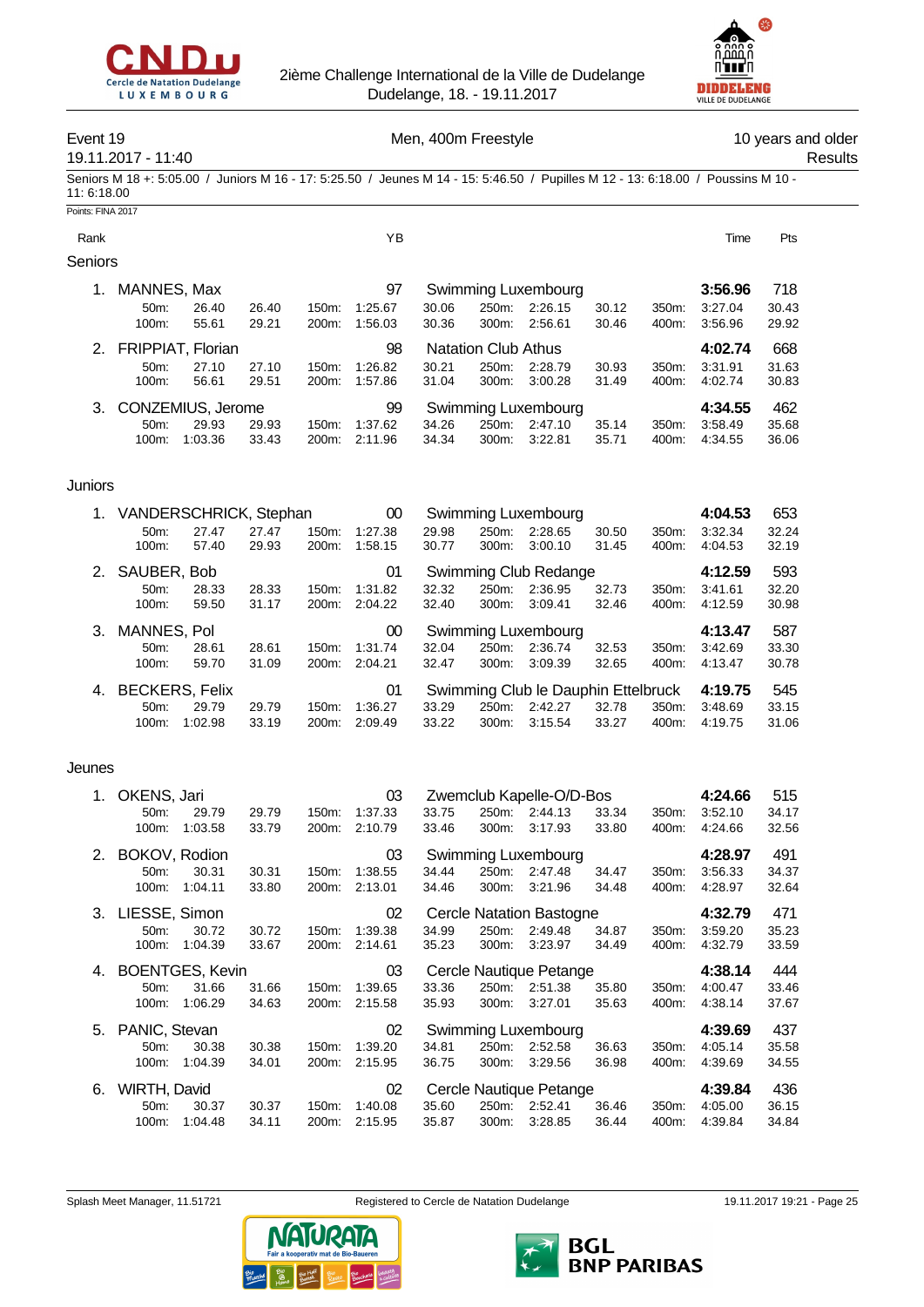

# Event 19, Boys, 400m Freestyle, Jeunes

| Rank |                                                  |                  |                |                | ΥB                       |                |                                              |                                                           |                |                | Time                          | Pts                   |
|------|--------------------------------------------------|------------------|----------------|----------------|--------------------------|----------------|----------------------------------------------|-----------------------------------------------------------|----------------|----------------|-------------------------------|-----------------------|
|      | 7. FABER, Pol<br>50m:<br>100m:                   | 31.60<br>1:07.07 | 31.60<br>35.47 | 150m:<br>200m: | 03<br>1:43.50<br>2:20.23 | 36.43<br>36.73 | 250m:<br>300m:                               | Swimming Club le Dauphin Ettelbruck<br>2:56.39<br>3:32.85 | 36.16<br>36.46 | 350m:<br>400m: | 4:43.46<br>4:09.15<br>4:43.46 | 419<br>36.30<br>34.31 |
| 8.   | MULDER, Anael<br>50m:<br>100m:                   | 31.81<br>1:07.29 | 31.81<br>35.48 | 150m:<br>200m: | 02<br>1:43.49<br>2:20.34 | 36.20<br>36.85 | <b>Natation Club Athus</b><br>250m:<br>300m: | 2:57.22<br>3:35.12                                        | 36.88<br>37.90 | 350m:<br>400m: | 4:46.74<br>4:12.45<br>4:46.74 | 405<br>37.33<br>34.29 |
| 9.   | <b>BAERT, Amaury</b><br>50 <sub>m</sub><br>100m: | 32.05<br>1:07.89 | 32.05<br>35.84 | 150m:<br>200m: | 03<br>1:44.14<br>2:21.00 | 36.25<br>36.86 | 250m:<br>300m:                               | Zwemclub Kapelle-O/D-Bos<br>2:58.48<br>3:36.30            | 37.48<br>37.82 | 350m:<br>400m: | 4:51.27<br>4:14.17<br>4:51.27 | 386<br>37.87<br>37.10 |
|      | 10. CONSTANTINO CAEIRO, Diogo<br>50m:<br>100m:   | 32.61<br>1:10.35 | 32.61<br>37.74 | 150m:<br>200m: | 03<br>1:48.98<br>2:27.47 | 38.63<br>38.49 | 250m:<br>300m:                               | Cercle de Natation Dudelange<br>3:05.62<br>3:43.81        | 38.15<br>38.19 | 350m:<br>400m: | 4:59.79<br>4:22.39<br>4:59.79 | 354<br>38.58<br>37.40 |
|      | 11. MICHIELS, Patrick<br>50m:<br>100m:           | 31.20<br>1:06.87 | 31.20<br>35.67 | 150m.<br>200m: | 02<br>1:44.42<br>2:23.35 | 37.55<br>38.93 | 250m:<br>300m:                               | Cercle Nautique Echternach<br>3:03.38<br>3:44.07          | 40.03<br>40.69 | 350m:<br>400m: | 5:04.31<br>4:24.67<br>5:04.31 | 339<br>40.60<br>39.64 |
|      | 12. NICOLAS, Jeff<br>50m:<br>100m:               | 31.99<br>1:07.18 | 31.99<br>35.19 | 150m:<br>200m: | 03<br>1:45.73<br>2:25.07 | 38.55<br>39.34 | 250m:<br>300m:                               | Cercle de Natation Wiltz<br>3:05.50<br>3:46.44            | 40.43<br>40.94 | 350m:<br>400m: | 5:07.40<br>4:27.81<br>5:07.40 | 329<br>41.37<br>39.59 |
| 13.  | DI PINTO, Eric<br>50m:<br>100m: 1:13.47          | 34.02            | 34.02<br>39.45 | 150m:<br>200m: | 03<br>1:53.77<br>2:33.88 | 40.30<br>40.11 | 250m:<br>300m:                               | Swimming Luxembourg<br>3:14.21<br>3:56.01                 | 40.33<br>41.80 | 350m:<br>400m: | 5:12.33<br>4:36.21<br>5:12.33 | 313<br>40.20<br>36.12 |
|      | 14. PIERRET, Noah<br>50m:<br>100m:               | 33.59<br>1:11.45 | 33.59<br>37.86 | 150m:<br>200m: | 02<br>1:50.03<br>2:29.49 | 38.58<br>39.46 | 250m:<br>300m:                               | Cercle Natation Bastogne<br>3:10.58<br>3:51.91            | 41.09<br>41.33 | 350m:<br>400m: | 5:13.25<br>4:33.23<br>5:13.25 | 311<br>41.32<br>40.02 |
|      | 15. OTTEVAERE, Damien<br>50m:<br>100m:           | 36.59<br>1:17.26 | 36.59<br>40.67 | 150m:<br>200m: | 03<br>1:59.58<br>2:41.05 | 42.32<br>41.47 | <b>Natation Club Athus</b><br>250m:<br>300m: | 3:21.42<br>4:01.44                                        | 40.37<br>40.02 | 350m:<br>400m: | 5:17.50<br>4:40.92<br>5:17.50 | 298<br>39.48<br>36.58 |
| 16.  | GIRS, Matheo<br>50m:<br>100m:                    | 35.17<br>1:16.68 | 35.17<br>41.51 | 150m:<br>200m: | 02<br>1:57.41<br>2:37.49 | 40.73<br>40.08 | 250m:<br>300m:                               | Cercle de Natation Wiltz<br>3:19.27<br>3:59.79            | 41.78<br>40.52 | 350m:<br>400m: | 5:20.72<br>4:41.71<br>5:20.72 | 289<br>41.92<br>39.01 |

# Pupilles

| 1. | MORARU, Matteo                          |                  |                |                | 04                 |                |                | Swimming Luxembourg            |                |                | 4:30.16            | 484            |
|----|-----------------------------------------|------------------|----------------|----------------|--------------------|----------------|----------------|--------------------------------|----------------|----------------|--------------------|----------------|
|    | 50m:<br>100m:                           | 30.16<br>1:03.65 | 30.16<br>33.49 | 150m:<br>200m: | 1:37.89<br>2:12.21 | 34.24<br>34.32 | 250m:<br>300m: | 2:46.87<br>3:21.52             | 34.66<br>34.65 | 350m:<br>400m: | 3:56.42<br>4:30.16 | 34.90<br>33.74 |
|    | 2. LANNERS, Nicolas                     |                  |                |                | 04                 |                |                | <b>Swimming Luxembourg</b>     |                |                | 4:33.51            | 467            |
|    | 50m:                                    | 30.12            | 30.12          | 150m:          | 1:39.10            | 34.79          | 250m:          | 2:49.32                        | 35.46          | 350m:          | 4:00.22            | 35.27          |
|    | 100m:                                   | 1:04.31          | 34.19          | 200m:          | 2:13.86            | 34.76          | 300m:          | 3:24.95                        | 35.63          | 400m:          | 4:33.51            | 33.29          |
|    | 3. LUCARELLI, Riccardo                  |                  |                |                | 05                 |                |                | Swimming Luxembourg            |                |                | 4:47.38            | 402            |
|    | 50 <sub>m</sub> :                       | 32.32            | 32.32          | 150m:          | 1:45.61            | 37.33          | 250m:          | 2:58.93                        | 36.59          | 350m:          | 4:13.04            | 37.47          |
|    | 100m:                                   | 1:08.28          | 35.96          | 200m:          | 2:22.34            | 36.73          | 300m:          | 3:35.57                        | 36.64          | 400m:          | 4:47.38            | 34.34          |
|    |                                         |                  |                |                |                    |                |                |                                |                |                |                    |                |
|    | 4. CARNEIRO, Nuno                       |                  |                |                | 05                 |                |                | Swimming Luxembourg            |                |                | 4:51.11            | 387            |
|    | 50m:                                    | 32.38            | 32.38          | 150m:          | 1:45.73            | 37.29          | 250m:          | 3:01.27                        | 37.60          | 350m:          | 4:17.02            | 37.79          |
|    | 100m:                                   | 1:08.44          | 36.06          | 200m:          | 2:23.67            | 37.94          | 300m:          | 3:39.23                        | 37.96          | 400m:          | 4:51.11            | 34.09          |
|    |                                         |                  |                |                | 05                 |                |                |                                |                |                | 4:53.25            | 379            |
|    | 5. FLOREAN, Darius<br>50 <sub>m</sub> : | 33.77            | 33.77          | 150m:          | 1:46.87            | 36.89          | 250m:          | Swimming Luxembourg<br>3:02.44 | 38.02          | 350m:          | 4:17.68            | 37.38          |
|    | 100m:                                   | 1:09.98          | 36.21          | 200m:          | 2:24.42            | 37.55          | 300m:          | 3:40.30                        | 37.86          | 400m:          | 4:53.25            | 35.57          |
| 6. | <b>DURAKOVIC, Tarik</b>                 |                  |                |                | 05                 |                |                | Swimming Luxembourg            |                |                | 4:54.37            | 374            |
|    | 50 <sub>m</sub> :                       | 32.33            | 32.33          | 150m:          | 1:47.01            | 37.76          | 250m:          | 3:02.36                        | 37.87          | 350m:          | 4:18.40            | 38.37          |

Splash Meet Manager, 11.51721 **Registered to Cercle de Natation Dudelange** 19.11.2017 19:21 - Page 26



**DIDDELENG**<br>VILLE DE DUDELANGE



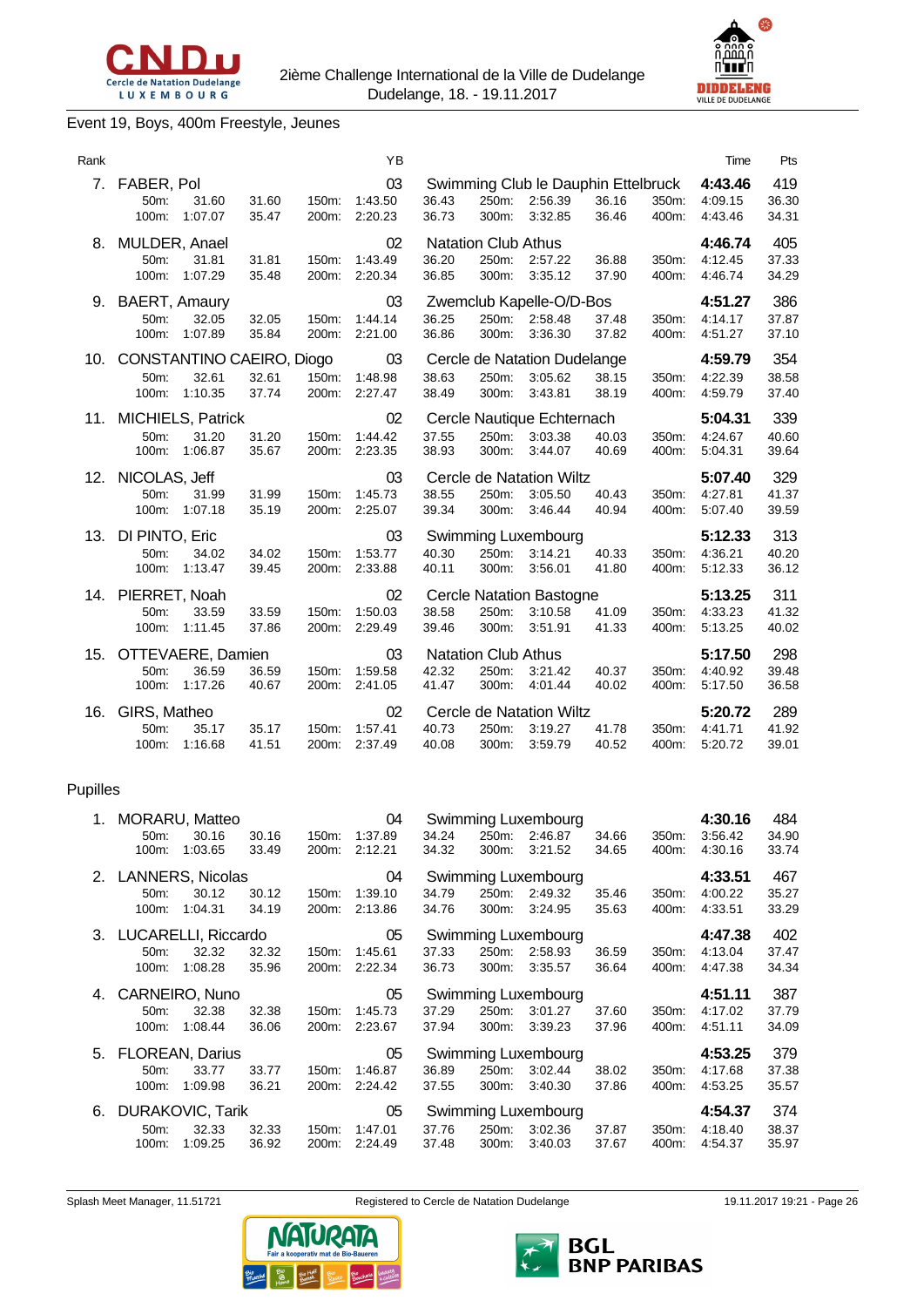



# Event 19, Boys, 400m Freestyle, Pupilles

| Rank |                                       |                  |                |                | YB                       |                |                |                                                           |                |                | Time                          | Pts                   |
|------|---------------------------------------|------------------|----------------|----------------|--------------------------|----------------|----------------|-----------------------------------------------------------|----------------|----------------|-------------------------------|-----------------------|
| 7.   | LUKA, Mory<br>50m:<br>100m:           | 31.77<br>1:07.38 | 31.77<br>35.61 | 150m.<br>200m: | 04<br>1:44.04<br>2:21.86 | 36.66<br>37.82 | 250m:<br>300m: | Swimming Luxembourg<br>2:59.97<br>3:38.81                 | 38.11<br>38.84 | 350m:<br>400m: | 4:55.04<br>4:17.60<br>4:55.04 | 372<br>38.79<br>37.44 |
| 8.   | <b>WEYRICH, Mike</b><br>50m:<br>100m: | 32.56<br>1:10.13 | 32.56<br>37.57 | 150m:<br>200m: | 05<br>1:49.08<br>2:27.66 | 38.95<br>38.58 | 250m:<br>300m: | Swimming Club le Dauphin Ettelbruck<br>3:06.26<br>3:44.02 | 38.60<br>37.76 | 350m:<br>400m: | 4:57.85<br>4:22.17<br>4:57.85 | 361<br>38.15<br>35.68 |
| 9.   | DUBRU, Cyprien<br>50m:<br>100m:       | 34.10<br>1:11.72 | 34.10<br>37.62 | 150m:<br>200m: | 04<br>1:49.67<br>2:28.60 | 37.95<br>38.93 | 250m:<br>300m: | <b>Cercle Natation Bastogne</b><br>3:07.29<br>3:46.76     | 38.69<br>39.47 | 350m:<br>400m: | 5:02.29<br>4:24.68<br>5:02.29 | 346<br>37.92<br>37.61 |
| 10.  | DENTER, Arthur<br>50m:<br>100m:       | 32.29<br>1:09.42 | 32.29<br>37.13 | 150m:<br>200m: | 04<br>1:47.76<br>2:26.40 | 38.34<br>38.64 | 250m:<br>300m: | Cercle Nautique Echternach<br>3:04.79<br>3:44.50          | 38.39<br>39.71 | 350m:<br>400m: | 5:02.59<br>4:23.75<br>5:02.59 | 345<br>39.25<br>38.84 |
| 11.  | SIMEONOV, Vladimir<br>50m:<br>100m:   | 33.50<br>1:11.27 | 33.50<br>37.77 | 150m:<br>200m: | 04<br>1:50.52<br>2:30.41 | 39.25<br>39.89 | 250m:<br>300m: | Swimming Luxembourg<br>3:10.28<br>3:50.99                 | 39.87<br>40.71 | 350m:<br>400m: | 5:10.85<br>4:31.18<br>5:10.85 | 318<br>40.19<br>39.67 |
| 12.  | OLINGER, Liam<br>50m:<br>100m:        | 35.49<br>1:16.38 | 35.49<br>40.89 | 150m:<br>200m: | 05<br>1:57.15<br>2:38.39 | 40.77<br>41.24 | 250m:<br>300m: | Schwammclub Monnerech<br>3:19.77<br>3:59.97               | 41.38<br>40.20 | 350m:<br>400m: | 5:19.77<br>4:40.75<br>5:19.77 | 292<br>40.78<br>39.02 |
| 13.  | VIGUIER, Elyan<br>50m:<br>100m:       | 36.77<br>1:17.87 | 36.77<br>41.10 | 150m.<br>200m: | 04<br>1:59.43<br>2:40.80 | 41.56<br>41.37 | 250m:<br>300m: | Swimming Luxembourg<br>3:23.18<br>4:04.67                 | 42.38<br>41.49 | 350m:<br>400m: | 5:23.69<br>4:45.12<br>5:23.69 | 281<br>40.45<br>38.57 |
| 14.  | NAFFOUTI, Nael<br>50m:<br>100m:       | 34.80<br>1:15.03 | 34.80<br>40.23 | 150m:<br>200m: | 05<br>1:56.60<br>2:39.13 | 41.57<br>42.53 | 250m:<br>300m: | <b>Cercle Natation Bastogne</b><br>3:22.10<br>4:04.49     | 42.97<br>42.39 | 350m:<br>400m: | 5:27.59<br>4:47.52<br>5:27.59 | 271<br>43.03<br>40.07 |
| 15.  | LINDMARK MELO, Hugo<br>50m:<br>100m:  | 37.80<br>1:21.12 | 37.80<br>43.32 | 150m:<br>200m: | 04<br>2:05.17<br>2:50.01 | 44.05<br>44.84 | 250m:<br>300m: | Cercle de Natation Dudelange<br>3:34.91<br>4:18.62        | 44.90<br>43.71 | 350m:<br>400m: | 5:39.60<br>5:00.51<br>5:39.60 | 244<br>41.89<br>39.09 |
| 16.  | FETZ, Tom<br>50m:<br>100m:            | 38.21<br>1:23.34 | 38.21<br>45.13 | 150m:<br>200m: | 04<br>2:11.70<br>2:59.99 | 48.36<br>48.29 | 250m:<br>300m: | Cercle Nautique Echternach<br>3:48.90<br>4:37.97          | 48.91<br>49.07 | 350m:<br>400m: | 6:16.59<br>5:27.19<br>6:16.59 | 179<br>49.22<br>49.40 |

#### Poussins

| 1. CALMES, Nicolas |         |       |       | 06            |       |       | Schwammclub Monnerech        |       |       | 5:26.52 | 274   |
|--------------------|---------|-------|-------|---------------|-------|-------|------------------------------|-------|-------|---------|-------|
| 50 <sub>m</sub>    | 36.41   | 36.41 | 150m: | 2:00.08       | 42.03 | 250m: | 3:23.33                      | 42.01 | 350m: | 4:46.29 | 41.01 |
| 100m:              | 1:18.05 | 41.64 |       | 200m: 2:41.32 | 41.24 | 300m: | 4:05.28                      | 41.95 | 400m: | 5:26.52 | 40.23 |
|                    |         |       |       |               |       |       |                              |       |       |         |       |
| 2. WESTER, Ben     |         |       |       | 06            |       |       | Cercle de Natation Dudelange |       |       | 5:40.43 | -242  |
| $50m$ :            | 36.76   | 36.76 | 150m: | 2:02.62       | 43.77 | 250m: | 3:30.90                      | 44.38 | 350m. | 4:58.94 | 44.42 |

NATURATA

**Big Big Haff** 

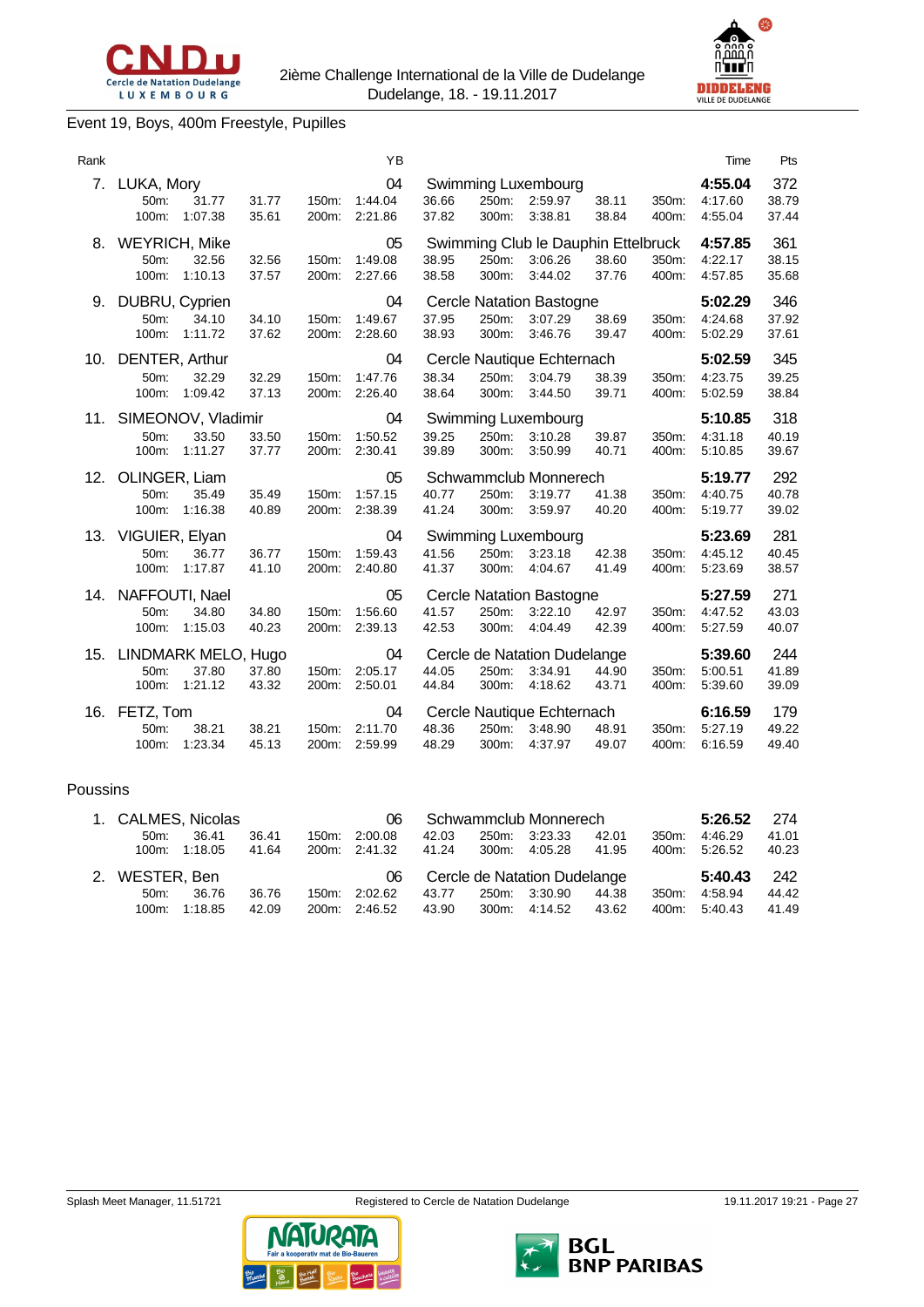



# 3 - Sunday afternoon 19.11.2017 - 14:30

| Event 20 | 19.11.2017 - 14:30                       |          | Women, 200m Medley                                                                                                                      |                            |     |                 |                | 10 years and older         | Results        |
|----------|------------------------------------------|----------|-----------------------------------------------------------------------------------------------------------------------------------------|----------------------------|-----|-----------------|----------------|----------------------------|----------------|
|          |                                          |          | Seniors F 17 +: 2:58.50 / Juniors F 15 - 16: 3:09.00 / Jeunes F 13 - 14: 3:23.75 / Pupilles F 11 - 12: 3:38.50 / Poussins F 10: 3:44.50 |                            |     |                 |                |                            |                |
|          | Points: FINA 2017                        |          |                                                                                                                                         |                            |     |                 |                |                            |                |
| Rank     |                                          | YB       |                                                                                                                                         | Time                       | Pts | 50 <sub>m</sub> | 100m           | 150m                       | 200m           |
| Seniors  |                                          |          |                                                                                                                                         |                            |     |                 |                |                            |                |
|          | 1. TURMEL, Alicia                        | 00       | Cercle de Natation Dudelar2:26.91 570                                                                                                   |                            |     | 31.69           | 36.36          | 44.67                      | 34.19          |
|          | 2. EINHORN, Jil                          | 98       | Swimming Luxembourg                                                                                                                     | 2:33.64 498                |     | 33.38           | 40.23          | 43.62                      | 36.41          |
|          | 3. RIKKERT, Helene                       | 00       | Swimming Luxembourg                                                                                                                     | 2:33.88 496                |     | 32.73           | 39.00          | 45.20                      | 36.95          |
|          | 4. ERNENS, Marie                         | 00       | <b>Natation Club Athus</b>                                                                                                              | 2:36.83 469                |     | 34.53           | 42.18          | 44.08                      | 36.04          |
|          | 5. DOLET, Laetitia<br>6. WEBER, Sarah    | 96<br>00 | Zwemclub Kapelle-O/D-Bos2:37.18 466<br><b>Natation Club Athus</b>                                                                       | 3:00.86 305                |     | 34.52<br>39.85  | 40.35<br>44.12 | 46.32<br>54.60             | 35.99<br>42.29 |
|          | <b>TLD</b>                               |          |                                                                                                                                         |                            |     |                 |                |                            |                |
|          | 7. AMORIM GONCALVES, Sil98<br><b>TLD</b> |          | Cercle de Natation Wiltz                                                                                                                | 3:05.70 282                |     | 41.30           | 45.62          | 56.95                      | 41.83          |
|          | 8. ROSSI, Marie<br><b>TLD</b>            | 00       | <b>Natation Club Athus</b>                                                                                                              | 3:08.39 270                |     | 41.29           | 47.04          | 54.66                      | 45.40          |
|          | 9. PAXTON, Anastasia<br>TLD              | 00       | Cercle de Natation Dudelar3:13.53 249                                                                                                   |                            |     | 40.69           | 51.33          | 56.43                      | 45.08          |
| Juniors  |                                          |          |                                                                                                                                         |                            |     |                 |                |                            |                |
|          | 1. BLACK, Sarah                          | 01       | Cercle de Natation Dudelar2:29.04 546                                                                                                   |                            |     | 32.40           | 36.23          | 45.86                      | 34.55          |
|          | 2. RICCI, Giorgia Michela                | 02       | Swimming Luxembourg                                                                                                                     | 2:34.17 493                |     | 33.62           | 38.68          | 46.04                      | 35.83          |
|          | 3. NAGY, Katalin                         | 02       | Schwammclub Deifferdang2:39.40 446                                                                                                      |                            |     | 34.90           | 41.26          | 45.52                      | 37.72          |
|          | 4. SIMEONOVA, Vanessa                    | 01       | Schwammclub Deifferdang2:39.74 443                                                                                                      |                            |     | 36.60           | 38.94          | 47.86                      | 36.34          |
|          | 5. GLODT, Kelly                          | 02       | Swimming Club Redange 2:40.64 436                                                                                                       |                            |     | 35.96           | 40.87          | 46.49                      | 37.32          |
|          | 6. FRIPPIAT, Lory                        | 01       | <b>Natation Club Athus</b>                                                                                                              | 2:41.06 433                |     | 33.30           | 40.81          | 49.75                      | 37.20          |
|          | 7. GOUILLART, Sara                       | 02       | Schwammclub Deifferdang2:46.90 389                                                                                                      |                            |     | 36.58           | 41.79          | 50.88                      | 37.65          |
|          | 8. BOSMANS, Fleur<br>9. TER HEEGDE, Lisa | 02<br>02 | Zwemclub Kapelle-O/D-Bo:2:46.99 388<br>Cercle Nautique Echternacl2:56.67 328                                                            |                            |     | 39.70<br>41.01  | 42.32<br>43.88 | 46.32<br>53.24             | 38.65<br>38.54 |
|          | 10. YOSHIDA, Tomoyo                      | 02       | Cercle de Natation Dudelar3:04.07 290                                                                                                   |                            |     | 37.81           | 49.55          | 54.07                      | 42.64          |
|          | DSQ GUERARD, Anna-Sica                   | 01       | Schwammclub Deifferdang                                                                                                                 |                            |     |                 |                |                            |                |
|          |                                          |          | B11 - movements of the legs not simultaneous, not on the same horizontal plane or alternating (SW 7.4)                                  |                            |     |                 |                |                            |                |
| Jeunes   |                                          |          |                                                                                                                                         |                            |     |                 |                |                            |                |
|          | 1. PETERS, Emma                          | 03       | Cercle de Natation Dudelar2:27.92 559                                                                                                   |                            |     | 31.70           | 38.08          | 44.70                      | 33.44          |
|          | 2. CARLIER, Silke                        | 03       | Zwemclub Kapelle-O/D-Bos2:31.98 515                                                                                                     |                            |     | 34.58           | 36.61          | 45.99                      | 34.80          |
|          | 3. JEITZ-WAMPACH, Mia                    | 04       | Cercle Nautique Echternaci3:11.57 257                                                                                                   |                            |     | 45.79           | 45.86          | 56.67                      | 43.25          |
|          | 4. WINKEL, Nadine                        | 04       | Schwammclub Deifferdang3:12.20 254                                                                                                      |                            |     | 45.88           | 48.86          | 56.04                      | 41.42          |
|          | 5. PINTO TEIXEIRA, Martha                | 04       | Cercle de Natation Wiltz                                                                                                                | 3:18.87 230                |     | 42.44           | 54.57          | 55.72                      | 46.14          |
|          | 6. BALON, Flavie                         | 04       | <b>Natation Club Athus</b>                                                                                                              | 3:21.72 220                |     | 48.50           | 51.37          | 55.67                      | 46.18          |
|          | DSQ FABIANI, Chanel                      | 03       | Cercle de Natation Dudelange<br>B1 - more than one single butterfly kick before the first breaststroke kick (SW 7.1)                    |                            |     |                 |                |                            |                |
|          |                                          |          |                                                                                                                                         |                            |     |                 |                |                            |                |
| Pupilles |                                          |          |                                                                                                                                         |                            |     |                 |                |                            |                |
|          | 1. JOMINET, Lou                          | 05       | Swimming Luxembourg                                                                                                                     | 2:36.98 467                |     | 34.51           | 40.86          | 46.78                      | 34.83          |
|          | 2. PETERS, Lena                          | 05       | Cercle de Natation Dudelar2:38.41 455                                                                                                   |                            |     | 35.01           | 41.57          | 47.25                      | 34.58          |
|          | 3. HRIC, Laura<br>4. LEONARD, Lis        | 05<br>05 | Swimming Luxembourg<br>Swimming Luxembourg                                                                                              | 2:48.94 375<br>2:55.45 335 |     | 39.54<br>42.84  | 43.11<br>45.87 | 50.05<br>47.12             | 36.24<br>39.62 |
|          | 5. BOUZIDI, Imene                        | 05       | Cercle Nautique Petange                                                                                                                 | 2:56.25 330                |     | 43.91           | 46.59          | 49.05                      | 36.70          |
|          | 6. CARNEIRO, Sofia                       | 06       | Swimming Luxembourg                                                                                                                     | 2:57.02 326                |     | 39.80           | 46.70          | 50.96                      | 39.56          |
|          |                                          |          |                                                                                                                                         |                            |     |                 |                |                            |                |
|          | Splash Meet Manager, 11.51721            |          | Registered to Cercle de Natation Dudelange                                                                                              |                            |     |                 |                | 19.11.2017 19:21 - Page 28 |                |



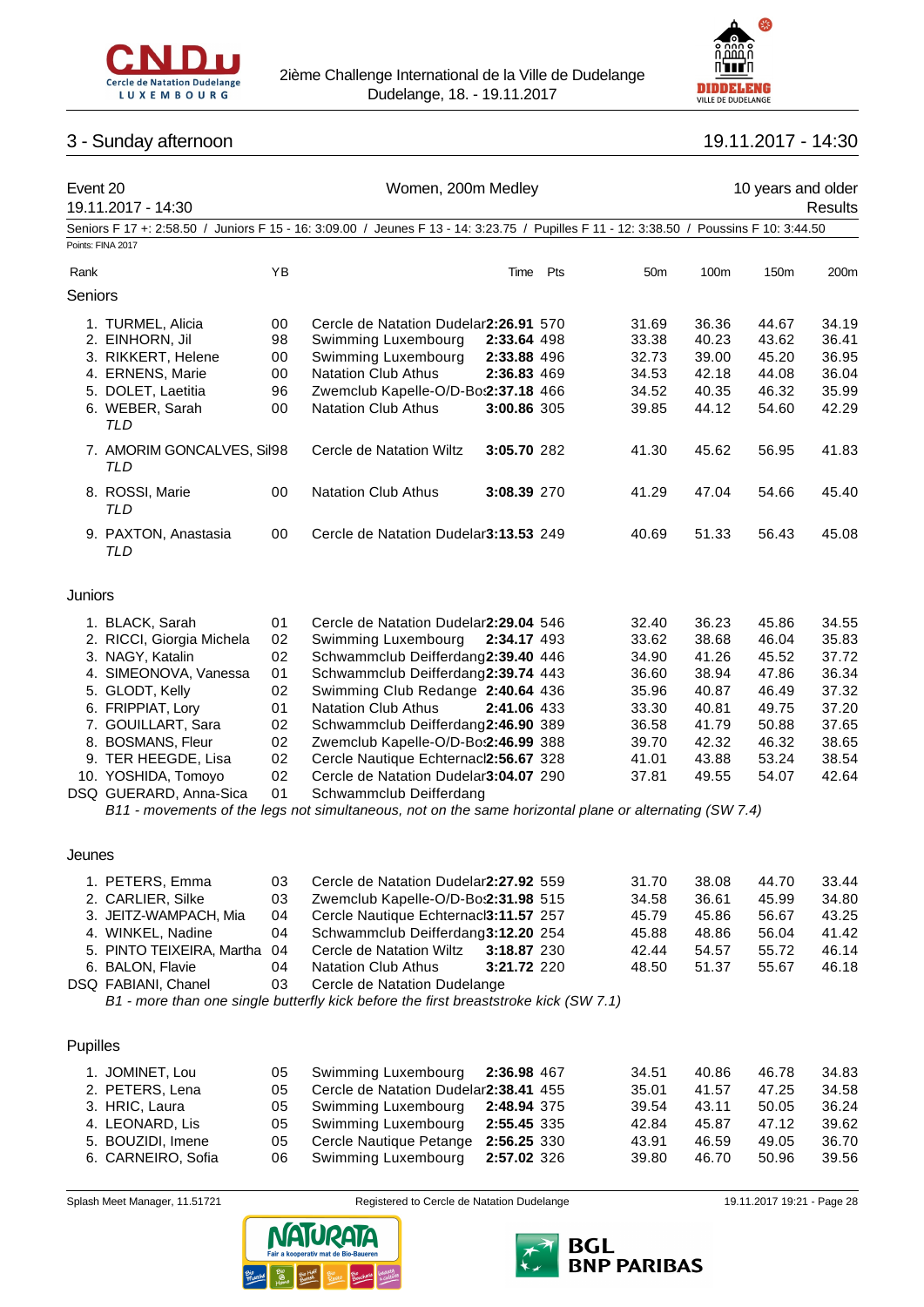



# Event 20, Girls, 200m Medley, Pupilles

| Rank |                                                                         | YB |                                        | Time        | Pts |                 |       |         |                  |
|------|-------------------------------------------------------------------------|----|----------------------------------------|-------------|-----|-----------------|-------|---------|------------------|
|      |                                                                         |    |                                        |             |     | 50 <sub>m</sub> | 100m  | 150m    | 200 <sub>m</sub> |
|      | 7. HARIZIA, Celia                                                       | 05 | Schwammclub Monnerech 3:02.49 297      |             |     | 40.47           | 46.24 | 56.07   | 39.71            |
| 8.   | DEVISCOUR, Sarah                                                        | 05 | Cercle Nautique Echternacl3:05.95 281  |             |     | 43.09           | 47.80 | 56.45   | 38.61            |
| 9.   | <b>BERNARD, Camille</b>                                                 | 05 | Cercle Nautique Petange 3:06.49 279    |             |     | 42.23           | 49.46 | 53.95   | 40.85            |
|      | 10. SOFFIO, Mara                                                        | 06 | Schwammclub Monnerech 3:07.92 272      |             |     | 40.72           | 49.81 | 55.16   | 42.23            |
|      | 11. JEROMITO, Chloe                                                     | 05 | Cercle de Natation Dudelar 3:08.84 268 |             |     | 43.40           | 51.41 | 51.65   | 42.38            |
|      | 12. ERNENS, Chloe                                                       | 05 | <b>Natation Club Athus</b>             | 3:15.50 242 |     | 46.31           | 48.95 | 57.10   | 43.14            |
| 13.  | OLINGER, Tina                                                           | 06 | Cercle de Natation Wiltz               | 3:18.67 230 |     | 44.29           | 51.21 | 58.31   | 44.86            |
|      | 14. HOTTON, Nora                                                        | 05 | <b>Natation Club Athus</b>             | 3:23.35 215 |     | 49.49           | 48.89 | 59.49   | 45.48            |
| 15.  | <b>BERTRANG, Marina</b>                                                 | 05 | Schwammclub Monnerech 3:28.33 200      |             |     | 48.03           | 55.75 | 56.97   | 47.58            |
|      | 16. POPA, Sonia<br>TLD                                                  | 06 | Schwammclub Monnerech 3:39.72 170      |             |     | 49.71           | 53.73 | 1:09.22 | 47.06            |
|      | 17. BERTRANG, Louana<br>TLD                                             | 06 | Schwammclub Monnerech 3:40.24 169      |             |     | 55.70           | 54.88 | 1:03.39 | 46.27            |
|      | 18. BRANDAO, Lynn<br>TLD                                                | 05 | Schwammclub Monnerech 3:43.93 161      |             |     | 57.70           | 55.58 | 1:03.17 | 47.48            |
|      | DSQ LIESSE, Aurore<br>G2 - Starting before the starting signal (SW 4.4) | 06 | <b>Cercle Natation Bastogne</b>        |             |     |                 |       |         |                  |

#### Poussins

| 1. HAN, Mengjia     | 07 | Swimming Luxembourg                  | 2:46.05 395 | 37.30 | 43.94 | 48.11   | 36.70 |
|---------------------|----|--------------------------------------|-------------|-------|-------|---------|-------|
| 2. THILL, Gina      | 07 | Schwammclub Monnerech 3:07.92 272    |             | 40.34 | 48.47 | 57.09   | 42.02 |
| 3. PHILIPPART, Lina | 07 | Schwammclub Monnerech 3:12.70 252    |             | 42.76 | 50.31 | 57.11   | 42.52 |
| 4. FABIANI, Eden    | 07 | Schwammclub Monnerech 3:13.13 251    |             | 47.75 | 49.05 | 55.51   | 40.82 |
| 5. GILLET, Nohra    | 07 | Cercle Natation Bastogne 3:29.87 195 |             | 50.14 | 53.73 | 1:02.88 | 43.12 |
| 6. PETESCH, Lea     | 07 | Schwammclub Monnerech 3:31.86 190    |             | 50.99 | 51.69 | 1:02.33 | 46.85 |
| 7. THINNES, Lena    | 07 | Schwammclub Monnerech 3:56.39 136    |             | 57.57 | 58.58 | 1:07.91 | 52.33 |
| TLD                 |    |                                      |             |       |       |         |       |

| Event 21 |  |
|----------|--|
|----------|--|

Men, 200m Medley 10 years and older 19.11.2017 - 15:11 Results Seniors M 18 +: 2:48.00 / Juniors M 16 - 17: 2:56.50 / Jeunes M 14 - 15: 3:13.50 / Pupilles M 12 - 13: 3:30.00 / Poussins M 10 -

11: 3:37.00 Points: FINA 201

|                | FUILIS. FINAZUTI              |    |                                                              |      |     |                 |       |                  |       |
|----------------|-------------------------------|----|--------------------------------------------------------------|------|-----|-----------------|-------|------------------|-------|
| Rank           |                               | ΥB |                                                              | Time | Pts | 50 <sub>m</sub> | 100m  | 150 <sub>m</sub> | 200m  |
| <b>Seniors</b> |                               |    |                                                              |      |     |                 |       |                  |       |
|                | 1. MANNES, Max                | 97 | Swimming Luxembourg<br>2:08.74 617                           |      |     | 28.46           | 31.14 | 39.73            | 29.41 |
|                | 2. WALTZING, Florian          | 97 | Schwammclub Deifferdang2:12.80 562                           |      |     | 28.89           | 33.66 | 38.25            | 32.00 |
|                | 3. ROLKO, Ricky               | 99 | Swimming Luxembourg<br>2:14.44 542                           |      |     | 29.96           | 36.57 | 36.78            | 31.13 |
|                | 4. GRAF, Alex                 | 99 | Schwammclub Deifferdang2:24.21 439                           |      |     | 31.18           | 37.49 | 42.49            | 33.05 |
|                | DSQ RIBEIRO GARCIA, Daniel 99 |    | Cercle Nautique Petange                                      |      |     |                 |       |                  |       |
|                |                               |    | D6 - turn not executed in accordance with the rules (SW 6.5) |      |     |                 |       |                  |       |
|                |                               |    |                                                              |      |     |                 |       |                  |       |
| <b>Juniors</b> |                               |    |                                                              |      |     |                 |       |                  |       |
|                | 1. WALTZING, Loic             | 00 | Schwammclub Deifferdang2:16.50 518                           |      |     | 30.58           | 34.67 | 38.70            | 32.55 |
|                | 2. BANKY, Jordan              | 01 | Swimming Luxembourg<br>2:33.01 367                           |      |     | 32.50           | 39.03 | 45.55            | 35.93 |
|                | 3. HATVANI, Csongor           | 01 | Swimming Luxembourg<br>2:38.18 332                           |      |     | 35.31           | 41.77 | 45.35            | 35.75 |

4. FAULKNER, Benjamin 00 Cercle de Natation Dudelange **2:46.17** 287 34.70 45.06 48.44 37.97



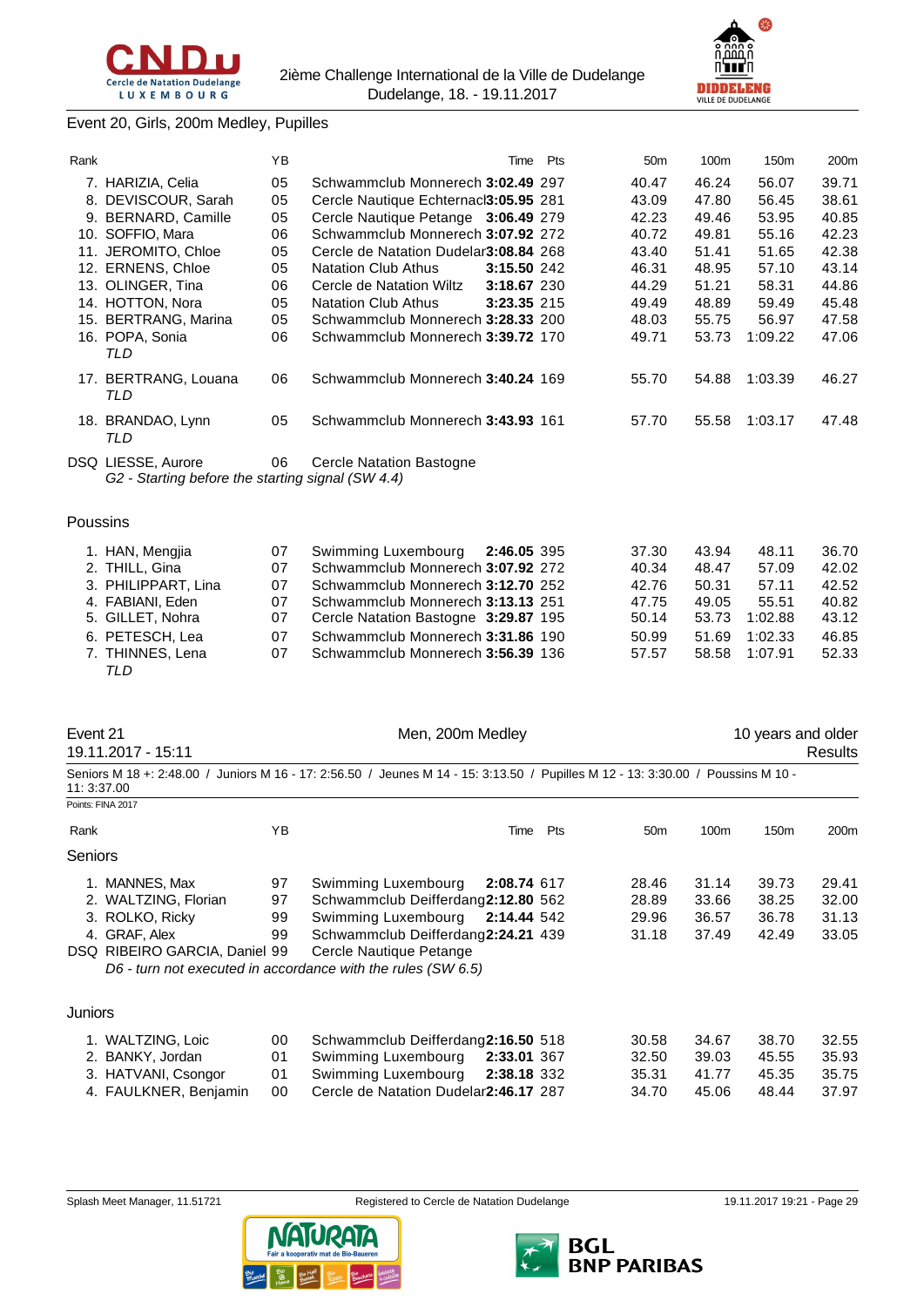

# Event 21, Men, 200m Medley

# Jeunes

|          | 1. CARNEIRO, Joao                                 | 03 | Swimming Luxembourg                    | 2:16.83 514 | 28.65 | 37.31 | 39.36   | 31.51 |
|----------|---------------------------------------------------|----|----------------------------------------|-------------|-------|-------|---------|-------|
|          | 2. LIESSE, Simon                                  | 02 | Cercle Natation Bastogne 2:22.75 452   |             | 30.75 | 37.22 | 41.64   | 33.14 |
|          | 3. DE BRUYN, Senne                                | 03 | Zwemclub Kapelle-O/D-Bo:2:24.66 435    |             | 33.03 | 37.46 | 39.66   | 34.51 |
|          | 4. LANNERS, Bob                                   | 02 | Swimming Luxembourg                    | 2:24.71 434 | 30.67 | 38.92 | 41.46   | 33.66 |
|          | 5. CRAWFORD, Ethan                                | 03 | Cercle de Natation Dudelar2:31.49 378  |             | 32.58 | 40.18 | 43.36   | 35.37 |
|          | 6. PANIC, Stevan                                  | 02 | Swimming Luxembourg                    | 2:31.70 377 | 31.78 | 39.04 | 46.71   | 34.17 |
|          | 7. CONSTANTINO CAEIRO, I03                        |    | Cercle de Natation Dudelar2:34.62 356  |             | 33.90 | 39.77 | 45.08   | 35.87 |
|          | 8. BAERT, Amaury                                  | 03 | Zwemclub Kapelle-O/D-Bo:2:37.02 340    |             | 33.96 | 43.04 | 44.84   | 35.18 |
|          | 9. MULDER, Anael                                  | 02 | <b>Natation Club Athus</b>             | 2:40.55 318 | 33.33 | 42.14 | 49.21   | 35.87 |
|          | 10. NICOLAS, Jeff                                 | 03 | Cercle de Natation Wiltz               | 2:43.04 304 | 34.65 | 42.00 | 49.72   | 36.67 |
|          | 11. JOMINET, Dan                                  | 03 | Swimming Luxembourg                    | 2:44.42 296 | 35.11 | 42.53 | 49.95   | 36.83 |
|          | 12. DI PINTO, Eric                                | 03 | Swimming Luxembourg                    | 2:47.12 282 | 35.11 | 48.63 | 46.39   | 36.99 |
|          | 13. OTTEVAERE, Damien                             | 03 | <b>Natation Club Athus</b>             | 2:53.34 252 | 38.49 | 41.56 | 55.30   | 37.99 |
|          | 14. WEBER, Loris                                  | 03 | Cercle de Natation Dudelar3:00.34 224  |             | 41.48 | 47.54 | 49.62   | 41.70 |
|          | DSQ PIERRET, Noah                                 | 02 | <b>Cercle Natation Bastogne</b>        |             |       |       |         |       |
|          | G2 - Starting before the starting signal (SW 4.4) |    |                                        |             |       |       |         |       |
|          |                                                   |    |                                        |             |       |       |         |       |
|          |                                                   |    |                                        |             |       |       |         |       |
| Pupilles |                                                   |    |                                        |             |       |       |         |       |
|          | 1. LUCARELLI, Riccardo                            | 05 | Swimming Luxembourg                    | 2:28.79 400 | 31.75 | 40.31 | 42.53   | 34.20 |
|          | 2. FLOREAN, Darius                                | 05 | Swimming Luxembourg                    | 2:37.23 338 | 33.56 | 41.28 | 46.11   | 36.28 |
|          | 3. MORARU, Matteo                                 | 04 | Swimming Luxembourg                    | 2:37.64 336 | 33.67 | 42.01 | 47.02   | 34.94 |
|          | 4. SIMEONOV, Vladimir                             | 04 | Swimming Luxembourg                    | 2:37.94 334 | 34.82 | 39.07 | 47.01   | 37.04 |
|          | 5. CARNEIRO, Nuno                                 | 05 | Swimming Luxembourg                    | 2:38.23 332 | 34.80 | 40.67 | 46.70   | 36.06 |
|          | 6. DURAKOVIC, Tarik                               | 05 | Swimming Luxembourg                    | 2:39.60 324 | 33.76 | 43.71 | 45.38   | 36.75 |
|          | 7. SUKHANOV, Maxim                                | 04 | Cercle de Natation Dudelar2:49.32 271  |             | 36.00 | 45.05 | 51.02   | 37.25 |
|          | 8. SUETOE, Rafael                                 | 05 | Swimming Luxembourg                    | 2:52.61 256 | 37.91 | 45.81 | 50.90   | 37.99 |
|          | 9. NAFFOUTI, Nael                                 | 05 | Cercle Natation Bastogne 2:58.19 232   |             | 40.80 | 48.47 | 50.68   | 38.24 |
|          | 10. OLINGER, Liam                                 | 05 | Schwammclub Monnerech 2:59.56 227      |             | 40.20 | 46.37 | 52.34   | 40.65 |
|          | 11. GERE, Arthur                                  | 04 | Swimming Luxembourg                    | 3:01.83 219 | 41.15 | 48.09 | 54.60   | 37.99 |
|          | 12. LINDMARK MELO, Hugo                           | 04 | Cercle de Natation Dudelar3:03.31 213  |             | 43.58 | 46.05 | 52.36   | 41.32 |
|          | 13. BOENTGES, Kimi                                | 05 | Cercle Nautique Petange 3:03.52 213    |             | 43.94 | 49.47 | 50.79   | 39.32 |
|          | 14. KUEPPER, Arthur                               | 05 | Cercle Nautique Petange 3:07.33 200    |             | 46.07 | 48.82 | 52.13   | 40.31 |
|          |                                                   |    |                                        |             |       |       |         |       |
| Poussins |                                                   |    |                                        |             |       |       |         |       |
|          | 1. WESTER, Ben                                    | 06 | Cercle de Natation Dudelar 3:05.16 207 |             | 40.79 | 45.52 | 1:00.29 | 38.56 |
|          | 2. CHAUSSARD, Albert                              | 07 | Cercle de Natation Dudelar3:09.25 194  |             | 45.98 | 47.62 | 53.36   | 42.29 |
|          | DSQ SREENIVASAN, Jaiden                           | 07 | Schwammclub Monnerech                  |             |       |       |         |       |
|          |                                                   |    |                                        |             |       |       |         |       |

*B8 - hands brought back beyond the hip line, except during the first stroke after the start / turn (SW 7.3)*

| Event 22<br>19.11.2017 - 15:41 |                           |    | Women, 100m Butterfly                                                                                                                   | 10 years and older<br>Results |            |                 |                  |
|--------------------------------|---------------------------|----|-----------------------------------------------------------------------------------------------------------------------------------------|-------------------------------|------------|-----------------|------------------|
|                                |                           |    | Seniors F 17 +: 1:23.00 / Juniors F 15 - 16: 1:26.25 / Jeunes F 13 - 14: 1:32.50 / Pupilles F 11 - 12: 1:40.00 / Poussins F 10: 1:46.00 |                               |            |                 |                  |
|                                | Points: FINA 2017         |    |                                                                                                                                         |                               |            |                 |                  |
| Rank                           |                           | ΥB |                                                                                                                                         | Time                          | <b>Pts</b> | 50 <sub>m</sub> | 100 <sub>m</sub> |
| Seniors                        |                           |    |                                                                                                                                         |                               |            |                 |                  |
|                                | <b>BLANC, Marguerite</b>  | 99 | Swimming Luxembourg                                                                                                                     | 1:09.95                       | 475        | 32.36           | 37.59            |
| 2.                             | STREPENNE, Elisa          | 00 | <b>Cercle Natation Bastogne</b>                                                                                                         | 1:11.11                       | 452        | 32.27           | 38.84            |
| 3.                             | WIRTH, Mandy              | 00 | Cercle Nautique Petange                                                                                                                 | 1:14.01                       | 401        | 34.60           | 39.41            |
| 4.                             | <b>BROICH, Lea-Sophie</b> | 00 | Cercle de Natation Diekirch                                                                                                             | 1:19.22                       | 327        | 35.23           | 43.99            |
| 5.                             | KALMES, Paula<br>TLD      | 00 | Swimming Luxembourg                                                                                                                     | 1:24.69                       | 268        | 38.62           | 46.07            |





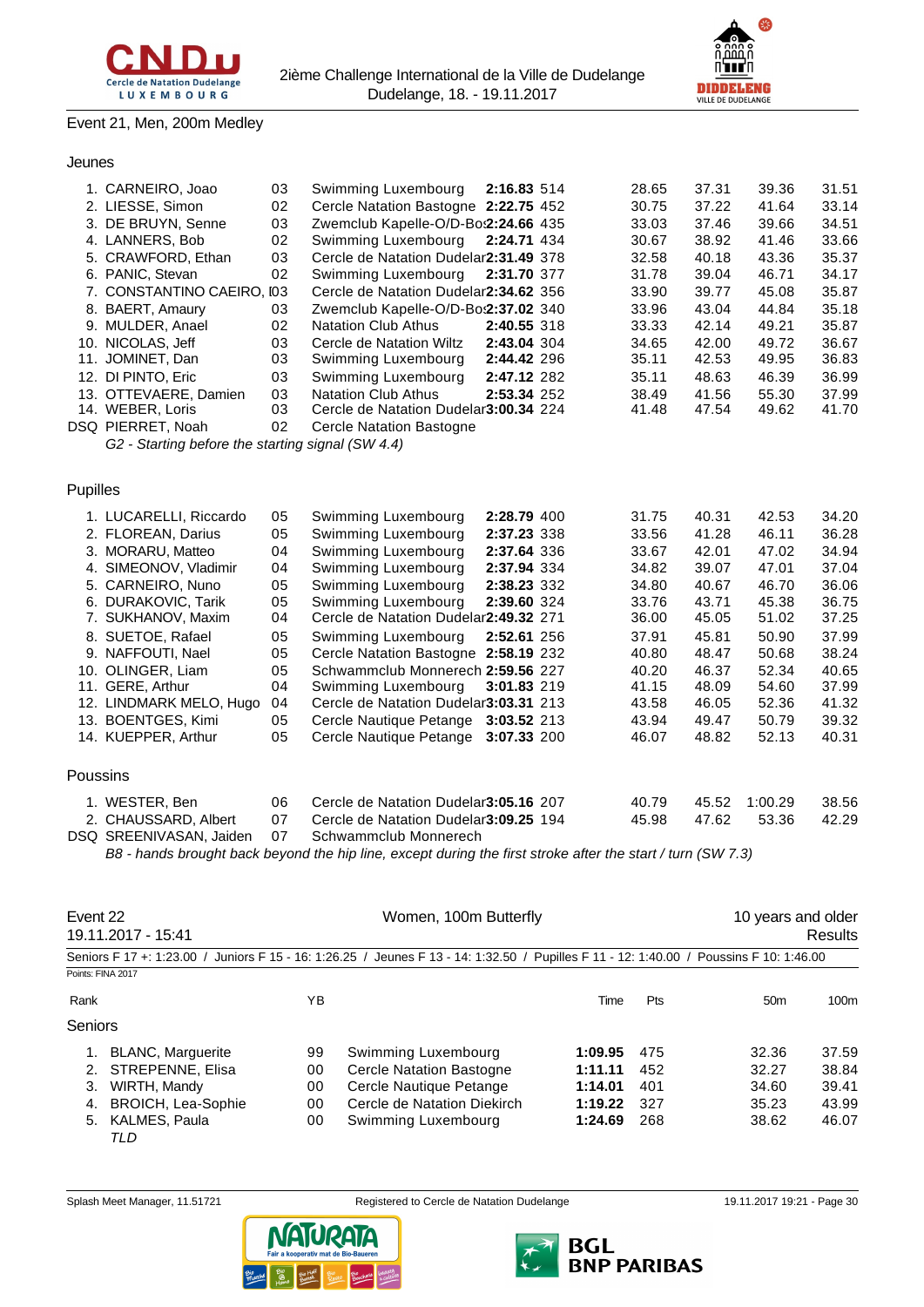



#### Event 22, Women, 100m Butterfly, Seniors

| Rank              |                                          | YB       |                                                                                                                                  | Time               | Pts        | 50 <sub>m</sub>    | 100m           |
|-------------------|------------------------------------------|----------|----------------------------------------------------------------------------------------------------------------------------------|--------------------|------------|--------------------|----------------|
| 6.                | TER HEEGDE, Chantal                      | 99       | Cercle Nautique Echternach                                                                                                       | 1:27.64            | 241        | 38.60              | 49.04          |
|                   | <b>TLD</b>                               |          |                                                                                                                                  |                    |            |                    |                |
| <b>Juniors</b>    |                                          |          |                                                                                                                                  |                    |            |                    |                |
|                   | 1. PEREZ GARCIA, Maria                   | 02       | Cercle de Natation Dudelange                                                                                                     | 1:03.86            | 625        | 30.11              | 33.75          |
|                   | 2. BLACK, Rachael                        | 01       | Cercle de Natation Dudelange                                                                                                     | 1:09.32            | 488        | 32.17              | 37.15          |
|                   | 3. BLACK, Sarah                          | 01       | Cercle de Natation Dudelange                                                                                                     | 1:09.38            | 487        | 32.08              | 37.30          |
|                   | 4. COIMBRA, Alice                        | 02       | Swimming Luxembourg                                                                                                              | 1:10.02            | 474        | 32.69              | 37.33          |
|                   | 5. VANDERSCHRICK, Laura                  | 02       | Swimming Luxembourg                                                                                                              | 1:11.15            | 452        | 32.92              | 38.23          |
|                   | 6. KESEROVIC, Marine<br>7. FETZ, Melanie | 02<br>01 | Cercle de Natation Dudelange<br>Cercle Nautique Echternach                                                                       | 1:19.77<br>1:27.15 | 320<br>246 | 36.03<br>38.93     | 43.74<br>48.22 |
|                   | TLD                                      |          |                                                                                                                                  |                    |            |                    |                |
| Jeunes            |                                          |          |                                                                                                                                  |                    |            |                    |                |
|                   |                                          |          |                                                                                                                                  |                    |            |                    |                |
| 2.                | 1. RICCI, Nicole<br>VAN TILBURG, Dauwe   | 04<br>03 | Swimming Luxembourg<br>Zwemclub Kapelle-O/D-Bos                                                                                  | 1:12.93<br>1:15.04 | 419<br>385 | 34.28<br>34.22     | 38.65<br>40.82 |
| 3.                | GOIRIS, Cato                             | 03       | Zwemclub Kapelle-O/D-Bos                                                                                                         | 1:19.37            | 325        | 34.48              | 44.89          |
| 4.                | THIRION, Kayleigh                        | 04       | <b>Cercle Natation Bastogne</b>                                                                                                  | 1:26.40            | 252        | 39.47              | 46.93          |
| Pupilles          |                                          |          |                                                                                                                                  |                    |            |                    |                |
|                   | 1. BAUSTERT, Magali                      | 05       | Swimming Luxembourg                                                                                                              | 1:18.36            | 338        | 35.88              | 42.48          |
|                   | 2. GEORGES, Madeleine                    | 05       | <b>Natation Club Athus</b>                                                                                                       | 1:21.21            | 304        | 37.14              | 44.07          |
|                   | 3. NOTHUM, Gwen                          | 06       | Swimming Club Redange                                                                                                            | 1:37.04            | 178        | 44.03              | 53.01          |
| Poussins          |                                          |          |                                                                                                                                  |                    |            |                    |                |
|                   | 1. REINESCH, Leeloo                      | 07       | Schwammclub Monnerech                                                                                                            | 1:25.40            | 261        | 40.12              | 45.28          |
| Event 23          |                                          |          | Men, 100m Butterfly                                                                                                              |                    |            | 10 years and older |                |
|                   | 19.11.2017 - 15:49                       |          |                                                                                                                                  |                    |            |                    | Results        |
| 11:1:40.50        |                                          |          | Seniors M 18 +: 1:13.50 / Juniors M 16 - 17: 1:17.75 / Jeunes M 14 - 15: 1:27.25 / Pupilles M 12 - 13: 1:34.50 / Poussins M 10 - |                    |            |                    |                |
| Points: FINA 2017 |                                          |          |                                                                                                                                  |                    |            |                    |                |
| Rank              |                                          | ΥB       |                                                                                                                                  | Time               | Pts        | 50 <sub>m</sub>    | 100m           |
| Seniors           |                                          |          |                                                                                                                                  |                    |            |                    |                |
|                   | 1. HENX, Julien                          | 95       | Cercle de Natation Dudelange                                                                                                     | 54.27              | 695        | 25.35              | 28.92          |
| 2.                | GALLE, Adrien                            | 96       | Cercle des Nageurs Talence                                                                                                       | 56.21              | 625        | 25.95              | 30.26          |
| 3.                | SCHMITZ, Jules                           | 99       | Swimming Club Redange                                                                                                            | 59.41              | 530        | 27.32              | 32.09          |
| 4.                | HOLTER, Damien                           | 99       | Cercle Nautique Petange                                                                                                          | 1:00.02            | 514        | 27.79              | 32.23          |
| 5.                | DUBOS, Julien                            | 99       | Cercle de Natation Diekirch                                                                                                      | 1:00.73            | 496        | 28.70              | 32.03          |
| 6.                | CONZEMIUS, Jerome<br>7. ADAMI, Mike      | 99<br>99 | Swimming Luxembourg<br>Swimming Club le Dauphin Ettelbru1:06.62                                                                  | 1:05.06            | 403<br>375 | 29.88<br>31.19     | 35.18<br>35.43 |
| Juniors           |                                          |          |                                                                                                                                  |                    |            |                    |                |
| 1.                | VANDERSCHRICK, Stephan                   | 00       | Swimming Luxembourg                                                                                                              | 1:01.09            | 487        | 28.38              | 32.71          |
| 2.                | MEYER, Joel                              | 00       | Cercle de Natation Wiltz                                                                                                         | 1:02.77            | 449        | 29.27              | 33.50          |
| 3.                | FABIANI, Remi                            | 01       | Schwammclub Deifferdang                                                                                                          | 1:03.05            | 443        | 28.71              | 34.34          |
| 4.                | SAUBER, Bob                              | 01       | Swimming Club Redange                                                                                                            | 1:03.15            | 441        | 30.08              | 33.07          |



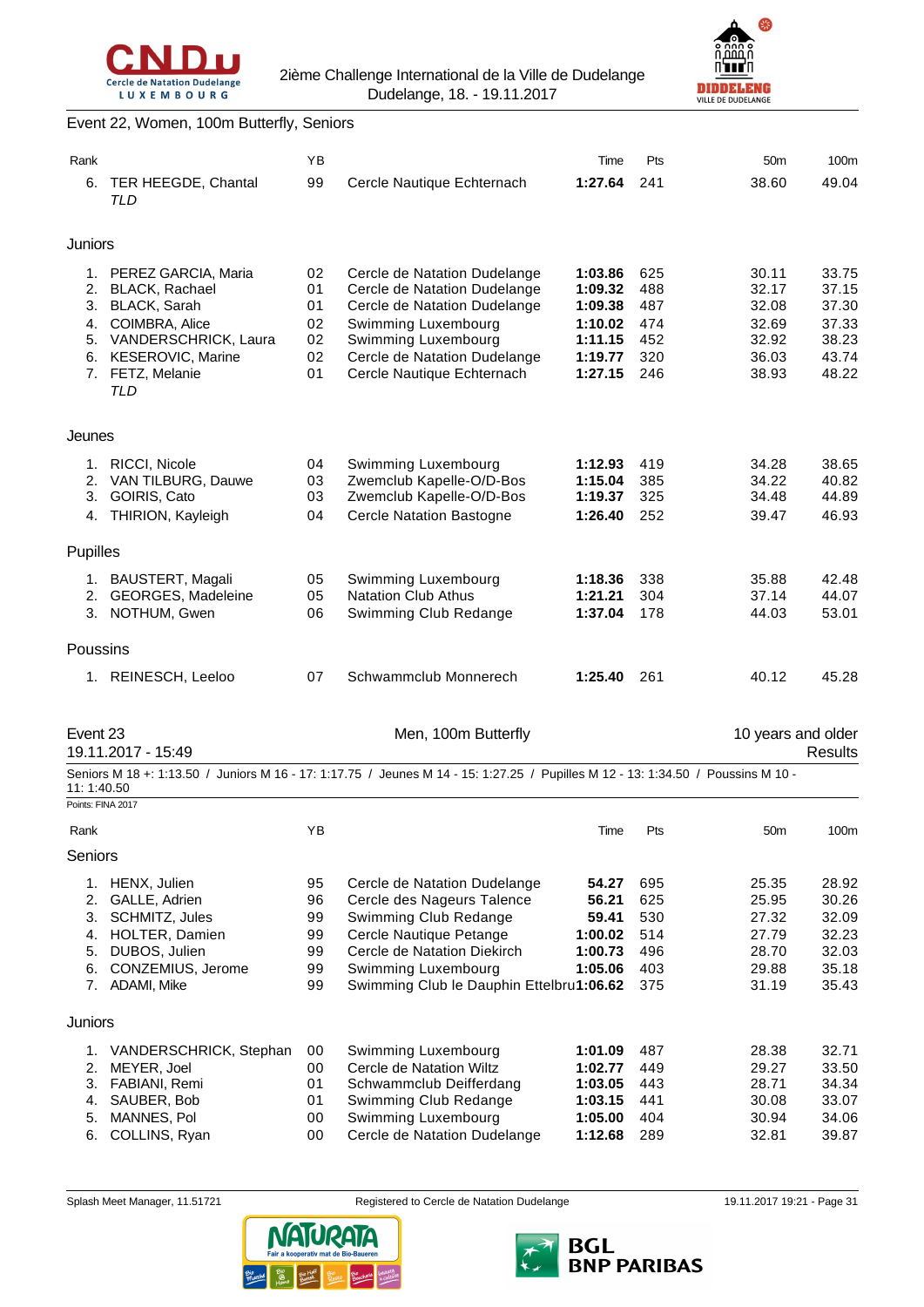

**DIDDELENG** 

# Event 23, Men, 100m Butterfly

Jeunes

| 1.       | OKENS, Jari               | 03 | Zwemclub Kapelle-O/D-Bos                                                                                      | 1:05.02 | 404 | 29.35              | 35.67   |
|----------|---------------------------|----|---------------------------------------------------------------------------------------------------------------|---------|-----|--------------------|---------|
| 2.       | LESAGE, Christophe        | 02 | Swimming Luxembourg                                                                                           | 1:06.39 | 379 | 31.33              | 35.06   |
| 3.       | <b>MOREAUX, Maxime</b>    | 02 | Swimming Club Redange                                                                                         | 1:06.48 | 378 | 31.25              | 35.23   |
| 4.       | BOKOV, Rodion             | 03 | Swimming Luxembourg                                                                                           | 1:06.95 | 370 | 31.37              | 35.58   |
| 5.       | <b>BOURCKEL, Mike</b>     | 03 | Cercle de Natation Wiltz                                                                                      | 1:09.43 | 332 | 31.64              | 37.79   |
| 6.       | MICHIELS, Patrick         | 02 | Cercle Nautique Echternach                                                                                    | 1:20.26 | 214 | 34.40              | 45.86   |
| Pupilles |                           |    |                                                                                                               |         |     |                    |         |
| 1.       | SIMAO NOGUEIRA, Joao      | 04 | Cercle Nautique Petange                                                                                       | 1:08.57 | 344 | 31.28              | 37.29   |
| 2.       | DUBRU, Cyprien            | 04 | <b>Cercle Natation Bastogne</b>                                                                               | 1:12.96 | 286 | 33.59              | 39.37   |
| 3.       | LUKA, Mory                | 04 | Swimming Luxembourg                                                                                           | 1:13.31 | 282 | 33.16              | 40.15   |
| 4.       | DENTER, Arthur            | 04 | Cercle Nautique Echternach                                                                                    | 1:13.62 | 278 | 33.76              | 39.86   |
| 5.       | KOHL, Charel              | 04 | Swimming Club le Dauphin Ettelbru1:14.02                                                                      |         | 274 | 33.76              | 40.26   |
| 6.       | VIGUIER, Elyan            | 04 | Swimming Luxembourg                                                                                           | 1:20.94 | 209 | 37.90              | 43.04   |
| 7.       | KEMP, Finn                | 05 | Swimming Luxembourg                                                                                           | 1:21.84 | 202 | 39.05              | 42.79   |
| 8.       | FETZ, Tom                 | 04 | Cercle Nautique Echternach                                                                                    | 1:33.28 | 136 | 43.53              | 49.75   |
| Poussins |                           |    |                                                                                                               |         |     |                    |         |
| 1.       | CALMES, Nicolas           | 06 | Schwammclub Monnerech                                                                                         | 1:24.84 | 182 | 38.81              | 46.03   |
| 2.       | SREENIVASAN, Jaiden       | 07 | Schwammclub Monnerech                                                                                         | 1:31.48 | 145 | 41.80              | 49.68   |
| 3.       | WESTER, Ben               | 06 | Cercle de Natation Dudelange                                                                                  | 1:35.46 | 127 | 42.60              | 52.86   |
| Event 24 |                           |    | Women, 200m Breaststroke                                                                                      |         |     | 10 years and older |         |
|          | 19.11.2017 - 16:17        |    |                                                                                                               |         |     |                    | Results |
|          | Seniors F 17 +: 3:17.50 / |    | Juniors F 15 - 16: 3:23.75 / Jeunes F 13 - 14: 3:40.50 / Pupilles F 11 - 12: 3:56.25 / Poussins F 10: 4:06.25 |         |     |                    |         |
|          | Points: FINA 2017         |    |                                                                                                               |         |     |                    |         |

| Rank    |                                          | YB       |                                                            | Time        | Pts | 50 <sub>m</sub> | 100m           | 150 <sub>m</sub> | 200 <sub>m</sub> |
|---------|------------------------------------------|----------|------------------------------------------------------------|-------------|-----|-----------------|----------------|------------------|------------------|
| Seniors |                                          |          |                                                            |             |     |                 |                |                  |                  |
|         | 1. EINHORN, Jil                          | 98       | Swimming Luxembourg                                        | 2:47.63 517 |     | 37.92           | 42.63          | 43.13            | 43.95            |
|         | 2. RIKKERT, Helene<br>3. DOLET, Laetitia | 00<br>96 | Swimming Luxembourg<br>Zwemclub Kapelle-O/D-Bo:3:02.43 401 | 2:51.91 479 |     | 38.38<br>42.47  | 44.40<br>46.20 | 44.83<br>46.87   | 44.30<br>46.89   |
| Juniors |                                          |          |                                                            |             |     |                 |                |                  |                  |
|         | 1. GLODT, Kelly                          | 02       | Swimming Club Redange 2:57.35 436                          |             |     | 40.91           | 45.72          | 45.78            | 44.94            |
|         | 2. NAGY, Katalin                         | 02       | Schwammclub Deifferdang3:03.34 395                         |             |     | 41.60           | 46.42          | 48.23            | 47.09            |
| Jeunes  |                                          |          |                                                            |             |     |                 |                |                  |                  |
|         | 1. PORRNI, Alyssa                        | 03       | Cercle Natation Bastogne 2:53.16 469                       |             |     | 40.92           | 43.29          | 45.07            | 43.88            |
|         | 2. PEDROSA ANTONIO, Mor03i               |          | Cercle de Natation Diekirch2:53.25 468                     |             |     | 39.34           | 45.00          | 45.43            | 43.48            |
|         | 3. VAN TILBURG, Dauwe                    | 03       | Zwemclub Kapelle-O/D-Bo:3:02.69 399                        |             |     | 40.91           | 46.66          | 47.50            | 47.62            |
| 4.      | MILLER, Laura                            | 04       | Cercle Nautique Petange 3:03.22 396                        |             |     | 42.09           | 47.39          | 48.08            | 45.66            |
|         | 5. CALMES, Lara                          | 04       | Schwammclub Monnerech 3:07.32 370                          |             |     | 42.92           | 47.86          | 48.02            | 48.52            |
| 6.      | <b>BIVER, Marie</b>                      | 03       | Swimming Luxembourg                                        | 3:18.17 313 |     | 45.55           | 50.39          | 51.86            | 50.37            |
| 7.      | <b>BALON, Flavie</b>                     | 04       | <b>Natation Club Athus</b>                                 | 3:44.53 215 |     | 49.73           | 57.27          | 58.61            | 58.92            |
|         | TLD                                      |          |                                                            |             |     |                 |                |                  |                  |



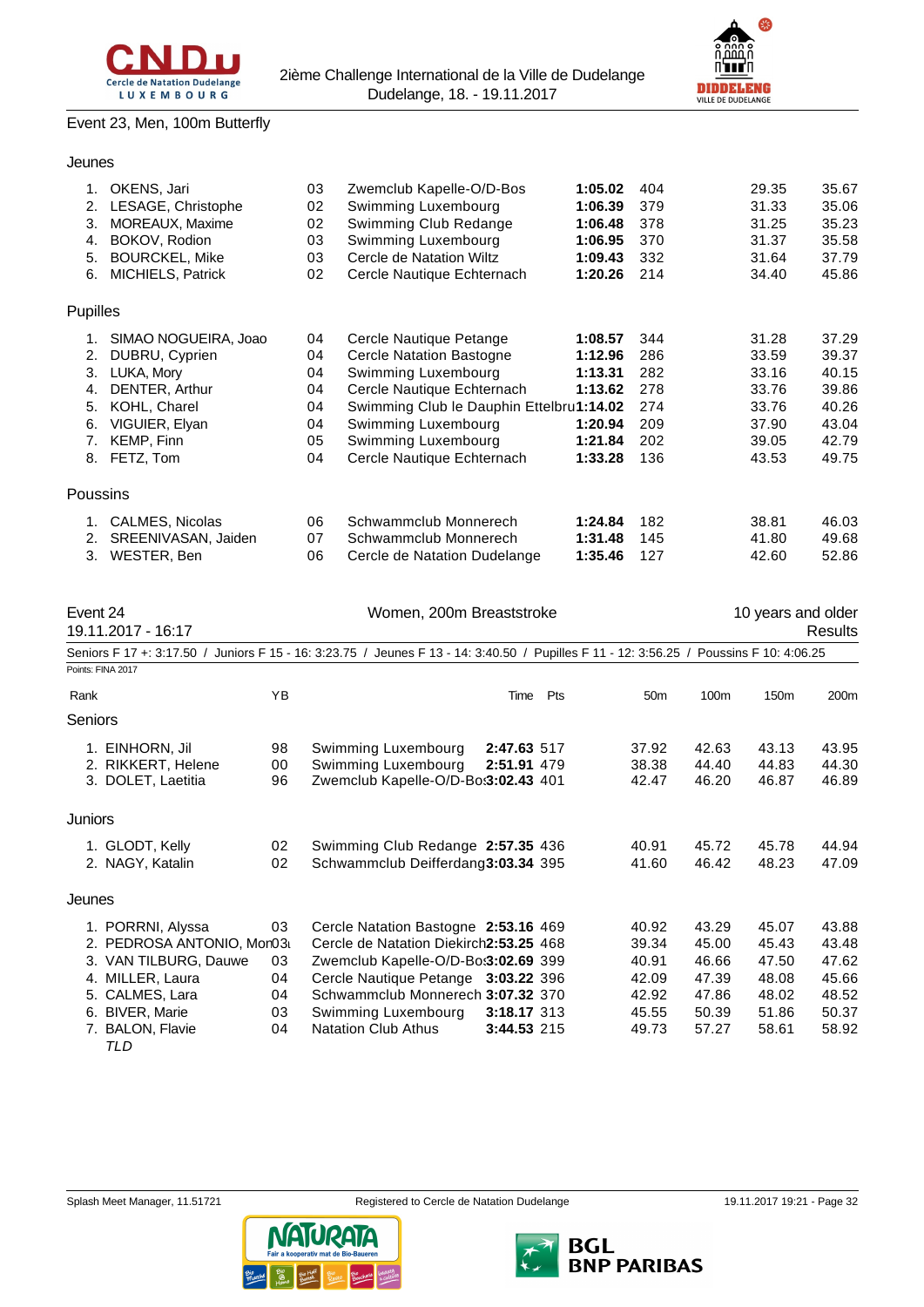



#### Event 24, Women, 200m Breaststroke

# Pupilles

| 05                                                                                                                                                                                                                                       | Swimming Luxembourg        |  | 40.55                                                                                                                                                                                                                                                             | 45.34 | 46.31   | 46.49   |
|------------------------------------------------------------------------------------------------------------------------------------------------------------------------------------------------------------------------------------------|----------------------------|--|-------------------------------------------------------------------------------------------------------------------------------------------------------------------------------------------------------------------------------------------------------------------|-------|---------|---------|
| 05                                                                                                                                                                                                                                       | Swimming Luxembourg        |  | 42.71                                                                                                                                                                                                                                                             | 47.89 | 48.61   | 46.73   |
| 05                                                                                                                                                                                                                                       |                            |  | 43.75                                                                                                                                                                                                                                                             | 48.87 | 48.72   | 47.20   |
| 05                                                                                                                                                                                                                                       | Swimming Luxembourg        |  | 43.92                                                                                                                                                                                                                                                             | 48.33 | 49.22   | 48.08   |
| 05                                                                                                                                                                                                                                       | <b>Natation Club Athus</b> |  | 43.97                                                                                                                                                                                                                                                             | 49.76 | 50.90   | 49.88   |
| 06                                                                                                                                                                                                                                       | Swimming Luxembourg        |  | 43.89                                                                                                                                                                                                                                                             | 50.14 | 51.64   | 51.50   |
| 05                                                                                                                                                                                                                                       |                            |  | 47.52                                                                                                                                                                                                                                                             | 53.25 | 54.88   | 54.59   |
| 05                                                                                                                                                                                                                                       | <b>Natation Club Athus</b> |  | 51.87                                                                                                                                                                                                                                                             | 56.75 | 1:00.37 | 1:01.64 |
| 05                                                                                                                                                                                                                                       | <b>Natation Club Athus</b> |  | 55.00                                                                                                                                                                                                                                                             | 58.33 | 58.23   | 1:00.16 |
|                                                                                                                                                                                                                                          |                            |  |                                                                                                                                                                                                                                                                   |       |         |         |
| 07                                                                                                                                                                                                                                       |                            |  | 51.60                                                                                                                                                                                                                                                             | 57.86 | 58.91   | 55.03   |
| 07                                                                                                                                                                                                                                       |                            |  | 54.56                                                                                                                                                                                                                                                             | 57.25 | 56.89   | 55.55   |
| 1. LEONARD, Lis<br>2. JOMINET, Lou<br>3. PETERS, Lena<br>4. HRIC, Laura<br>5. GEORGES, Madeleine<br>6. CARNEIRO, Sofia<br>7. JEROMITO, Chloe<br>8. BAIJOT, Laura<br>9. ELSEN, Leonore<br>Poussins<br>1. FABIANI, Eden<br>2. CONTER, Anja |                            |  | 2:58.69 427<br>3:05.94 379<br>Cercle de Natation Dudelar3:08.54 363<br>3:09.55 357<br>3:14.51 331<br>3:17.17 317<br>Cercle de Natation Dudelar3:30.24 262<br>3:50.63 198<br>3:51.72 195<br>Schwammclub Monnerech 3:43.40 218<br>Swimming Club Redange 3:44.25 216 |       |         |         |

Event 25 **Men**, 200m Breaststroke 10 years and older

19.11.2017 - 16:38 Results

Seniors M 18 +: 3:05.50 / Juniors M 16 - 17: 3:14.25 / Jeunes M 14 - 15: 3:34.50 / Pupilles M 12 - 13: 3:51.00 / Poussins M 10 - 11: 4:01.00

Points: FINA 2017

| Rank     |                                                                                                                 | YB                         |                                                                                                                                                                         | Time                                                                    | Pts | 50 <sub>m</sub>                           | 100m                                      | 150 <sub>m</sub>                          | 200 <sub>m</sub>                          |
|----------|-----------------------------------------------------------------------------------------------------------------|----------------------------|-------------------------------------------------------------------------------------------------------------------------------------------------------------------------|-------------------------------------------------------------------------|-----|-------------------------------------------|-------------------------------------------|-------------------------------------------|-------------------------------------------|
| Seniors  |                                                                                                                 |                            |                                                                                                                                                                         |                                                                         |     |                                           |                                           |                                           |                                           |
|          | 1. ROLKO, Ricky<br>2. HOLTER, Damien                                                                            | 99<br>99                   | Swimming Luxembourg<br>Cercle Nautique Petange                                                                                                                          | 2:22.20 607<br>2:37.82 444                                              |     | 33.05<br>35.27                            | 36.38<br>40.11                            | 36.38<br>41.33                            | 36.39<br>41.11                            |
| Juniors  |                                                                                                                 |                            |                                                                                                                                                                         |                                                                         |     |                                           |                                           |                                           |                                           |
|          | 1. VAN DEN BOSSCHE, Yan01<br>2. WALTZING, Loic<br>3. DUBOS, Simon<br>4. HATVANI, Csongor                        | 00<br>00<br>01             | Swimming Luxembourg<br>Schwammclub Deifferdang2:41.07 418<br>Cercle de Natation Diekirch2:53.51 334<br>Swimming Luxembourg                                              | 2:22.99 597<br>2:57.49 312                                              |     | 32.99<br>35.08<br>38.54<br>38.70          | 35.52<br>40.26<br>43.42<br>45.30          | 37.93<br>41.67<br>46.22<br>46.71          | 36.55<br>44.06<br>45.33<br>46.78          |
| Jeunes   |                                                                                                                 |                            |                                                                                                                                                                         |                                                                         |     |                                           |                                           |                                           |                                           |
|          | 1. CARNEIRO, Joao<br>MP 14YEARS                                                                                 | 03                         | Swimming Luxembourg                                                                                                                                                     | 2:28.77 530                                                             |     | 33.33                                     | 38.03                                     | 39.24                                     | 38.17                                     |
|          | 2. DE BRUYN, Senne<br>3. DAZY, Sam<br>4. LANNERS, Bob<br>5. JACOBY, Dale<br>6. WEBER, Loris                     | 03<br>03<br>02<br>02<br>03 | Zwemclub Kapelle-O/D-Bo:2:36.86 452<br>Cercle Nautique Petange 2:39.47 430<br>Swimming Luxembourg<br>Cercle de Natation Wiltz<br>Cercle de Natation Dudelar 3:09.47 256 | 2:41.57 414<br>3:09.36 257                                              |     | 35.20<br>36.12<br>35.90<br>42.31<br>42.75 | 40.17<br>41.32<br>41.07<br>48.69<br>48.66 | 41.11<br>41.55<br>41.98<br>50.38<br>48.97 | 40.38<br>40.48<br>42.62<br>47.98<br>49.09 |
| Pupilles |                                                                                                                 |                            |                                                                                                                                                                         |                                                                         |     |                                           |                                           |                                           |                                           |
|          | 1. LUCARELLI, Riccardo<br>2. LANNERS, Nicolas<br>3. CARNEIRO, Nuno<br>4. FLOREAN, Darius<br>5. DURAKOVIC, Tarik | 05<br>04<br>05<br>05<br>05 | Swimming Luxembourg<br>Swimming Luxembourg<br>Swimming Luxembourg<br>Swimming Luxembourg<br>Swimming Luxembourg                                                         | 2:42.24 409<br>2:53.65 333<br>2:57.72 311<br>2:59.75 300<br>3:00.27 298 |     | 37.71<br>38.31<br>39.77<br>40.63<br>41.64 | 41.66<br>45.10<br>46.57<br>46.36<br>46.37 | 41.49<br>45.57<br>46.19<br>46.52<br>46.76 | 41.38<br>44.67<br>45.19<br>46.24<br>45.50 |
|          | Poussins                                                                                                        |                            |                                                                                                                                                                         |                                                                         |     |                                           |                                           |                                           |                                           |
|          | 1. HAAG, Yanic                                                                                                  | 07                         | Swimming Club Redange 3:52.15 139                                                                                                                                       |                                                                         |     | 53.34                                     | 59.75                                     | 59.73                                     | 59.33                                     |



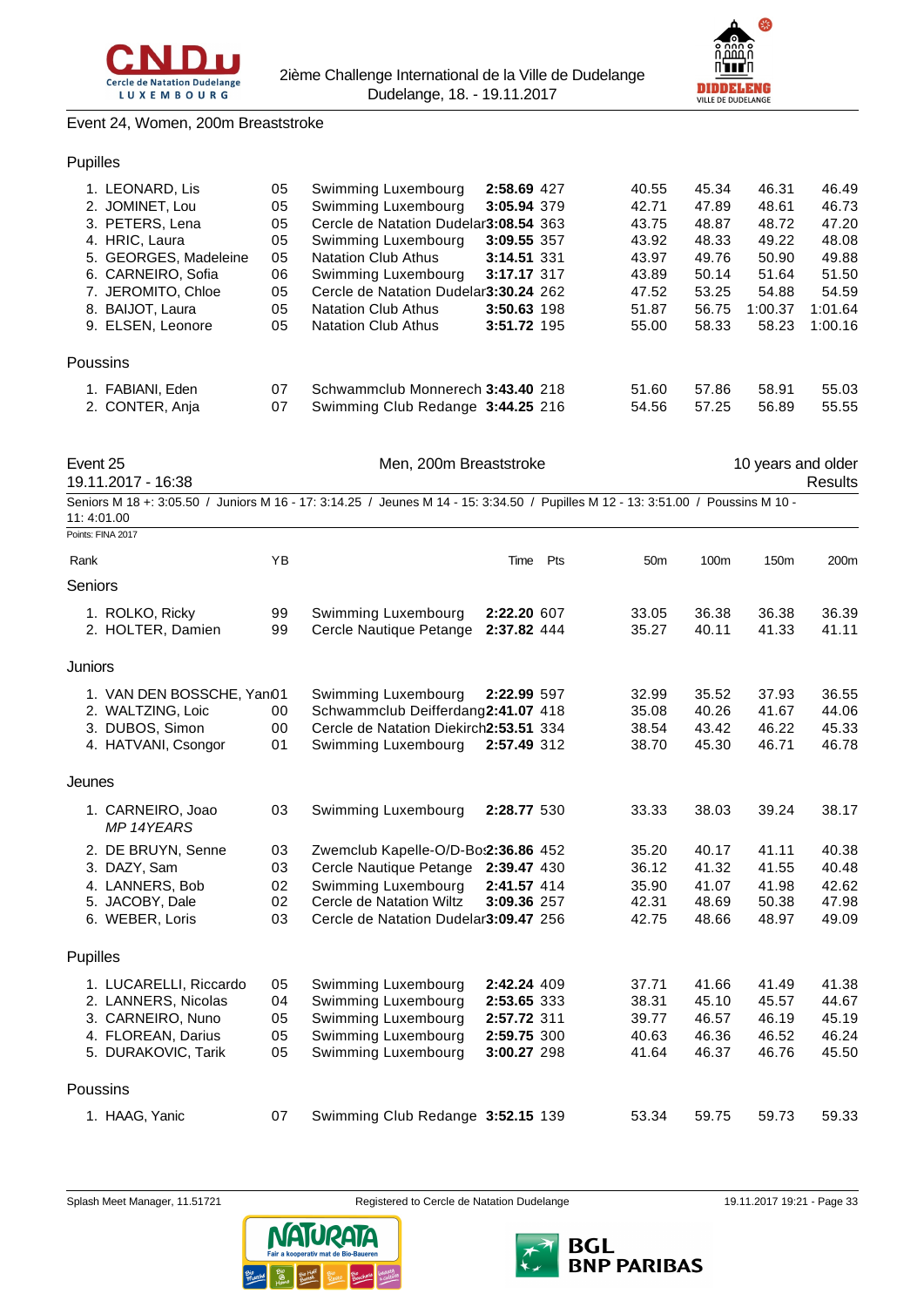



|                   | Event 25, Men, 200m Breaststroke          |          |                                                                                                                                         |                    |            |                 |                                      |
|-------------------|-------------------------------------------|----------|-----------------------------------------------------------------------------------------------------------------------------------------|--------------------|------------|-----------------|--------------------------------------|
|                   | EXH SCHOCKMEL, Julien<br>06               |          | Swimming Club Redange 3:48.94 145                                                                                                       |                    | 51.53      | 59.10<br>59.80  | 58.51                                |
| Event 26          | 19.11.2017 - 16:54                        |          | Women, 100m Freestyle                                                                                                                   |                    |            |                 | 10 years and older<br><b>Results</b> |
|                   |                                           |          | Seniors F 17 +: 1:12.50 / Juniors F 15 - 16: 1:15.50 / Jeunes F 13 - 14: 1:21.00 / Pupilles F 11 - 12: 1:26.25 / Poussins F 10: 1:30.50 |                    |            |                 |                                      |
| Points: FINA 2017 |                                           |          |                                                                                                                                         |                    |            |                 |                                      |
| Rank              |                                           | YB       |                                                                                                                                         | Time               | Pts        | 50 <sub>m</sub> | 100m                                 |
| Seniors           |                                           |          |                                                                                                                                         |                    |            |                 |                                      |
|                   | 1. ALMEIDA, Julia                         | 98       | Cercle des Nageurs Talence                                                                                                              | 56.23              | 742        | 26.86           | 29.37                                |
|                   | 2. BANKY, Jacqueline                      | 96       | Swimming Luxembourg                                                                                                                     | 56.77              | 721        | 27.30           | 29.47                                |
|                   | 3. TURMEL, Alicia                         | 00       | Cercle de Natation Dudelange                                                                                                            | 59.54              | 625        | 28.38           | 31.16                                |
|                   | 4. ERNENS, Marie                          | 00       | <b>Natation Club Athus</b>                                                                                                              | 1:02.23            | 547        | 29.65           | 32.58                                |
| 5.                | <b>BLANC, Marguerite</b>                  | 99       | Swimming Luxembourg                                                                                                                     | 1:02.59            | 538        | 30.28           | 32.31                                |
| 6.                | STREPENNE, Elisa<br>7. BROICH, Lea-Sophie | 00<br>00 | <b>Cercle Natation Bastogne</b><br>Cercle de Natation Diekirch                                                                          | 1:03.69<br>1:08.17 | 510<br>416 | 30.30<br>32.15  | 33.39<br>36.02                       |
| 8.                | WIRTH, Mandy                              | 00       | Cercle Nautique Petange                                                                                                                 | 1:08.47            | 411        | 32.63           | 35.84                                |
|                   | 9. TER HEEGDE, Chantal                    | 99       | Cercle Nautique Echternach                                                                                                              | 1:09.70            | 389        | 32.80           | 36.90                                |
|                   | 10. KALMES, Paula                         | 00       | Swimming Luxembourg                                                                                                                     | 1:09.75            | 388        | 33.95           | 35.80                                |
|                   | 11. WEBER, Sarah                          | 00       | <b>Natation Club Athus</b>                                                                                                              | 1:14.12            | 324        | 34.59           | 39.53                                |
|                   | TLD<br>12. PAXTON, Anastasia<br>TLD       | 00       | Cercle de Natation Dudelange                                                                                                            | 1:14.82            | 315        | 35.92           | 38.90                                |
|                   | 13. AMORIM GONCALVES, Silvia<br>TLD       | 98       | Cercle de Natation Wiltz                                                                                                                | 1:15.92            | 301        | 36.32           | 39.60                                |
| Juniors           |                                           |          |                                                                                                                                         |                    |            |                 |                                      |
|                   | 1. HAMEN SAIEG, Yael                      | 01       | Cercle de Natation Diekirch                                                                                                             | 58.71              | 652        | 28.19           | 30.52                                |
|                   | 2. PEREZ GARCIA, Maria                    | 02       | Cercle de Natation Dudelange                                                                                                            | 58.75              | 650        | 28.02           | 30.73                                |
|                   | 3. BLACK, Rachael                         | 01       | Cercle de Natation Dudelange                                                                                                            | 59.99              | 611        | 28.90           | 31.09                                |
|                   | 4. VANDERSCHRICK, Laura                   | 02       | Swimming Luxembourg                                                                                                                     | 1:01.45            | 568        | 29.44           | 32.01                                |
|                   | 5. SIMEONOVA, Vanessa                     | 01       | Schwammclub Deifferdang                                                                                                                 | 1:02.70            | 535        | 30.32           | 32.38                                |
|                   | 6. BLACK, Sarah                           | 01       | Cercle de Natation Dudelange                                                                                                            | 1:03.11            | 524        | 30.42           | 32.69                                |
|                   | 7. RICCI, Giorgia Michela                 | 02       | Swimming Luxembourg                                                                                                                     | 1:03.16            | 523        | 30.37           | 32.79                                |
|                   | 8. GUERARD, Anna-Sica                     | 01       | Schwammclub Deifferdang                                                                                                                 | 1:03.17            | 523        | 29.90           | 33.27                                |
|                   | 9. COIMBRA, Alice                         | 02       | Swimming Luxembourg                                                                                                                     | 1:04.71            | 486        | 31.14           | 33.57                                |
| 10.               | GOUILLART, Sara                           | 02       | Schwammclub Deifferdang                                                                                                                 | 1:06.11            | 456        | 31.95           | 34.16                                |
| 11.               | <b>FRIPPIAT, Lory</b>                     | 01       | <b>Natation Club Athus</b>                                                                                                              | 1:07.25            | 433        | 31.79           | 35.46                                |
| 12.               | <b>BOSMANS, Fleur</b>                     | 02       | Zwemclub Kapelle-O/D-Bos                                                                                                                | 1:08.05            | 418        | 32.67           | 35.38                                |
| 14.               | 13. FETZ, Melanie<br>TER HEEGDE, Lisa     | 01<br>02 | Cercle Nautique Echternach<br>Cercle Nautique Echternach                                                                                | 1:10.62<br>1:10.65 | 374<br>374 | 33.42<br>34.13  | 37.20<br>36.52                       |
| 15.               | KESEROVIC, Marine                         | 02       | Cercle de Natation Dudelange                                                                                                            | 1:11.10            | 367        | 34.64           | 36.46                                |
| 16.               | CHIAIA GVOZDENOVICH, Milits02             |          | Cercle de Natation Dudelange                                                                                                            | 1:11.61            | 359        | 34.17           | 37.44                                |
| 17.               | YOSHIDA, Tomoyo                           | 02       | Cercle de Natation Dudelange                                                                                                            | 1:13.82            | 328        | 34.55           | 39.27                                |
|                   | 18. FERREIRA ANAU, Filipa<br>TLD          | 02       | Cercle de Natation Wiltz                                                                                                                | 1:18.73            | 270        | 37.10           | 41.63                                |
| Jeunes            |                                           |          |                                                                                                                                         |                    |            |                 |                                      |
| 1.                | RICCI, Nicole                             | 04       | Swimming Luxembourg                                                                                                                     | 59.38              | 630        | 28.69           | 30.69                                |
| 2.                | PETERS, Emma                              | 03       | Cercle de Natation Dudelange                                                                                                            | 59.93              | 613        | 28.88           | 31.05                                |
| 3.                | FABIANI, Chanel                           | 03       | Cercle de Natation Dudelange                                                                                                            | 1:01.28            | 573        | 29.57           | 31.71                                |
| 4.                | CARLIER, Silke                            | 03       | Zwemclub Kapelle-O/D-Bos                                                                                                                | 1:03.88            | 506        | 31.06           | 32.82                                |
| 5.                | GOIRIS, Cato                              | 03       | Zwemclub Kapelle-O/D-Bos                                                                                                                | 1:06.77            | 443        | 31.93           | 34.84                                |

Splash Meet Manager, 11.51721 Registered to Cercle de Natation Dudelange 19.11.2017 19:21 - Page 34

6. BROICH, Louisa 03 Cercle de Natation Diekirch **1:07.12** 436 31.92 35.20



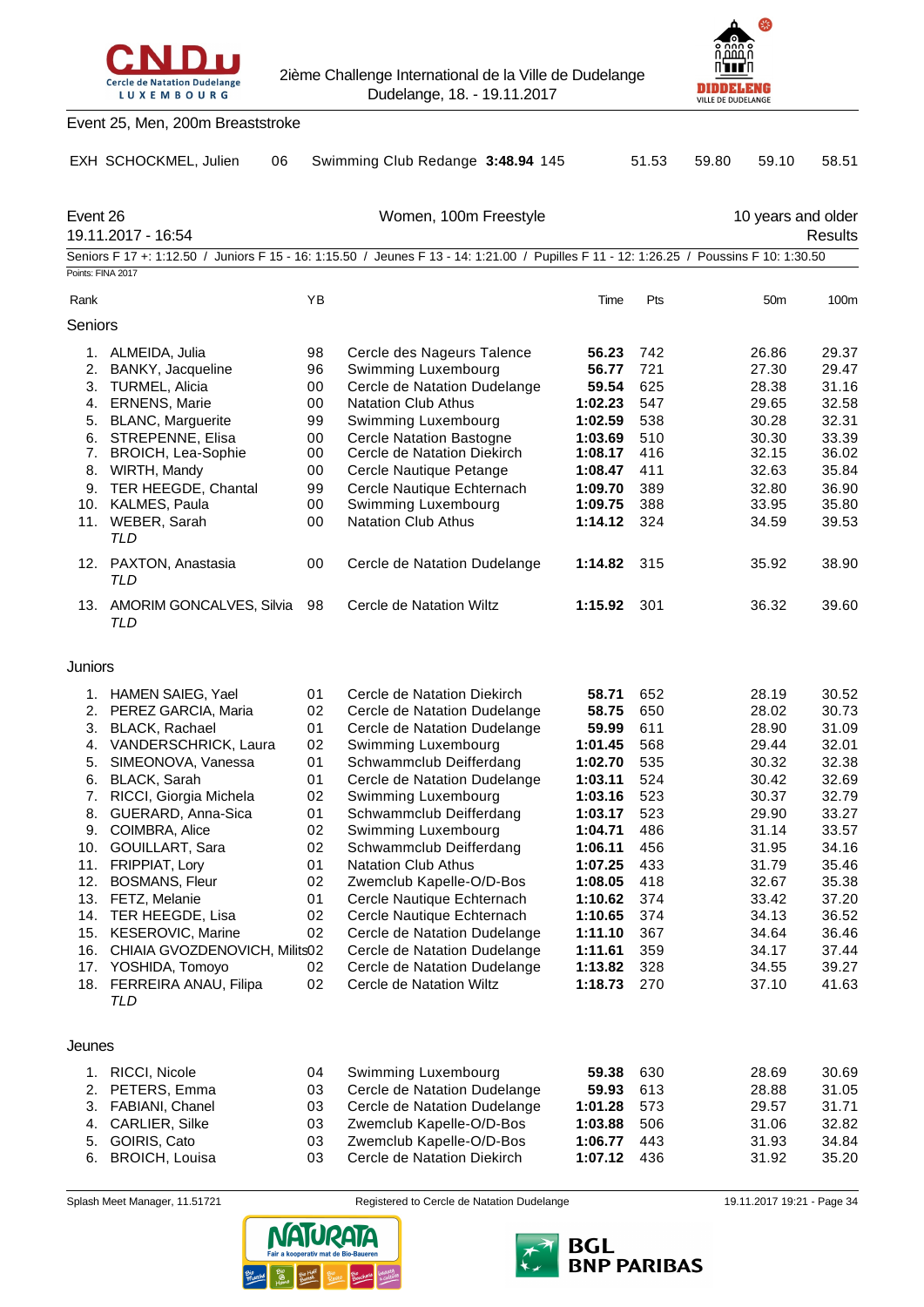



# Event 26, Girls, 100m Freestyle, Jeunes

| Rank     |                                       | YB |                                 | Time    | Pts | 50m   | 100m  |
|----------|---------------------------------------|----|---------------------------------|---------|-----|-------|-------|
| 7.       | FARRELL, Anna Elizabeth               | 04 | Schwammclub Monnerech           | 1:07.30 | 432 | 32.11 | 35.19 |
| 8.       | PORRNI, Alyssa                        | 03 | <b>Cercle Natation Bastogne</b> | 1:07.91 | 421 | 32.65 | 35.26 |
| 9.       | CALMES, Lara                          | 04 | Schwammclub Monnerech           | 1:08.77 | 405 | 33.02 | 35.75 |
| 10.      | ELCHEROTH, Milly                      | 03 |                                 |         | 395 |       | 35.85 |
|          |                                       |    | Swimming Club Redange           | 1:09.34 |     | 33.49 |       |
| 11.      | GLODT, Chiara                         | 04 | Swimming Club Redange           | 1:11.33 | 363 | 33.88 | 37.45 |
| 12.      | <b>BIVER, Marie</b>                   | 03 | Swimming Luxembourg             | 1:15.24 | 309 | 35.92 | 39.32 |
| 13.      | THIRION, Kayleigh                     | 04 | <b>Cercle Natation Bastogne</b> | 1:15.62 | 305 | 35.69 | 39.93 |
| 14.      | WINKEL, Nadine                        | 04 | Schwammclub Deifferdang         | 1:17.34 | 285 | 37.13 | 40.21 |
| 15.      | JEITZ-WAMPACH, Mia                    | 04 | Cercle Nautique Echternach      | 1:19.34 | 264 | 39.39 | 39.95 |
|          | 16. PINTO TEIXEIRA, Martha            | 04 | Cercle de Natation Wiltz        | 1:20.11 | 256 | 37.57 | 42.54 |
| Pupilles |                                       |    |                                 |         |     |       |       |
| 1.       | PETERS, Lena                          | 05 | Cercle de Natation Dudelange    | 1:03.59 | 513 | 30.95 | 32.64 |
| 2.       | BAUSTERT, Magali                      | 05 | Swimming Luxembourg             | 1:08.54 | 409 | 33.16 | 35.38 |
| 3.       |                                       |    | Schwammclub Monnerech           |         |     | 32.73 |       |
|          | HARIZIA, Celia                        | 05 |                                 | 1:10.05 | 383 |       | 37.32 |
| 4.       | DEVISCOUR, Sarah                      | 05 | Cercle Nautique Echternach      | 1:11.89 | 355 | 34.54 | 37.35 |
| 5.       | LIESSE, Aurore                        | 06 | <b>Cercle Natation Bastogne</b> | 1:12.94 | 340 | 35.97 | 36.97 |
| 6.       | SOFFIO, Mara                          | 06 | Schwammclub Monnerech           | 1:13.21 | 336 | 35.31 | 37.90 |
| 7.       | BERNARD, Camille                      | 05 | Cercle Nautique Petange         | 1:13.80 | 328 | 35.54 | 38.26 |
| 8.       | <b>MERTENS, Malika</b>                | 05 | Cercle de Natation Dudelange    | 1:17.04 | 288 | 35.98 | 41.06 |
| 9.       | BOUZIDI, Imene                        | 05 | Cercle Nautique Petange         | 1:17.11 | 287 | 37.94 | 39.17 |
| 10.      | ERNENS, Chloe                         | 05 | <b>Natation Club Athus</b>      | 1:20.05 | 257 | 38.63 | 41.42 |
| 11.      | OLINGER, Tina                         | 06 | Cercle de Natation Wiltz        | 1:20.43 | 253 | 38.33 | 42.10 |
| 12.      | NOTHUM, Gwen                          | 06 | Swimming Club Redange           | 1:20.98 | 248 | 38.76 | 42.22 |
| 13.      | JEROMITO, Chloe                       | 05 | Cercle de Natation Dudelange    | 1:21.16 | 246 | 38.33 | 42.83 |
|          |                                       | 06 | Schwammclub Monnerech           | 1:26.27 | 205 |       | 45.72 |
| 14.      | POPA, Sonia<br><b>TLD</b>             |    |                                 |         |     | 40.55 |       |
| 15.      | <b>BERTRANG, Marina</b><br><b>TLD</b> | 05 | Schwammclub Monnerech           | 1:26.78 | 201 | 40.39 | 46.39 |
| 16.      | BRANDAO, Lynn<br>TLD                  | 05 | Schwammclub Monnerech           | 1:28.39 | 191 | 42.08 | 46.31 |
| 17.      | BERTRANG, Louana<br>TLD               | 06 | Schwammclub Monnerech           | 1:31.00 | 175 | 42.14 | 48.86 |
| Poussins |                                       |    |                                 |         |     |       |       |
|          | 1. HAN, Mengjia                       | 07 | Swimming Luxembourg             | 1:10.02 | 384 | 33.76 | 36.26 |
|          | 2. REINESCH, Leeloo                   | 07 | Schwammclub Monnerech           | 1:11.94 | 354 | 34.71 | 37.23 |
| 3.       | PHILIPPART, Lina                      | 07 | Schwammclub Monnerech           | 1:17.46 | 283 | 37.23 | 40.23 |
| 4.       | THILL, Gina                           | 07 | Schwammclub Monnerech           | 1:18.34 | 274 | 37.59 | 40.75 |
|          |                                       |    |                                 |         |     |       |       |
| 5.       | PETESCH, Lea                          | 07 | Schwammclub Monnerech           | 1:20.69 | 251 | 38.55 | 42.14 |
| 6.       | GILLET, Nohra                         | 07 | <b>Cercle Natation Bastogne</b> | 1:22.32 | 236 | 39.36 | 42.96 |
| 7.       | ELCHEROTH, Niki                       | 07 | Swimming Club Redange           | 1:29.29 | 185 | 43.85 | 45.44 |
| 8.       | LINDMARK MELO, Maia<br>TLD            | 07 | Cercle de Natation Dudelange    | 1:32.46 | 166 | 42.31 | 50.15 |
| 9.       | THINNES, Lena<br>TLD                  | 07 | Schwammclub Monnerech           | 1:34.51 | 156 | 43.66 | 50.85 |
|          | 10. CONTER, Anja                      | 07 | Swimming Club Redange           | 1:35.52 | 151 | 46.27 | 49.25 |
|          | TLD                                   |    |                                 |         |     |       |       |





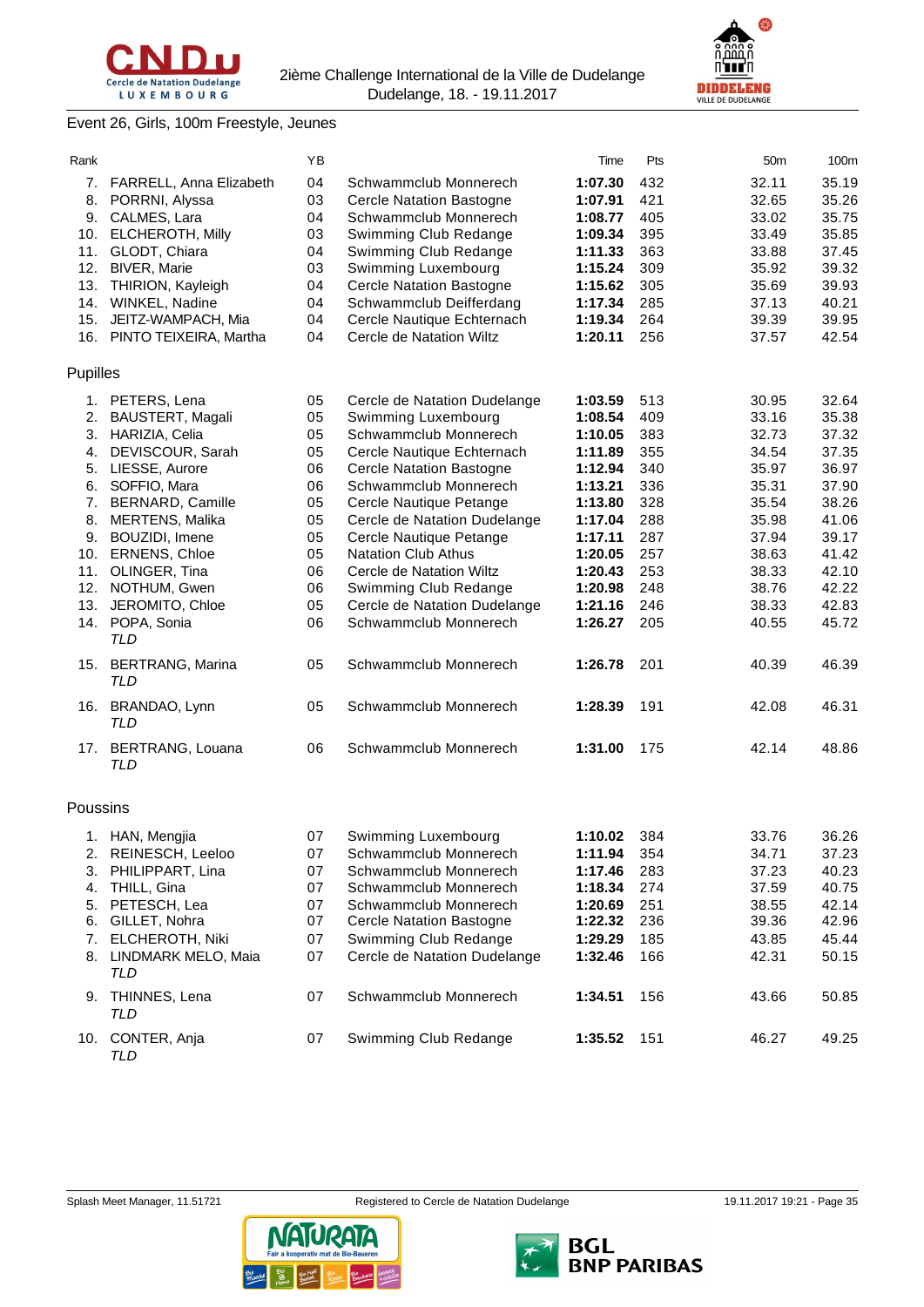



# Event 27 **Men, 100m Freestyle** 10 years and older

# 19.11.2017 - 17:20 Results

Points: FINA 2017

Seniors M 18 +: 1:05.25 / Juniors M 16 - 17: 1:08.25 / Jeunes M 14 - 15: 1:14.50 / Pupilles M 12 - 13: 1:24.00 / Poussins M 10 - 11: 1:28.25

| Rank     |                                     | YB       |                                                              | Time             | Pts        | 50 <sub>m</sub> | 100m           |
|----------|-------------------------------------|----------|--------------------------------------------------------------|------------------|------------|-----------------|----------------|
| Seniors  |                                     |          |                                                              |                  |            |                 |                |
| 1.       | HENX, Julien                        | 95       | Cercle de Natation Dudelange                                 | 49.16            | 763        | 23.56           | 25.60          |
| 2.       | MANNES, Max                         | 97       | Swimming Luxembourg                                          | 51.33            | 671        | 24.70           | 26.63          |
| 3.       | FRIPPIAT, Florian                   | 98       | <b>Natation Club Athus</b>                                   | 51.96            | 646        | 24.73           | 27.23          |
| 4.       | GALLE, Adrien                       | 96       | Cercle des Nageurs Talence                                   | 53.05            | 607        | 25.60           | 27.45          |
| 5.       | SCHMITZ, Jules                      | 99       | Swimming Club Redange                                        | 54.78            | 552        | 26.46           | 28.32          |
| 6.       | ROLKO, Ricky                        | 99       | Swimming Luxembourg                                          | 55.17            | 540        | 26.79           | 28.38          |
| 7.       | CONZEMIUS, Jerome                   | 99       | Swimming Luxembourg                                          | 55.43            | 532        | 27.22           | 28.21          |
| 8.       | WALTZING, Florian                   | 97       | Schwammclub Deifferdang                                      | 56.46            | 504        | 27.36           | 29.10          |
| 9.       | ADAMI, Mike                         | 99       | Swimming Club le Dauphin Ettelbruck58.11                     |                  | 462        | 27.88           | 30.23          |
| 10.      | GRAF, Alex                          | 99       | Schwammclub Deifferdang                                      | 58.31            | 457        | 27.96           | 30.35          |
| 11.      | RIBEIRO GARCIA, Daniel              | 99       | Cercle Nautique Petange                                      | 1:01.76          | 385        | 29.74           | 32.02          |
| Juniors  |                                     |          |                                                              |                  |            |                 |                |
| 1.       | VANDERSCHRICK, Stephan              | 00       | Swimming Luxembourg                                          | 52.18            | 638        | 25.10           | 27.08          |
| 2.       | FABIANI, Remi                       | 01       | Schwammclub Deifferdang                                      | 52.58            | 624        | 25.08           | 27.50          |
| 3.       | SAUBER, Bob                         | 01       | Swimming Club Redange                                        | 53.00            | 609        | 26.34           | 26.66          |
| 4.       | DAZY, Max                           | 00       | Cercle Nautique Petange                                      | 54.35            | 565        | 26.29           | 28.06          |
| 5.       | MANNES, Pol                         | 00       | Swimming Luxembourg                                          | 54.62            | 556        | 26.28           | 28.34          |
| 6.       | MEYER, Joel                         | 00       | Cercle de Natation Wiltz                                     | 55.27            | 537        | 26.74           | 28.53          |
| 7.<br>8. | BANKY, Jordan                       | 01<br>01 | Swimming Luxembourg                                          | 58.25<br>1:00.29 | 459<br>414 | 27.85<br>28.71  | 30.40<br>31.58 |
| 9.       | CAILLIAU, Nils<br>WAKEFIELD, Andrew | 00       | Swimming Club Redange<br>Cercle de Natation Dudelange        | 1:01.41          | 391        | 29.27           | 32.14          |
| 10.      | COLLINS, Ryan                       | 00       |                                                              | 1:02.02          | 380        | 29.19           | 32.83          |
| 11.      | FAULKNER, Benjamin                  | 00       | Cercle de Natation Dudelange<br>Cercle de Natation Dudelange | 1:05.47          | 323        | 30.59           | 34.88          |
| 12.      | MARIK, Jaroslav                     | 01       | Cercle de Natation Dudelange                                 | 1:14.84          | 216        | 36.12           | 38.72          |
|          | <b>TLD</b>                          |          |                                                              |                  |            |                 |                |
| Jeunes   |                                     |          |                                                              |                  |            |                 |                |
|          |                                     |          |                                                              |                  |            |                 |                |
|          | 1. RUBIOLO, Nathan                  | 02       | Schwammclub Deifferdang                                      | 56.40            | 505        | 27.33           | 29.07          |
| 2.       | BOKOV, Rodion                       | 03       | Swimming Luxembourg                                          | 56.51            | 502        | 27.89           | 28.62          |
| 3.       | OKENS, Jari<br>LIESSE, Simon        | 03<br>02 | Zwemclub Kapelle-O/D-Bos<br><b>Cercle Natation Bastogne</b>  | 57.22<br>57.22   | 484<br>484 | 27.16<br>27.51  | 30.06<br>29.71 |
| 5.       | <b>BOURCKEL, Mike</b>               | 03       | Cercle de Natation Wiltz                                     | 58.09            | 463        | 28.05           | 30.04          |
| 6.       | MOREAUX, Maxime                     | 02       | Swimming Club Redange                                        | 59.11            | 439        | 28.20           | 30.91          |
| 7.       | WIRTH, David                        | 02       | Cercle Nautique Petange                                      | 59.85            | 423        | 28.42           | 31.43          |
| 8.       | LESAGE, Christophe                  | 02       | Swimming Luxembourg                                          | 1:00.04          | 419        | 28.97           | 31.07          |
| 9.       | MICHIELS, Patrick                   | 02       | Cercle Nautique Echternach                                   | 1:00.42          | 411        | 28.29           | 32.13          |
| 10.      | PANIC, Stevan                       | 02       | Swimming Luxembourg                                          | 1:00.89          | 402        | 28.33           | 32.56          |
| 11.      | CONSTANTINO CAEIRO, Diog(03         |          | Cercle de Natation Dudelange                                 | 1:01.80          | 384        | 29.53           | 32.27          |
| 12.      | NICOLAS, Jeff                       | 03       | Cercle de Natation Wiltz                                     | 1:01.82          | 384        | 29.93           | 31.89          |
| 13.      | KIRCH, Felix                        | 03       | Cercle de Natation Dudelange                                 | 1:03.68          | 351        | 29.58           | 34.10          |
| 14.      | DI PINTO, Eric                      | 03       | Swimming Luxembourg                                          | 1:04.37          | 340        | 30.78           | 33.59          |
| 15.      | JOMINET, Dan                        | 03       | Swimming Luxembourg                                          | 1:04.48          | 338        | 31.51           | 32.97          |
| 16.      | MULDER, Anael                       | 02       | <b>Natation Club Athus</b>                                   | 1:05.11          | 328        | 30.94           | 34.17          |
| 17.      | LOUTSCH, Baptiste                   | 02       | <b>Cercle Natation Bastogne</b>                              | 1:05.17          | 327        | 32.15           | 33.02          |
| 18.      | PIERRET, Noah                       | 02       | <b>Cercle Natation Bastogne</b>                              | 1:05.87          | 317        | 31.89           | 33.98          |
| 19.      | OTTEVAERE, Damien                   | 03       | <b>Natation Club Athus</b>                                   | 1:06.22          | 312        | 31.69           | 34.53          |
| 20.      | KOHN-CANTOREGGI, Daniel             | 03       | Cercle de Natation Dudelange                                 | 1:08.83          | 278        | 31.95           | 36.88          |
| 21.      | JACOBY, Dale                        | 02       | Cercle de Natation Wiltz                                     | 1:09.18          | 274        | 33.18           | 36.00          |



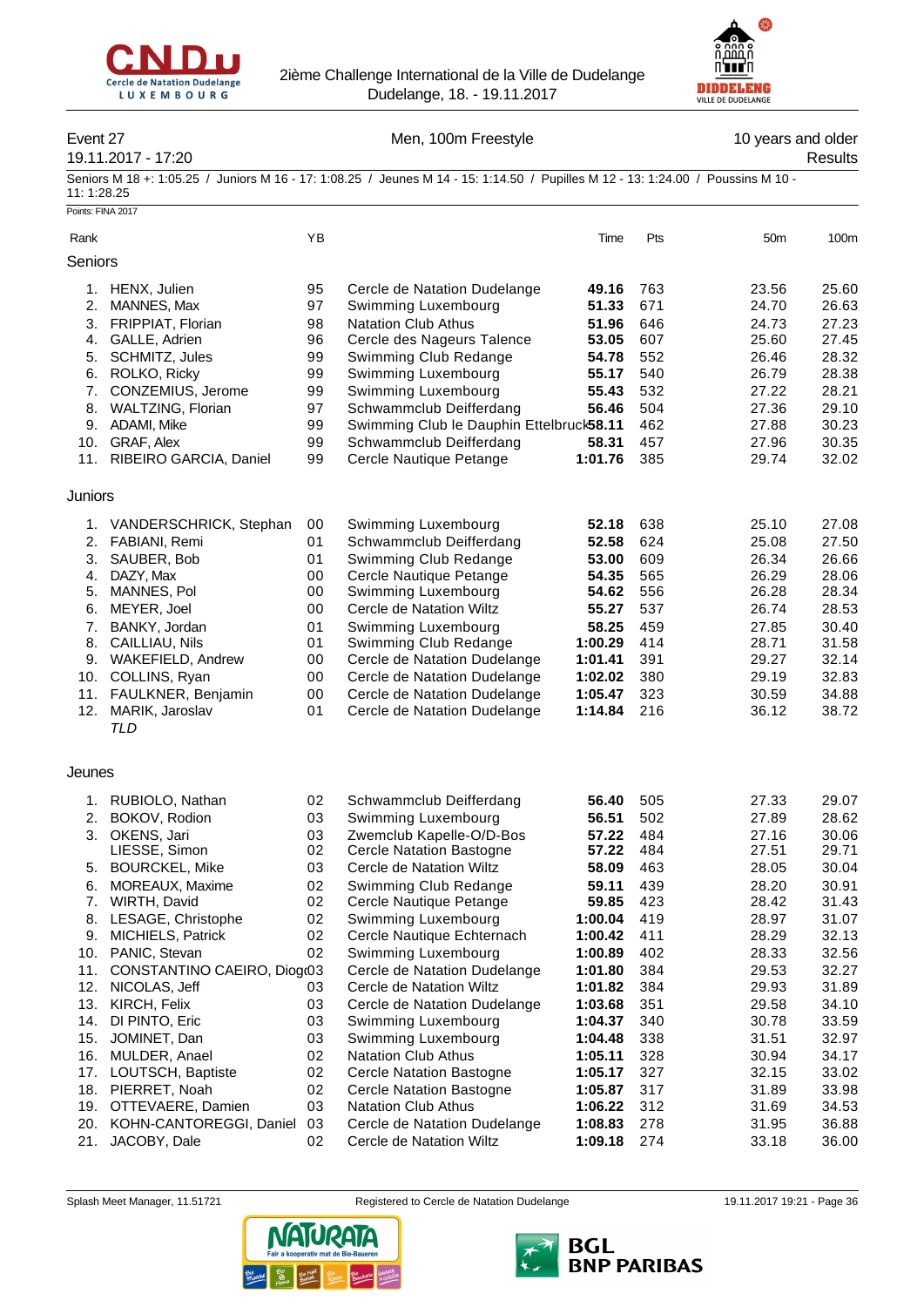



# Event 27, Men, 100m Freestyle

# Pupilles

| 1.              | MORARU, Matteo        | 04 | Swimming Luxembourg                      | 1:00.38 | 412 | 29.04 | 31.34 |
|-----------------|-----------------------|----|------------------------------------------|---------|-----|-------|-------|
| 2.              | LANNERS, Nicolas      | 04 | Swimming Luxembourg                      | 1:00.51 | 409 | 28.93 | 31.58 |
| 3.              | SIMAO NOGUEIRA, Joao  | 04 | Cercle Nautique Petange                  | 1:01.36 | 392 | 29.20 | 32.16 |
| 4.              | DENTER, Arthur        | 04 | Cercle Nautique Echternach               | 1:01.81 | 384 | 29.89 | 31.92 |
| 5.              | LUKA, Mory            | 04 | Swimming Luxembourg                      | 1:04.02 | 345 | 30.49 | 33.53 |
| 6.              | SIMEONOV, Vladimir    | 04 | Swimming Luxembourg                      | 1:04.13 | 344 | 30.87 | 33.26 |
| 7.              | KOHL, Charel          | 04 | Swimming Club le Dauphin Ettelbru1:04.86 |         | 332 | 31.39 | 33.47 |
| 8.              | DUBRU, Cyprien        | 04 | <b>Cercle Natation Bastogne</b>          | 1:06.89 | 303 | 31.27 | 35.62 |
| 9.              | SUKHANOV, Maxim       | 04 | Cercle de Natation Dudelange             | 1:07.89 | 290 | 33.12 | 34.77 |
| 10.             | NAFFOUTI, Nael        | 05 | <b>Cercle Natation Bastogne</b>          | 1:09.83 | 266 | 32.88 | 36.95 |
| 11.             | SUETOE, Rafael        | 05 | Swimming Luxembourg                      | 1:10.15 | 262 | 33.13 | 37.02 |
| 12.             | VIGUIER, Elyan        | 04 | Swimming Luxembourg                      | 1:11.08 | 252 | 34.33 | 36.75 |
| 13.             | OLINGER, Liam         | 05 | Schwammclub Monnerech                    | 1:11.70 | 246 | 33.60 | 38.10 |
| 14.             | LINDMARK MELO, Hugo   | 04 | Cercle de Natation Dudelange             | 1:14.35 | 220 | 35.82 | 38.53 |
| 15.             | <b>BOENTGES, Kimi</b> | 05 | Cercle Nautique Petange                  | 1:14.74 | 217 | 35.93 | 38.81 |
| 16.             | GERE, Arthur          | 04 | Swimming Luxembourg                      | 1:16.02 | 206 | 37.09 | 38.93 |
| 17.             | KUEPPER, Arthur       | 05 | Cercle Nautique Petange                  | 1:17.03 | 198 | 37.71 | 39.32 |
| 18.             | FETZ, Tom             | 04 | Cercle Nautique Echternach               | 1:20.75 | 172 | 37.35 | 43.40 |
|                 |                       |    |                                          |         |     |       |       |
| <b>Poussins</b> |                       |    |                                          |         |     |       |       |
| 1.              | CALMES, Nicolas       | 06 | Schwammclub Monnerech                    | 1:11.26 | 250 | 34.14 | 37.12 |
| 2.              | CHAUSSARD, Albert     | 07 | Cercle de Natation Dudelange             | 1:20.32 | 175 | 38.44 | 41.88 |
| 3.              | SCHOCKMEL, Julien     | 06 | Swimming Club Redange                    | 1:21.75 | 166 | 39.82 | 41.93 |
|                 |                       |    |                                          |         |     |       |       |

| 1L | ÷Γ<br>ı |  |
|----|---------|--|
|    | . .     |  |

Points: FINA 2017

Mixed, 4 x 50m Freestyle **Contact 28 Mixed, 4 x 50m Freestyle** Open

19.11.2017 - 17:45 Results

| Rank |                                                                         |                      |                    |                |                                                                          |              | Time                          | Pts                   |  |
|------|-------------------------------------------------------------------------|----------------------|--------------------|----------------|--------------------------------------------------------------------------|--------------|-------------------------------|-----------------------|--|
| 1.   | Swimming Luxembourg 1<br><b>MANNES, Max</b><br>VANDERSCHRICK, Stephan   | 97<br>00             | $+0.84$<br>$+0.34$ | 24.01<br>24.01 | Swimming Luxembourg<br>BANKY, Jacqueline<br>RICCI, Nicole                | 96<br>04     | 1:41.37<br>$+0.36$<br>$+0.29$ | 667<br>26.18<br>27.17 |  |
| 2.   | Cercle de Natation Dudelange 1<br>HENX, Julien<br><b>TURMEL, Alicia</b> | 95<br>0 <sub>0</sub> | $+0.65$<br>$+0,24$ | 22.65<br>27.06 | Cercle de Natation Dudelange<br>COLLINS, Ryan<br>PEREZ GARCIA, Maria     | $00\,$<br>02 | 1:44.16<br>$+0.40$<br>$+0,52$ | 614<br>27.30<br>27.15 |  |
| 3.   | Schwammclub Deifferdang 1<br>FABIANI, Remi<br>GUERARD, Anna-Sica        | 01<br>01             | $+0.66$<br>$+0.49$ | 24.15<br>28.72 | Schwammclub Deifferdang<br>SIMEONOVA, Vanessa<br>WALTZING, Florian       | 01<br>97     | 1:47.54<br>$+0,40$<br>$+0.18$ | 558<br>28.96<br>25.71 |  |
| 4.   | Swimming Luxembourg 2<br><b>MANNES, Pol</b><br>RICCI, Giorgia Michela   | $00 \,$<br>02        | $+0,74$            | 25.07<br>28.95 | Swimming Luxembourg<br>VANDERSCHRICK, Laura<br>BOKOV, Rodion             | 02<br>03     | 1:48.02                       | 551<br>28.44<br>25.56 |  |
| 5.   | Swimming Club Redange 1<br>SCHMITZ, Jules<br>GLODT, Kelly               | 99<br>02             | $+0.70$<br>$+0.29$ | 24.93<br>30.85 | Swimming Club Redange<br><b>ELCHEROTH, Milly</b><br>SAUBER, Bob          | 03<br>01     | 1:51.66<br>$+0.74$<br>$+0,47$ | 499<br>31.22<br>24.66 |  |
| 6.   | Cercle de Natation Dudelange 2<br>KIRCH, Felix<br>PETERS, Emma          | 03<br>03             | $+0.77$<br>$+0.44$ | 28.42<br>28.70 | Cercle de Natation Dudelange<br><b>BLACK, Rachael</b><br>CRAWFORD, Ethan | 01<br>03     | 1:52.50<br>$+0.16$<br>$+0.56$ | 487<br>27.93<br>27.45 |  |
| 7.   | Zwemclub Kapelle-O/D-Bos 2<br><b>BAERT, Amaury</b><br>GOIRIS, Cato      | 03<br>03             | $+0,71$            | 28.33<br>30.28 | Zwemclub Kapelle-O/D-Bos<br><b>BOSMANS, Fleur</b><br>OKENS, Jari         | 02<br>03     | 1:56.88                       | 435<br>31.95<br>26.32 |  |
| 8.   | Cercle Natation Bastogne 1<br>LIESSE, Simon<br>DUBRU, Cyprien           | 02<br>04             | $+0.63$            | 27.14<br>29.38 | <b>Cercle Natation Bastogne</b><br>PORRNI, Alyssa<br>STREPENNE, Elisa    | 03<br>00     | 1:57.04                       | 433<br>31.24<br>29.28 |  |
|      |                                                                         |                      |                    |                |                                                                          |              |                               |                       |  |